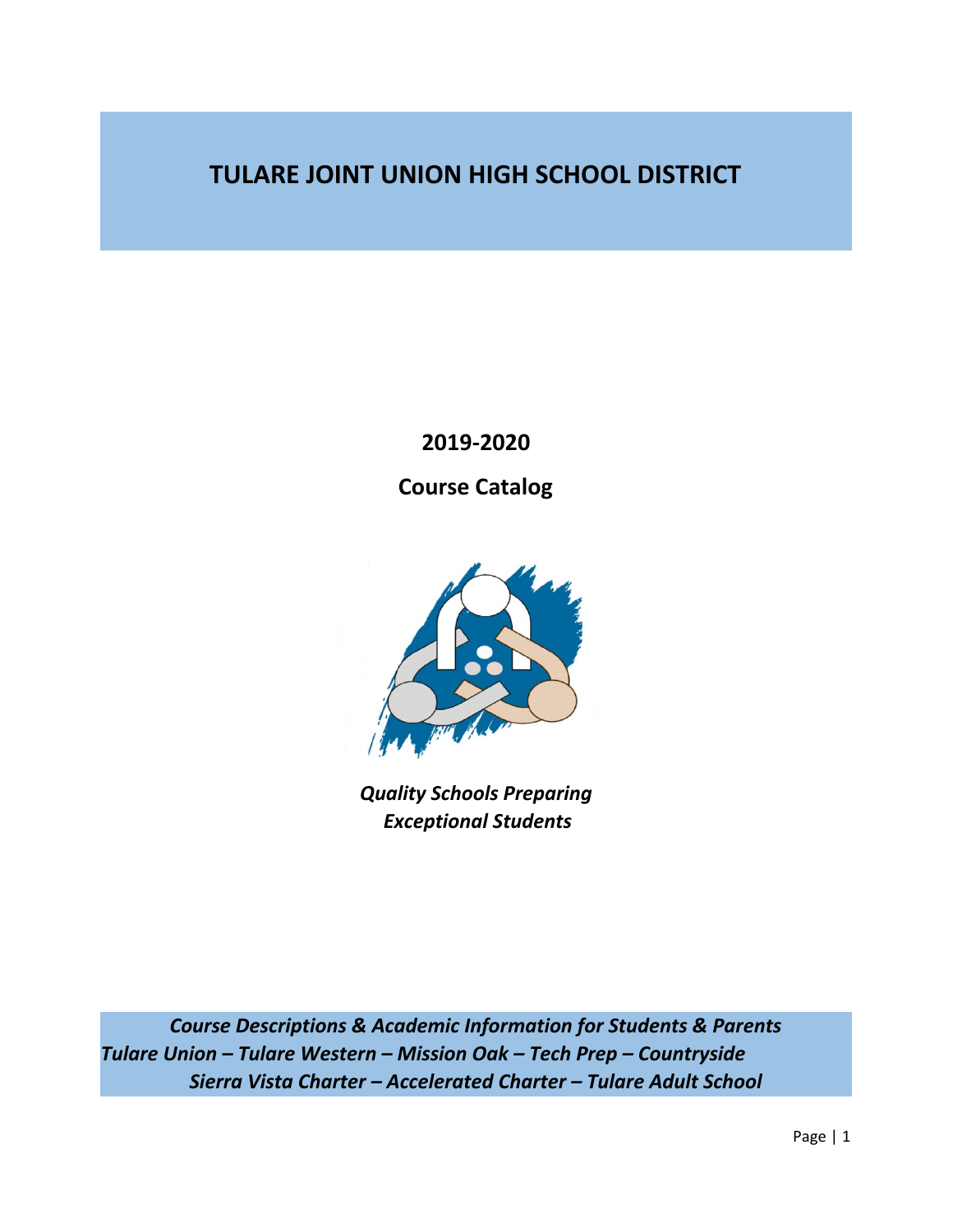## **TJUHSD 2019-2020 COURSE CATALOG: TABLE OF CONTENTS**

| <b>TJUHSD Contact Information</b>                   | $\overline{\mathbf{3}}$ |
|-----------------------------------------------------|-------------------------|
| <b>Introduction/ District priorities/LCAP goals</b> | 4                       |
| <b>Graduation Requirements</b>                      | 5                       |
| <b>UC and CSU requirements</b>                      | 6                       |
| <b>Sample four year plan</b>                        | 7                       |
| <b>Seal of Biliteracy Requirements</b>              | 8                       |
| <b>Agriculture</b>                                  | 9                       |
| <b>AVID</b>                                         | 14                      |
| <b>Business</b>                                     | 16                      |
| <b>English Language Development (ELD)</b>           | 19                      |
| <b>English</b>                                      | <b>20</b>               |
| <b>Home Economics</b>                               | <b>25</b>               |
| <b>Industrial Technology</b>                        | 27                      |
| <b>Mathematics</b>                                  | 30                      |
| <b>Physical Education</b>                           | 34                      |
| <b>Science</b>                                      | 37                      |
| <b>Social Studies</b>                               | 40                      |
| <b>Visual and Performing Arts</b>                   | 44                      |
| <b>World Languages</b>                              | 52                      |
| <b>Miscellaneous Courses</b>                        | 57                      |
| <b>Resource Classes (Special Education)</b>         | 70                      |
| <b>Linked Learning Career Pathways</b>              | <b>73</b>               |
| <b>Career Academy Sequence of Courses</b>           | 77                      |

Statement of Non-Discrimination/Harassment (Title VI of the Civil Rights Act of 1964, Title IX of the Education Amendments of 1972 section 504 of the Rehabilitation Act of 1973): The district prohibits discrimination, harassment, intimidation, and bullying in all district educational programs, activities, or employment on the basis and/or association with a person or group with one or more of these actual or perceived characteristics of age, ancestry, color, disability, **gender, gender identity, gender expression, nationality, race or ethnicity, religion, sex, sexual orientation, parental,** pregnancy, family or marital status. TJUHSD will take steps to assure that the lack of English will not be a barrier to admission and participation in District programs. For any questions concerning Title VII, Title IX, or Section 504 please **contact the following coordinator: Barbara Orisio, Assistant Superintendent of Human Resources & Business, 426 North Blackstone, Tulare, CA 93274, (559) 688.2021. Barbara.Orisio@tulare.k12.ca.us. To obtain information on discrimination, harassment, and reporting please go to [http://www.tjuhsd.org/Governing\\_Board](http://www.tjuhsd.org/Governing_Board)**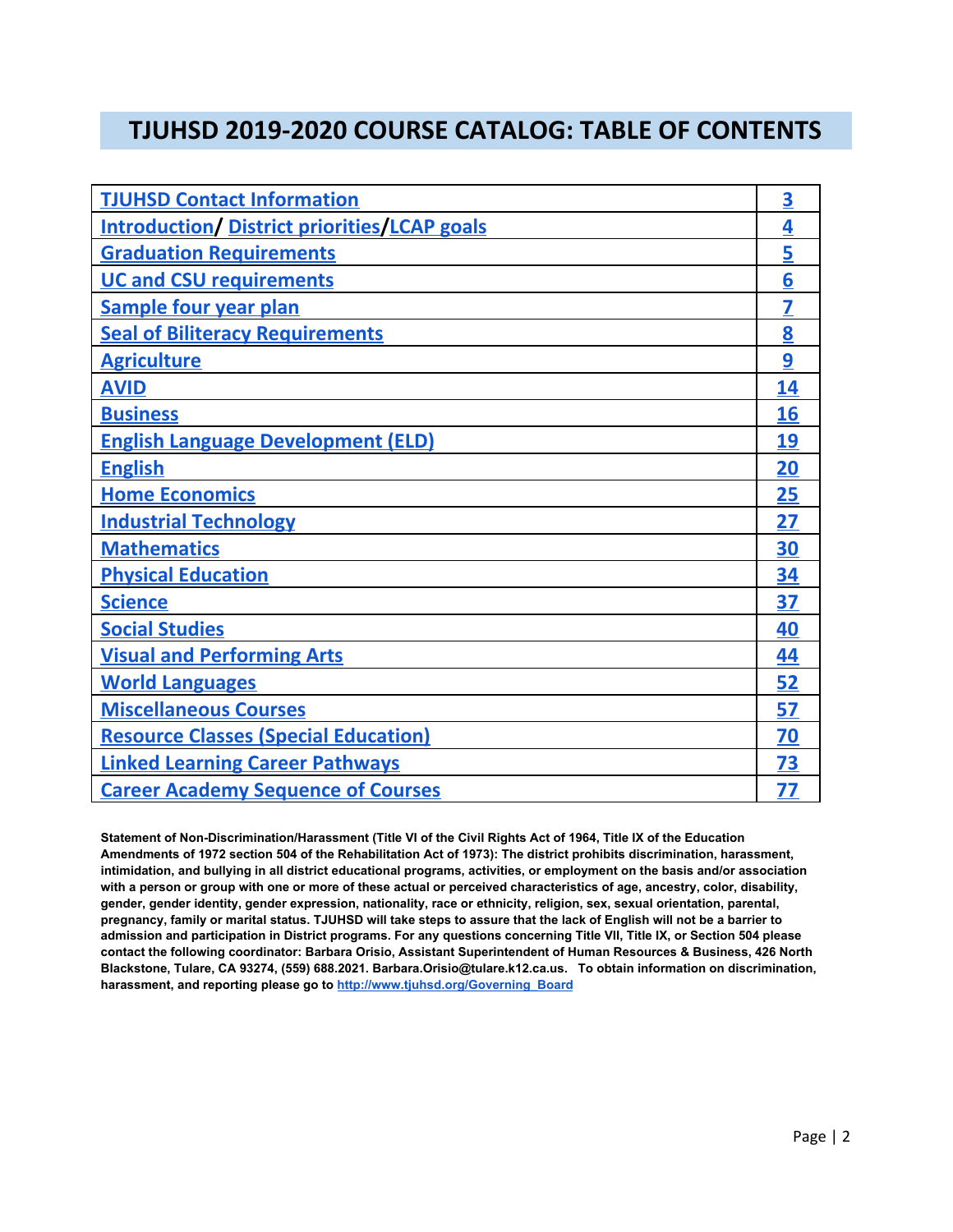#### **TJUHSD CONTACT INFORMATION**

<span id="page-2-0"></span>

|                                     |                | <b>Board of Trustees</b> |               |                               |
|-------------------------------------|----------------|--------------------------|---------------|-------------------------------|
| <b>Frank Fernandes</b>              | Craig Hamilton | Cathy Mederos            | Laura Fonseca | Kelley Nicholson              |
|                                     |                | <b>TJUHSD</b>            |               |                               |
| 426 N. Blackstone, Tulare, CA 93274 |                | (559) 688-2021           |               | Website: www.tjuhsd.k12.ca.us |
|                                     |                | Superintendent           |               |                               |
|                                     |                | Tony Rodriguez           |               |                               |

Assistant Superintendent of Human Resources and Business: Barbara Orisio Assistant Superintendent of Student Services and Special Programs: Tammy Aldaco Assistant Superintendent of Curriculum, Assessment and Technology: Dr. Lucy Van Scyoc Director of Special Education: Jason Edwards Director of Technology: Donny Trimm Director of Facilities: Chris Stevens Business Manager: Vivian Hamilton

#### **Tulare Union High School**

755 E. Tulare Ave, Tulare, CA 93274 (559) 686-4761 Principal: Dr. Michelle Nunley Head Counselor: Terry Langlie

#### **Mission Oak High School**

3442 E Bardsley, Tulare, CA 93274 (559) 687-7308 Principal: Michele Borges Asst. Principal of Counseling: Edward Kotoian

#### **Sierra Vista Charter High School**

351 N K Street, Tulare, CA 93274 (559) 687-7384 Principal: Dereck Domingues Counselor: Veronica Covert

#### **Tulare Western High School**

832 W. Maple, Tulare, CA 93274 (559) 686-8751 Principal: Kevin Covert Asst. Principal of Counseling: Leandra Garcia

#### **Tulare Tech Prep/Countryside**

737 W. Bardsley, Tulare, CA 93274 (559) 687-7400 Principal: Steve Ramirez Counselor: Liz Rocha

#### **Accelerated Charter High School**

4136 N Mooney Blvd, Tulare, CA 93274 (559) 687-7303 Principal: Wendi Powell Counselor: Abel Loza

## **Tulare Adult School**

575 W. Maple, Tulare, CA 93274 (559) 686-0225 Director: Larriann Torrez Counselor: Rosa Elena Vargas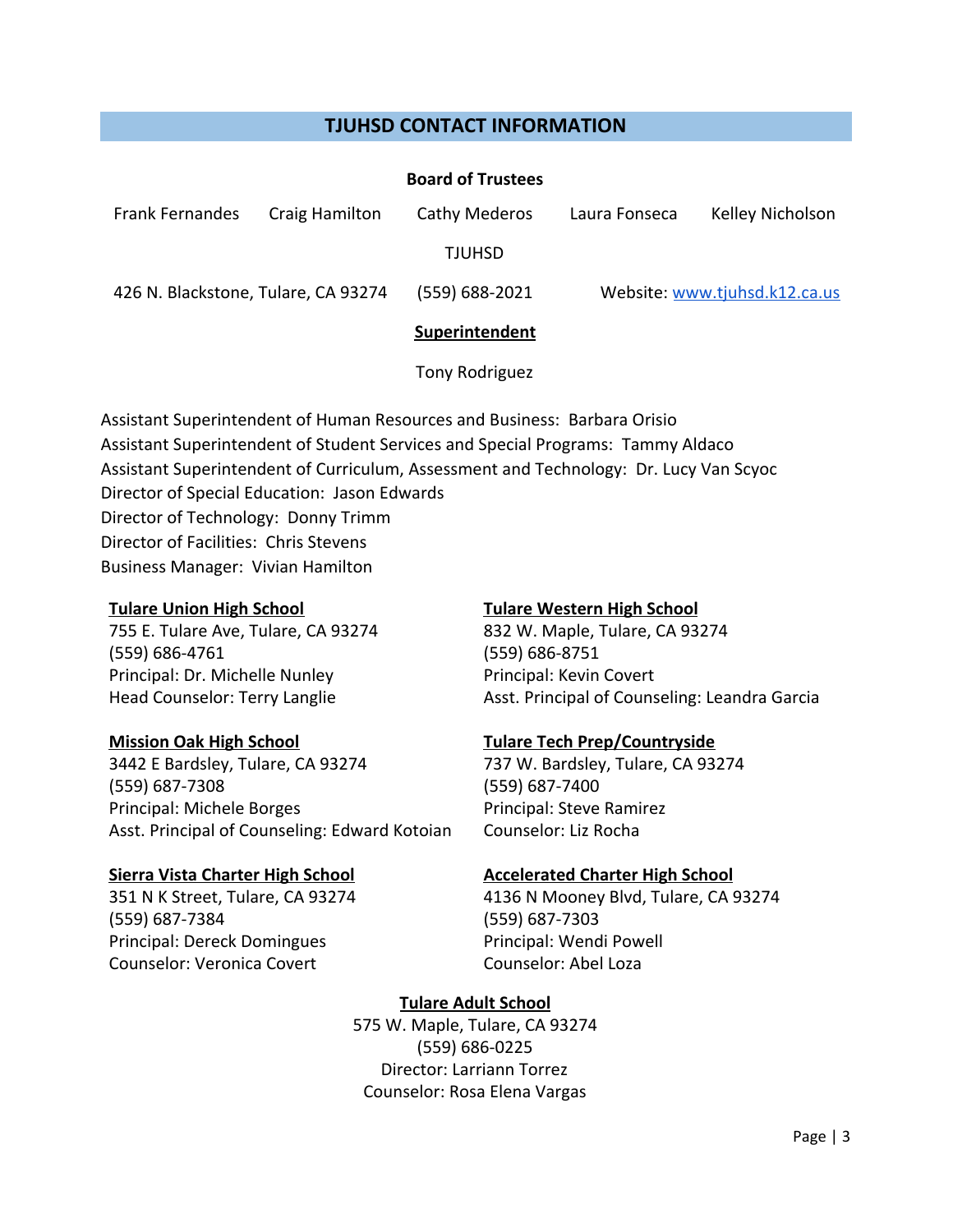## **INTRODUCTION**

<span id="page-3-0"></span>Welcome to the 2019-2020 school year. This handbook is designed to provide students and parents an overview of the courses offered within the District along with academic information related to graduation and college admissions.

## **DISTRICT PRIORITIES**

<span id="page-3-1"></span>Tulare Joint Union High School District Board Priorities:

- *● Improve Student Outcomes and Performance*
- *● Manage Facilities and Student Growth*
- *● Maintain the Fiscal Integrity of the District and Fund the Board's Priorities*
- *● Staff the TJUHSD with Qualified Personnel and Maintain a Positive Work Environment*
- *● Maintain Safe Schools*
- *● Continue to Strengthen Internal and External Communication Systems*

#### **LCAP GOALS**

#### <span id="page-3-2"></span>Tulare Joint Union High School District LCAP Goals:

- *1. All students will graduate college and career ready.*
- *2. All English Learners will improve their English language acquisition and achievement.*
- *3. All students will be part of a positive learning environment where they feel welcomed, valued, safe, and engaged as part of a greater community*

#### **Educational Equity Statement**

Tulare Joint Union High School District prohibits discrimination, harassment, intimidation, and bullying based on actual or perceived ancestry, age, color, disability, gender, gender identity, gender expression, nationality, race or ethnicity, religion, sex, sexual orientation, actual or potential parental, family, or marital status, or association with a person or a group with one or more of these actual or perceived characteristics.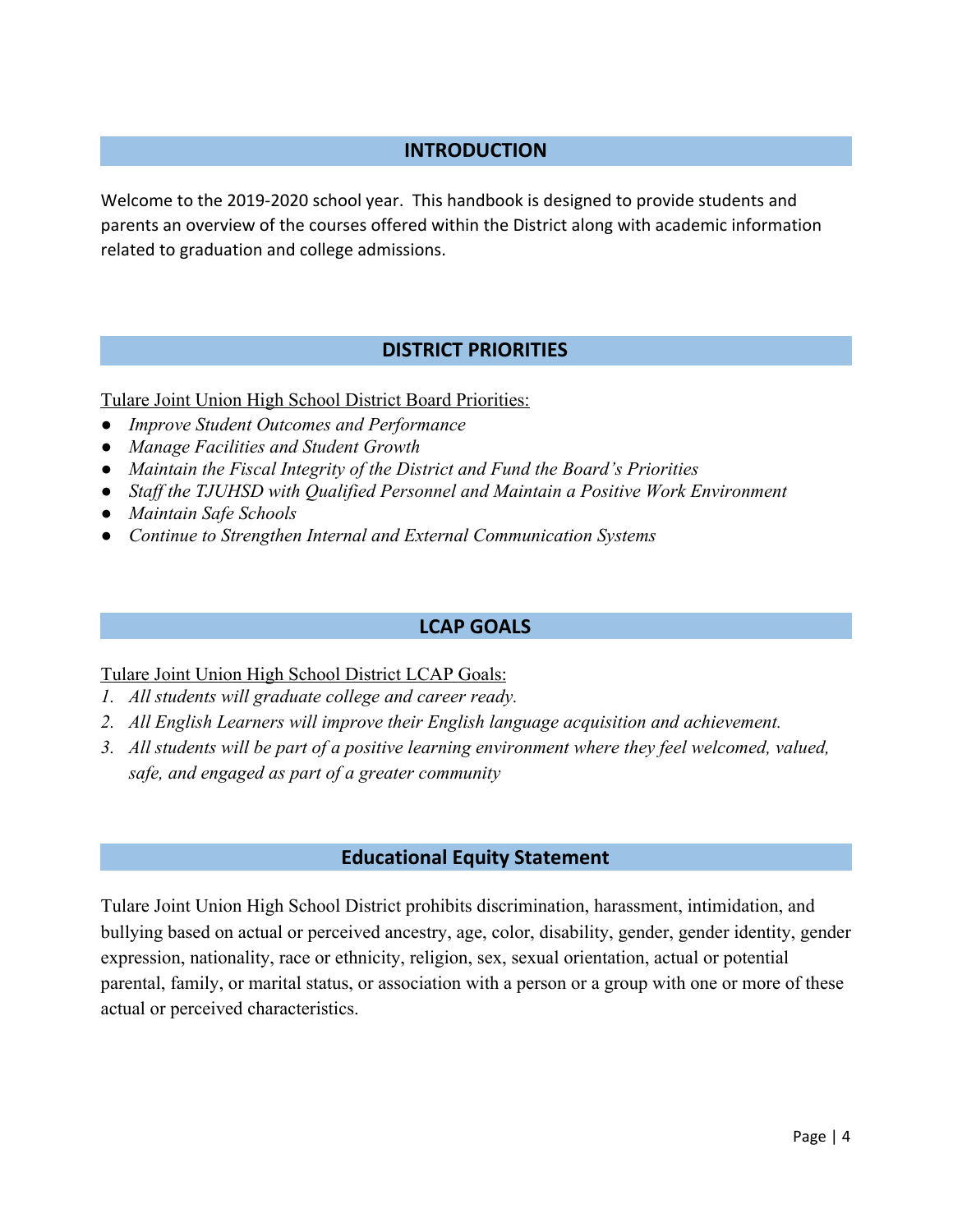## **TJUHSD GRADUATION REQUIREMENTS**

<span id="page-4-0"></span>TJUHSD has established graduation requirements students must complete to get a high school diploma. The counselor staff will work with each student to develop a plan that best fits the student's needs, goals, and abilities. Counselors will review and revise each student plan at least once a year to ensure that the student is on track to complete their goals and graduate.

To earn a comprehensive high school diploma from TJUHSD, students must earn a minimum of 220 credits in the following areas:

| <b>SUBJECT</b>                                                             | <b>LENGTH OF TIME</b>   | <b>CREDIT</b> |
|----------------------------------------------------------------------------|-------------------------|---------------|
| English                                                                    | 8 semesters (4 years)   | 40            |
| <b>United States History</b>                                               | 2 semesters (1 year)    | 10            |
| World History                                                              | 2 semesters (1 year)    | 10            |
| Civics / American Government                                               | 1 semester (1/2 year)   | 5             |
| Economics                                                                  | 1 semester $(1/2$ year) | 5             |
| Laboratory Science (one year each of Life science and<br>physical science) | 4 semesters (2 years)   | 20            |
| <b>Physical Education</b>                                                  | 4 semesters (2 years)   | 20            |
| Mathematics (including one year of Algebra 1)                              | 4 semesters (2 years)   | 20            |
| Visual or Performing Arts / or Foreign Language                            | 2 semesters (1 year)    | 10            |
| <b>Elective Courses</b>                                                    |                         | 80            |
|                                                                            | TOTAL                   | 220           |

Credits are accumulated at the rate of 30 per semester, 60 per school year in grades 9, 10, 11 **and 12.**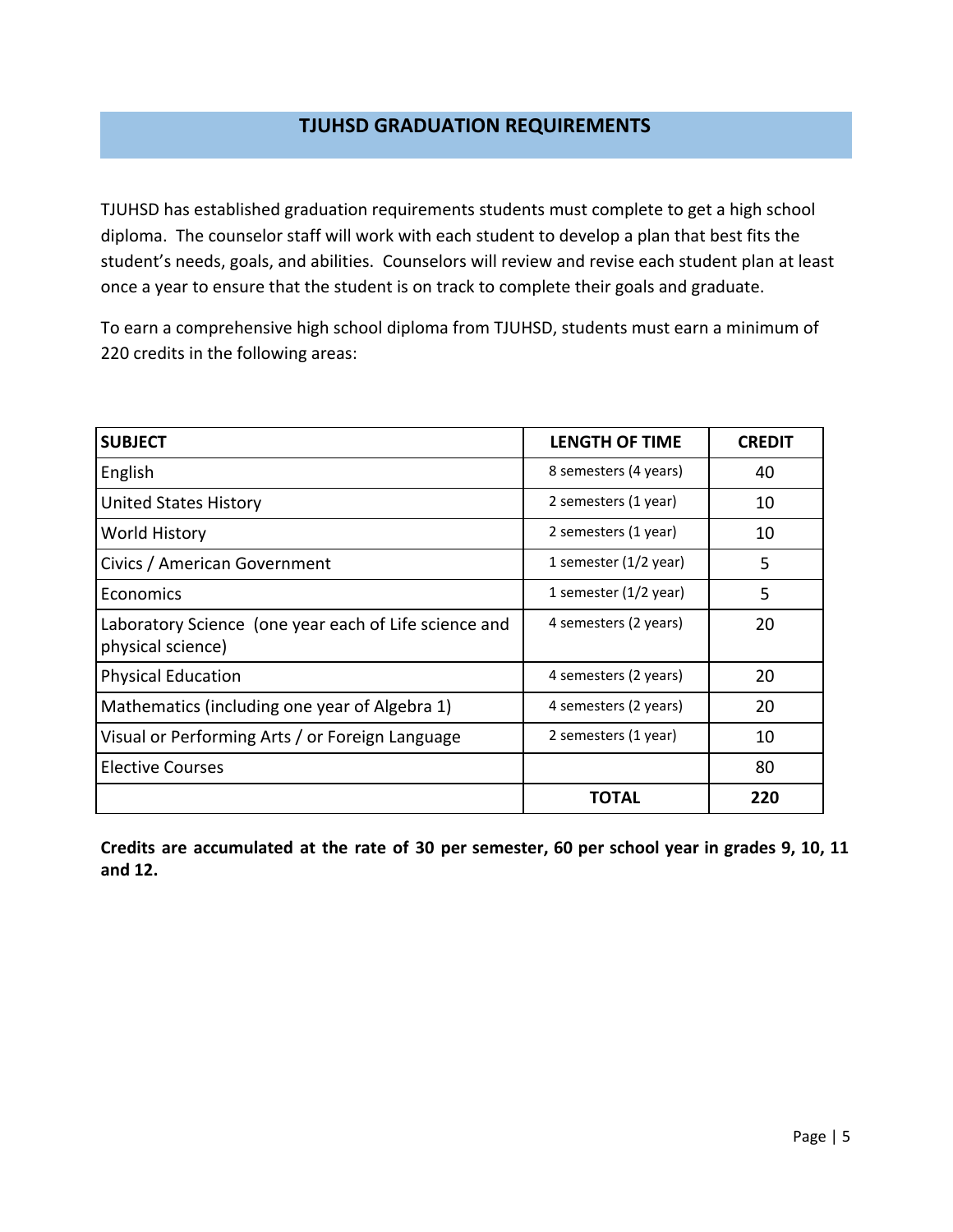## <span id="page-5-0"></span>**UNIVERSITY OF CALIFORNIA (UC) AND CALIFORNIA STATE UNIVERSITY (CSU) SUBJECT REQUIREMENTS**

To satisfy the subject requirements for the UC and CSU systems, students must complete high school courses listed below with a grade of a "C" or better. These are also known as the "a - g" subject requirements. Fulfillment of these requirements does not guarantee admission.

#### **A. HISTORY / SOCIAL SCIENCE (2 years required)**

Two years, including one year of world history, cultures and historical geography and one year of U.S. History, or one-half year of U.S. history and one-half year of American government or civics.

#### **B. ENGLISH (4 years required**)

Four years of college-preparatory English that include integrates reading of classic and modern literature, frequent and regular writing, and practice listening and speaking.

#### **C. MATHEMATICS (3 years required; four recommended)**

Three years of college-preparatory math, including or integrating the topics covered in elementary and advanced algebra and two- and three-dimensional geometry.

#### **D. LABORATORY SCIENCE (2 years required; 3 recommended)**

Two years of laboratory science providing fundamental knowledge in at least two of the three disciplines of biology, chemistry, and physics

#### **E. LANGUAGE OTHER THAN ENGLISH (2 years of the same language required; 3 recommended)**

Two years of the same language other than English or equivalent to the second level of high school instruction..

#### **F. VISUAL AND PERFORMING ARTS (1 year required)**

One year chosen from dance, music, theater, or the visual arts.

#### **G. COLLEGE PREPARATORY ELECTIVE (1 year required)**

One year chosen from the "A-F" courses beyond those used to satisfy the requirements above, or courses that have been approved solely in the elective area.

## \**Grades earned in the required subjects in grades 10-12 are used in the GPA calculation. Students interested in applying to a 4-year college are encouraged to take the SAT and/or ACT in the spring of their Junior year and/or the fall of the Senior year, as these test scores are required as part of the application to some colleges.*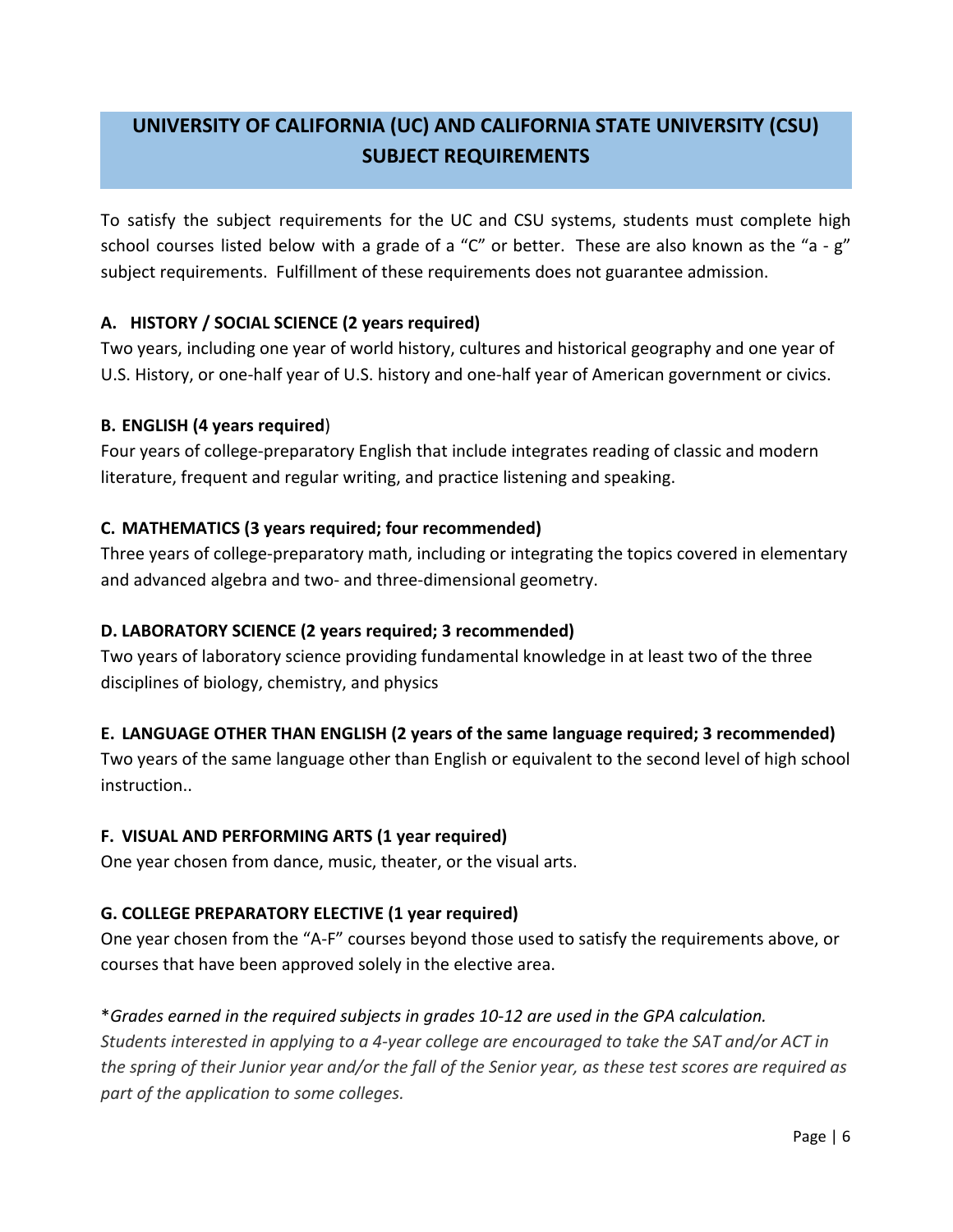## **Sample Four Year Plan**

<span id="page-6-0"></span>

| Name                  | Counselor                                                              |
|-----------------------|------------------------------------------------------------------------|
| Post-secondary goals: | $ 4$ -year college $ $ 2-year college Technical school $\Box$ Military |
| Occupational Goal     |                                                                        |

|                                    | 9TH GRADE      |     |     | 10TH GRADE                         |                |     |     |
|------------------------------------|----------------|-----|-----|------------------------------------|----------------|-----|-----|
| <b>SUBJECT</b>                     | <b>TEACHER</b> | 1ST | 2ND | <b>SUBJECT</b>                     | <b>TEACHER</b> | 1ST | 2ND |
| 1. English I                       |                |     |     | 1. English II                      |                |     |     |
| 2. Biology                         |                |     |     | 2. World History                   |                |     |     |
| 3. Physical Education              |                |     |     | 3. Physical Education              |                |     |     |
| 4. Math                            |                |     |     | 4. Math                            |                |     |     |
| 5.                                 |                |     |     | 5. Physical Science                |                |     |     |
| 6.                                 |                |     |     | 6.                                 |                |     |     |
|                                    | <b>GPA</b>     |     |     |                                    | <b>GPA</b>     |     |     |
| <b>Extracurricular Activities:</b> |                |     |     | <b>Extracurricular Activities:</b> |                |     |     |
|                                    |                |     |     |                                    |                |     |     |
|                                    |                |     |     |                                    |                |     |     |

|                                    | 11TH GRADE     |     |     | 12TH GRADE                         |                |     |     |
|------------------------------------|----------------|-----|-----|------------------------------------|----------------|-----|-----|
| <b>SUBJECT</b>                     | <b>TEACHER</b> | 1ST | 2ND | <b>SUBJECT</b>                     | <b>TEACHER</b> | 1ST | 2ND |
| 1. English III                     |                |     |     | 1. English IV                      |                |     |     |
| 2. US History                      |                |     |     | 2. Government/Economics            |                |     |     |
| 3. Science                         |                |     |     | 3.                                 |                |     |     |
| 4.                                 |                |     |     | 4.                                 |                |     |     |
| 5.                                 |                |     |     | 5.                                 |                |     |     |
| 6.                                 |                |     |     | 6.                                 |                |     |     |
|                                    | <b>GPA</b>     |     |     |                                    | <b>GPA</b>     |     |     |
| <b>Extracurricular Activities:</b> |                |     |     | <b>Extracurricular Activities:</b> |                |     |     |
|                                    |                |     |     |                                    |                |     |     |
|                                    |                |     |     |                                    |                |     |     |

|            |     |     |                                    | 12TH GRADE     |     |     |  |  |
|------------|-----|-----|------------------------------------|----------------|-----|-----|--|--|
| <b>HER</b> | 1ST | 2ND | <b>SUBJECT</b>                     | <b>TEACHER</b> | 1ST | 2ND |  |  |
|            |     |     | 1. English IV                      |                |     |     |  |  |
|            |     |     | 2. Government/Economics            |                |     |     |  |  |
|            |     |     | 3.                                 |                |     |     |  |  |
|            |     |     | 4.                                 |                |     |     |  |  |
|            |     |     | 5.                                 |                |     |     |  |  |
|            |     |     | 6.                                 |                |     |     |  |  |
| <b>GPA</b> |     |     |                                    | <b>GPA</b>     |     |     |  |  |
|            |     |     | <b>Extracurricular Activities:</b> |                |     |     |  |  |
|            |     |     |                                    |                |     |     |  |  |
|            |     |     |                                    |                |     |     |  |  |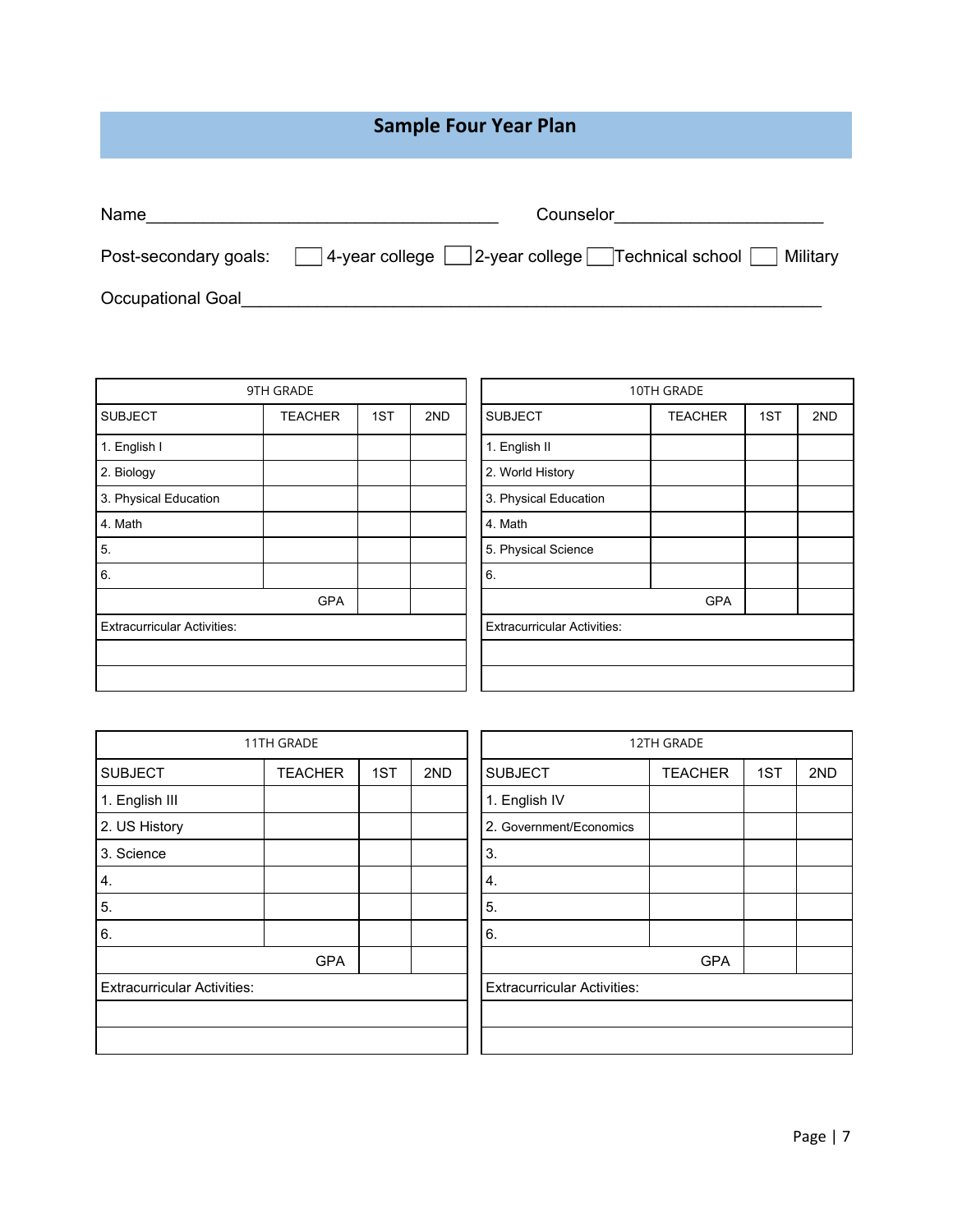## **State Seal of Biliteracy**

<span id="page-7-0"></span>A student who graduates from high school must have achieved a high level of literacy and fluency in one or more language(s) in addition to English.

The student must demonstrate:

- 1) Completion of all English language Arts requirements for graduation with an overall grade point average of 2.0 in those classes.
- 2) Passing the California Assessment of Student Performance and Progress (CAASPP) for English language arts, or any successor test, administered in grade eleven, at or above the "standard met" achievement level, or at the achievement level determined by the Superintendent for any successor test.
- 3) Proficiency in one or more languages, other than English, demonstrated through one of the following methods:
	- A. Passing a foreign language Advanced Placement (AP) examination with a score of 3 or higher, or an International Baccalaureate (IB) examination with a score of 4 or more.
	- B. Successful completion of a four-year high school course of study in a foreign language, attaining an overall grade point average of 3.0 or higher in that course of study, and demonstrating oral proficiency in the language comparable to that required to pass an AP or IB examination.
	- C. Passing a district test with a score of proficient or higher (If no AP examination or off the shelf language tests exists and the school district can certify that the test meets the level of an AP exam) demonstrating proficiency in all of the modes of communication (reading, writing, and speaking) that characterize communication in the language.
	- D. Passing the SAT II foreign language examination with a score of 600 or higher.
- 4) In addition to the requirements mentioned above, if the primary language of a pupil is other than English, he or she shall demonstrate English proficiency on the English Language Proficiency Assessments for California (ELPAC), or any successor English language proficiency assessment, in transition kindergarten, kindergarten, or any of grades one to twelve, inclusive.

California Department of Education March 2018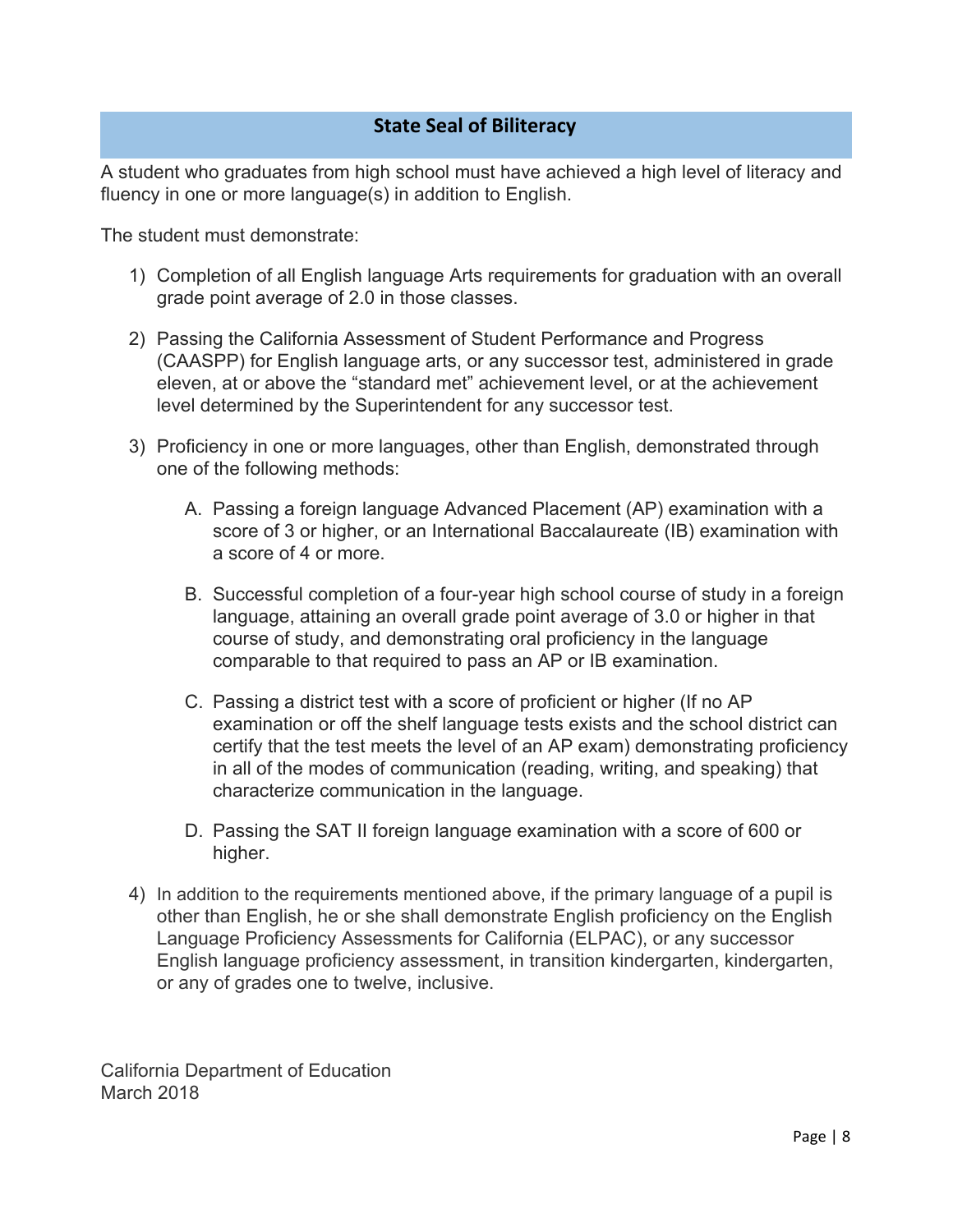## <span id="page-8-0"></span>**AGRICULTURE**

## **AGRICULTURE SCIENCE 1**

Agriculture Science 1 introduces students to a wide range of agricultural areas. Major subject topics involve careers in agriculture, Future Farmers of America, plant science, and animal science. Students have the opportunity for hands-on learning and exploration of agriculture-related skills. Application of practical skills is conducted at the high school farm facilities.

**Prerequisite:** None

| Course Code: $6010$ A-G:(g)<br>Schools: TU, TW, MO |  | Grade Level: 9-12 | <b>Term: Year</b> |  |  |
|----------------------------------------------------|--|-------------------|-------------------|--|--|
|----------------------------------------------------|--|-------------------|-------------------|--|--|

## **INTEGRATED AG BIOLOGY**

Integrated Agriculture Biology is a one-year laboratory science course designed for the college-bound student with career interests in agriculture. Principles, concepts and interrelationships of plant and animal growth, reproduction, cell biology, genetics, taxonomy, evolution, behavior, nutrition, health, diseases, ecology, and similarities between animals and humans are explored. The course is centered on the laboratory component linking life and biological science with agriculture applications. Earth, physical and general science principles will be used to link these applications. Written and oral reporting skills are emphasized.

**Prerequisite:** AG I or teacher recommendation/Algebra I or concurrent

**Schools: TU, TW, MO Grade Level: 9-12 Term: Year Course Code: 6160 A-G:(d)**

## **HONORS INTEGRATED AG BIOLOGY**

Honors Agriculture Biology is a one-year laboratory science course, designed for the college-bound student with career interests in agriculture. Principles, concepts and interrelationships of: plant and animal growth, reproduction, cell biology, genetics, taxonomy, evolution, behavior, nutrition, health, diseases and ecology, similarities between animals and humans are explored. The course is centered on the laboratory component linking life and biological science with agriculture applications. Earth, physical and general science principals will be used to link these applications. Written and oral reporting skills will be emphasized through the incorporation of a semester long Agri-Science Fair Project. This Agri-Science Fair Project will emphasize investigation and experimentation skills of the student.

**Prerequisite:** AG I or teacher recommendation/Algebra I or concurrent

**Schools: TU, TW, MO Grade Level: 9-12 Term: Year Course Code: 6165 A-G:(d)**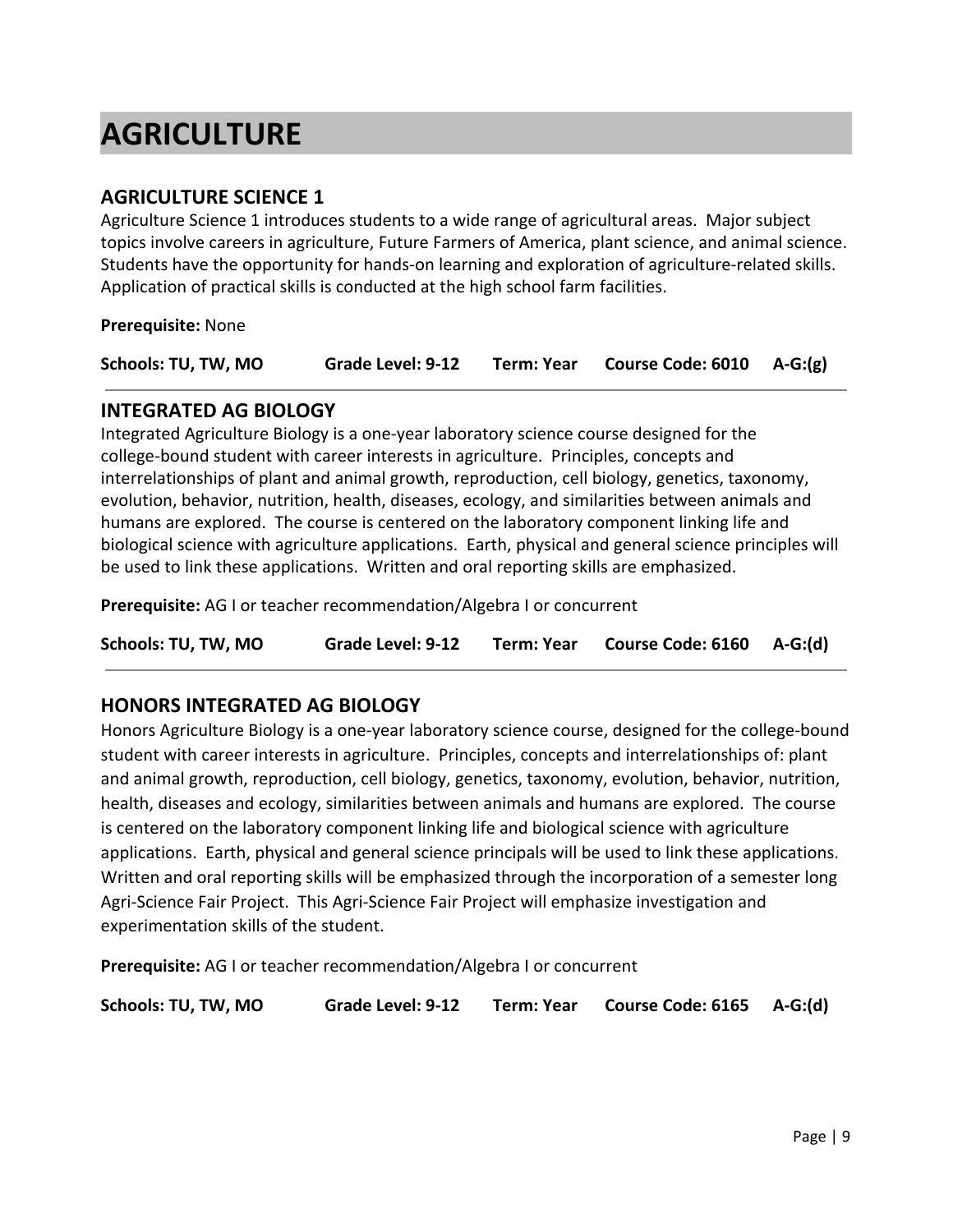## **AG SCIENCE II**

This course meets the life science graduation requirement and emphasizes a study of the structure and function of plant and animal systems in relation to agriculture. Instruction includes various plant and animal systems, nutrition, disease and genetics. The importance of the environment and ecological issues is stressed.

**Prerequisite:** AG I

| Schools: TU, TW, MO<br>Course Code: $6011$ A-G: $(g)$<br>Grade Level: 10<br><b>Term: Year</b> |  |
|-----------------------------------------------------------------------------------------------|--|
|-----------------------------------------------------------------------------------------------|--|

#### **DAIRY SKILLS**

This course is designed for students who are interested in working with dairy cattle as a manager, herdsman, dairy worker or milker. Students acquire knowledge of basic skills and the theoretical basis for major areas of study including herd health, nutrition, reproduction, artificial insemination, record keeping, fitting and showing.

**Prerequisite:** AG II or teacher recommendation

| Schools: TU, TW, MO |  | Grade Level: 11-12 Term: Year Course Code: 6090 A-G: N/A |  |
|---------------------|--|----------------------------------------------------------|--|
|---------------------|--|----------------------------------------------------------|--|

## **ORNAMENTAL HORTICULTURE**

Nursery Technology students are presented with an opportunity to gain knowledge and understanding of the horticultural industry. Horticulture is a vital and growing industry in California, one that offers many career opportunities. Course study includes such areas as modern nursery production operations, retail sales, landscape design and construction, landscape maintenance, and pest control. Students make use of greenhouses, shade houses, garden, orchard, and landscape areas.

**Prerequisite:** AG Science I and II

**Schools: TU, TW, MO Grade Level: 11-12 Term: Year Course Code: 6140 A-G:(g)**

## **LIVESTOCK PRODUCTION AND MANAGEMENT**

Students are provided with an opportunity to explore various segments of the total livestock industry and learn basic managerial skills involved in the raising of those breeds of sheep, swine, and beef important to the industry. Significant areas of study include feeding practices, basic veterinary skills, systems of breeding and various animal systems.

**Prerequisite:** AG II or teacher recommendation

**Schools: TU, TW, MO Grade Level: 11-12 Term: Year Course Code: 6130 A-G: N/A**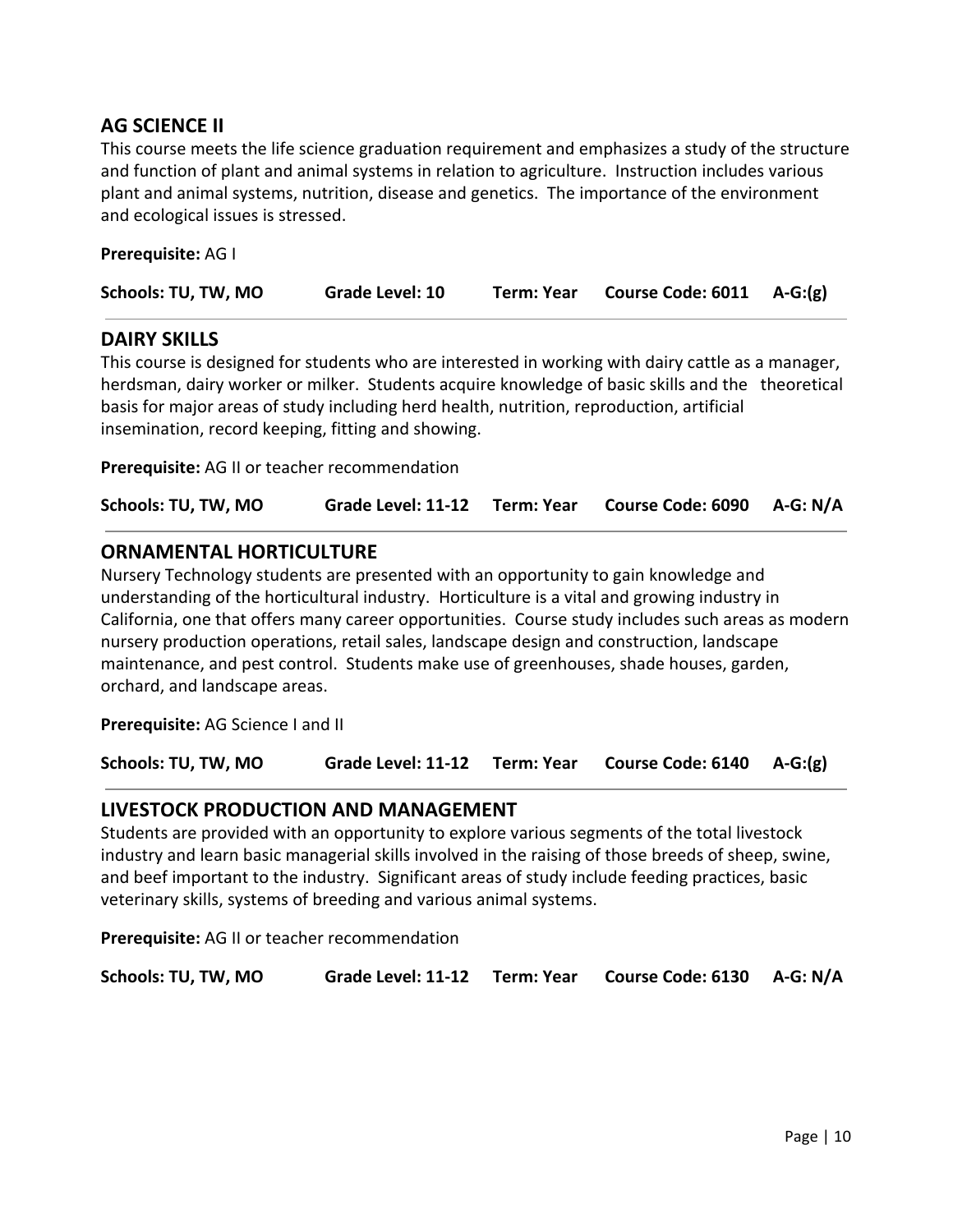## **VETERINARY SCIENCE**

This class is designed to teach students advanced skills used in animal health and care, focusing primarily on the nutrition, behavior, psychology, handling of and identification of small animal species along with livestock species, prepare students for the animal health field as it relates to veterinary medicine, auxiliary animal health services and products. Students will learn to handle and safely restrain various animals, collect various lab samples, and do simple laboratory tests. Office procedures and records will be stressed as well as oral and written communication.

**Prerequisite:** Ag Biology, Algebra I

| Schools: TU, TW, MO |  | Grade Level: 11-12 Term: Year Course Code: 7840 A-G:(g) |  |
|---------------------|--|---------------------------------------------------------|--|
|                     |  |                                                         |  |

## **AG BUSINESS MANAGEMENT**

Agribusiness Management focuses on all phases of agricultural business found in the region. Agribusiness is a diverse field and this course is designed for students who are interested in a career in management or want a solid background in business, economics, and finance. The Internet and textbooks, together with simulation problems, are utilized to demonstrate agribusiness concepts commonly used in the area.

**Prerequisite:** Ag I or teacher recommendation

| Schools: TU, TW, MO |  |  | Grade Level: 11-12 Term: Year Course Code: 6020 A-G: N/A |  |
|---------------------|--|--|----------------------------------------------------------|--|
|---------------------|--|--|----------------------------------------------------------|--|

#### **AG MECHANICS I**

This course will prepare students for careers related to the construction, operation, and maintenance of equipment used by the agriculture industry. Topics include technology, physical science principles, construction, mechanics and welding. Students also learn safety principles, electrical wiring, hydraulic technology, and farm power and equipment operation.

**Prerequisite:** None

**Schools: TU, TW, MO Grade Level: 9-12 Term: Year Course Code: 6100 A-G:(g)**

#### **AG MECHANICS II**

This course is designed to take over where Agriculture Mechanics I left off. In this course, students will develop the skills needed to weld a variety of materials with several processes of welding such as Oxy-fuel, Arc, TIG, and MIG.

**Prerequisite:** Ag Mechanics I with a grade "C" or higher or teacher approval

| Schools: TU, TW, MO |  |  | Grade Level: 10-12 Term: Year Course Code: 6105 A-G:(g) |  |
|---------------------|--|--|---------------------------------------------------------|--|
|---------------------|--|--|---------------------------------------------------------|--|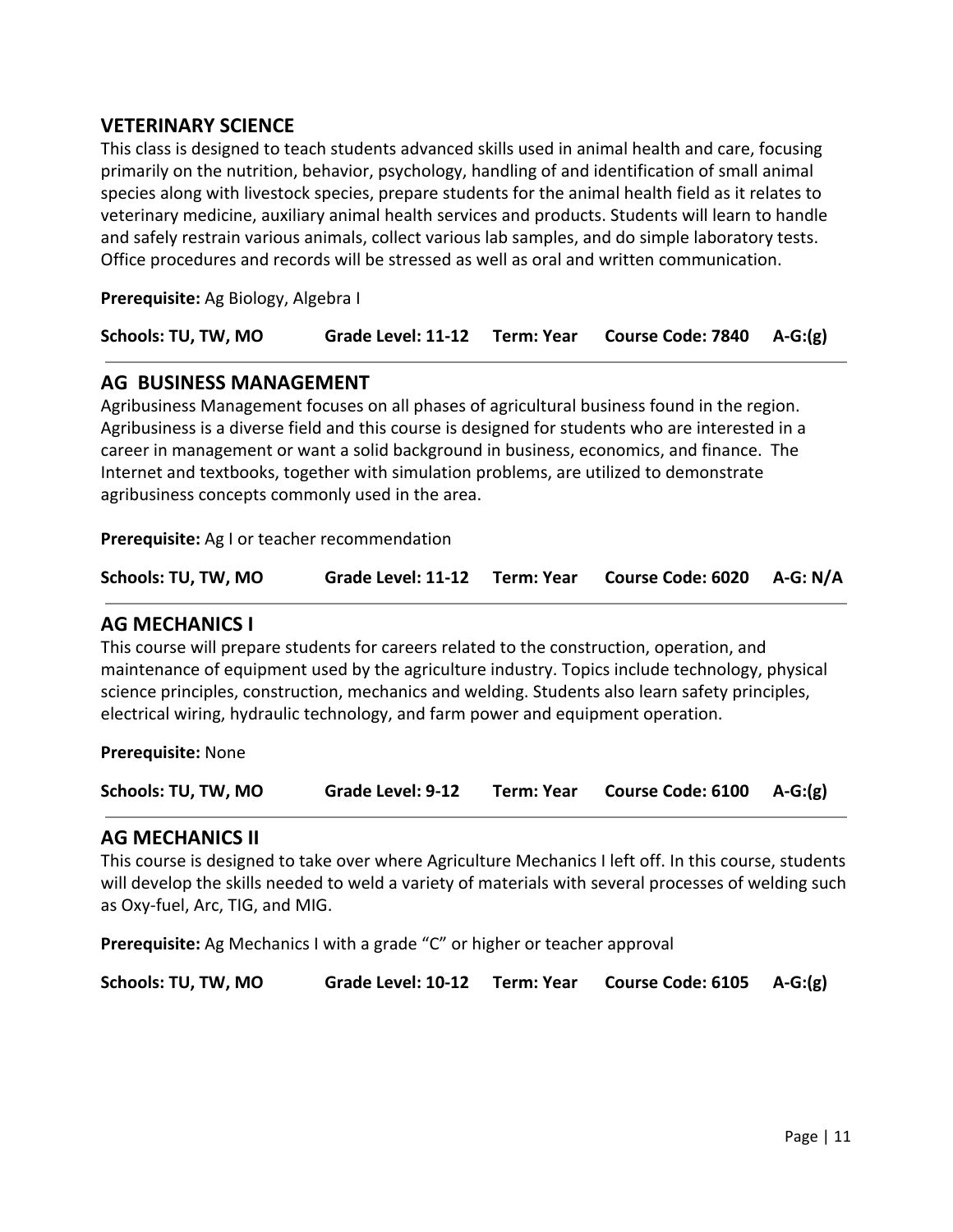## **AG MECHANICS III & WELDING CONSTRUCTION**

This course includes the study of arc, oxy-acetylene, TIG and MIG welding. Arc welding instruction emphasizes safety procedures, rod identification and stresses of metals. Students become familiar with and develop a sufficient level of skill to weld different metals and alloys and pass a basic industry welding test. Other skills, such as cutting, brazing, fusion welding, hard surfacing, vertical welding, and cutting thick and thin metals are applied to actual project work such as trailers, loading chutes, and other agricultural equipment. This course prepares the student for specialized work on large farming operations or repair and fabrication work on the home farm.

**Prerequisite:** AG I and AG II or teacher recommendation

**Schools: TU, TW MO Grade Level: 11-12 Term: Year Course Code: 6070 A-G:(g)**

## **AG MECHANICS IV – ADVANCED WELDING CONSTRUCTION & FABRICATION**

This course includes the study SMAW (Shield Metal Arc Welding), GMAW (Gas Metal Arc Welding) and GTAW (Gas Tungsten Arc Welding). In SMAW , safety procedures, rod identification and stress of metals are emphasized, plus the student develops a sufficient level of skills to pass a basic industry welding test. The student becomes familiar with and able to weld different metals and alloys. Other skill, such as cutting, brazing, fusion welding, hard surfacing, vertical welding, cutting thick and thin metals, are applied to actual work projects, such as trailers, loading chutes, and other agricultural equipment. This course prepares the student for a job in industry for specialized work on large farming operations, or for repair and fabrication on the home farm.

**Prerequisite:** Ag Mechanics I, II, and III, or permission of instructor

**Schools: TU, TW, MO Grade Level: 12 Term: Year Course Code: 6075 A-G:(g)**

## **SMALL ENGINES AND POWER SYSTEMS**

Farm Power and Machinery instructs students in the care and use of agricultural equipment commonly used in farming with special emphasis placed on tractor maintenance and operation. Other areas of study include farm safety, small engines, outdoor power equipment, hydraulics, electricity, fuel, cooling and exhaust systems, drive trains, repair and modification of commonly used farm equipment.

**Prerequisite:** AG II or teacher recommendation

**Schools: TU, TW, MO Grade Level: 11-12 Term: Year Course Code: 6170 A-G:(g)**

## **DIESEL MECHANICS**

The purpose of this course is to teach the fundamentals of diesel engines, their components that make them run and how to troubleshoot for problems within those systems.

**Prerequisite:** AG Mechanics I/small engines

| Schools: TU, TW, MO |  |  | Grade Level: 11-12 Term: Year Course Code: 6175 A-G:(g) |  |
|---------------------|--|--|---------------------------------------------------------|--|
|---------------------|--|--|---------------------------------------------------------|--|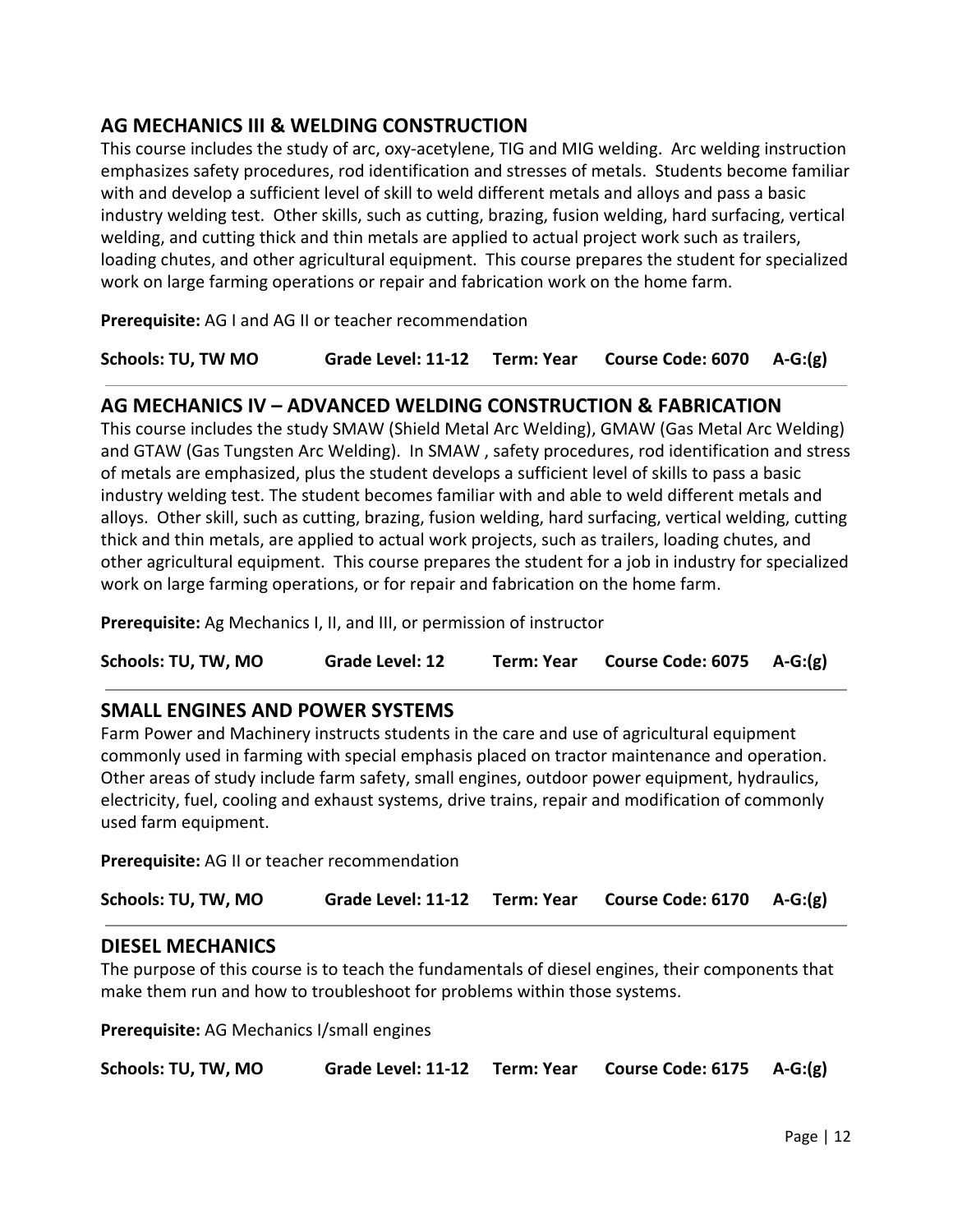## **AG WORK EXPERIENCE**

Agriculture Work Experience provides students with an opportunity for on-the-job experience. Students are placed in agribusiness jobs and complete related instruction assignments. They receive individualized instruction associated with the job and develop proper job habits and attitudes. School credit is based on evaluations of the work experience supervisor and employer.

**Prerequisite:** Teacher approval

| Schools: TU, TW, MO |  |  | Grade Level: 11-12 Term: Year Course Code: 6080 A-G: N/A |  |
|---------------------|--|--|----------------------------------------------------------|--|
|---------------------|--|--|----------------------------------------------------------|--|

#### **FLORICULTURE**

This class is designed to allow students to apply an artistic approach to floral design. Students will explore elements and principles of design, two or three dimensional designs, history or floral art, arrangement styles and techniques, seasonal, holiday and occasional designs. Students will achieve this through creating, designing, identifying, explaining and evaluating all topics of study. In addition, all students will learn various types of cut and potted foliage, potted flowering plants, fresh flowers, tools, materials, display techniques, and cut flower care. Students will learn to recognize balance and harmony within an arrangement, along with scale, color, and historical design principles. The historical and cultural past of the floral industry will be discussed as it relates to modern floral design and tradition. This class is articulated with COS OH 111. At the completion of this class the student is eligible to receive a certificate of completion from TCOVE.

**Prerequisite:** Ag Science I

| Grade Level: 11-12 Term: Year Course Code: 6110 A-G: N/A<br>Schools: TU, TW, MO |  |
|---------------------------------------------------------------------------------|--|
|---------------------------------------------------------------------------------|--|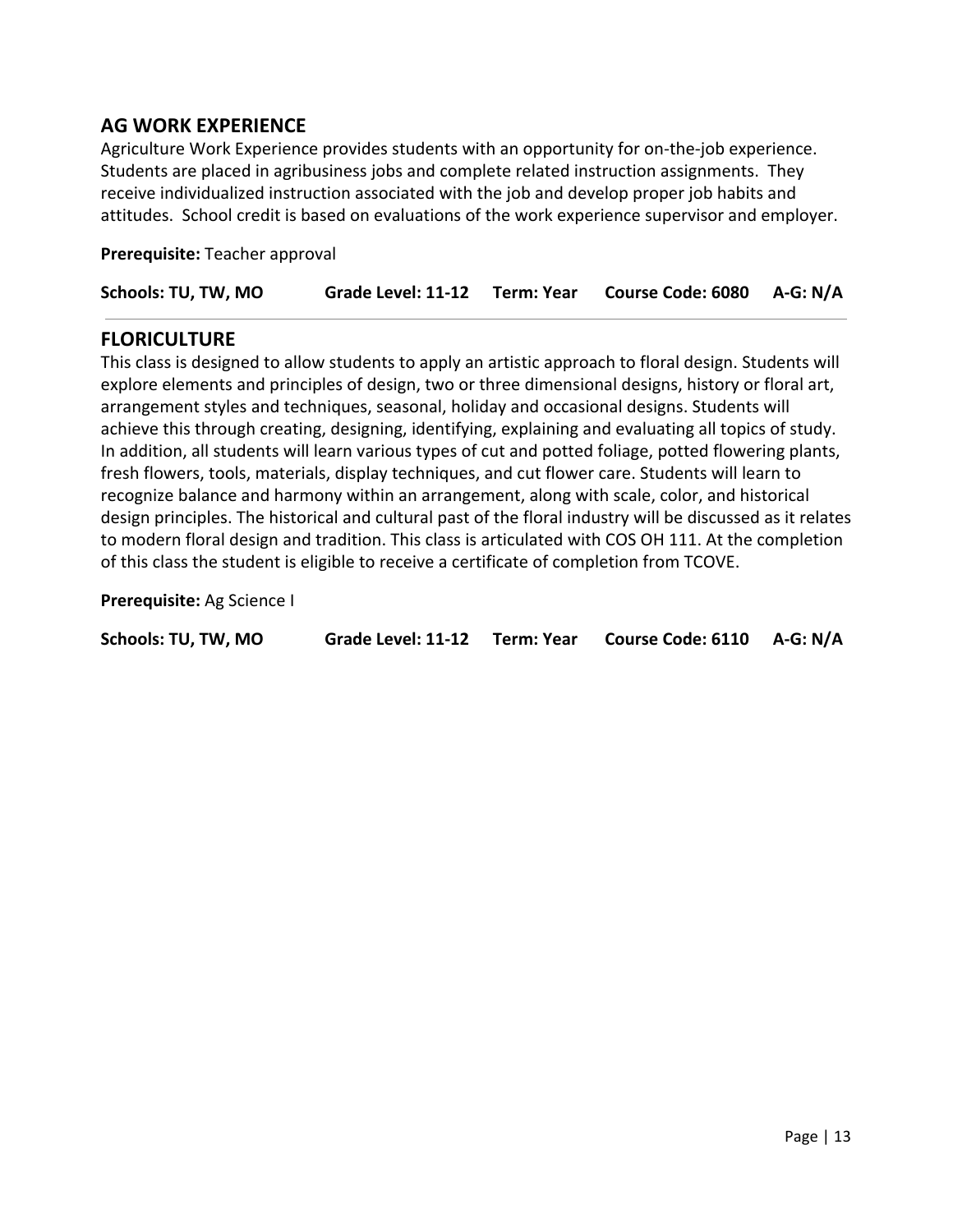## <span id="page-13-0"></span>**AVID**

## **AVID 1**

This academic elective course has an overall goal to prepare and encourage students to be proactive in preparation for 4-year college or university eligibility. AVID students are typically those who are often underserved, underrepresented, or the first potential college student in their family. AVID offers a rigorous, college-preparatory curriculum to meet and exceed the A-G university eligibility requirements. The course provides support for the attainment of this goal through writing instruction, rhetorical reading, analytical writing, collaborative discussion strategies, reinforcement of study skills, time management techniques, tutoring and motivational activities. AVID students gain confidence in their own abilities while learning to work cooperatively as a support system for their peers, thus forming a trusted core of dedicated students to rely upon.

**Prerequisite:** Teacher and parent recommendation, application and interview, student is college bound

| Schools: TU, TW, MO | Grade Level: 9 | Term: Year | Course Code: 8010 A-G: N/A |  |
|---------------------|----------------|------------|----------------------------|--|
|---------------------|----------------|------------|----------------------------|--|

## **AVID 2**

This course continues to fine tune the skills learned as an AVID freshman. Students explore new methods and continue to build upon previous AVID strategies to further prepare them for future success. There is an emphasis on learning processes, refining oral and written communication skills, developing higher level thinking and practical reasoning skills. Students participate in reflective and analytical writing, continue to improve their study and test-taking skills, conduct research, and prepare for college exams and admissions. They demonstrate and integrate the processes of note-taking, thinking, communication, time-management, leadership and management in order to apply academic knowledge and skills.

**Prerequisite:** Teacher and parent recommendation, previous enrollment in AVID or strong desire to enter the AVID program, currently enrolled in college prep classes meeting A-G requirements.

**Schools: TU, TW, MO Grade: 10 Term: Year Course Code: 8020 A-G:(g)**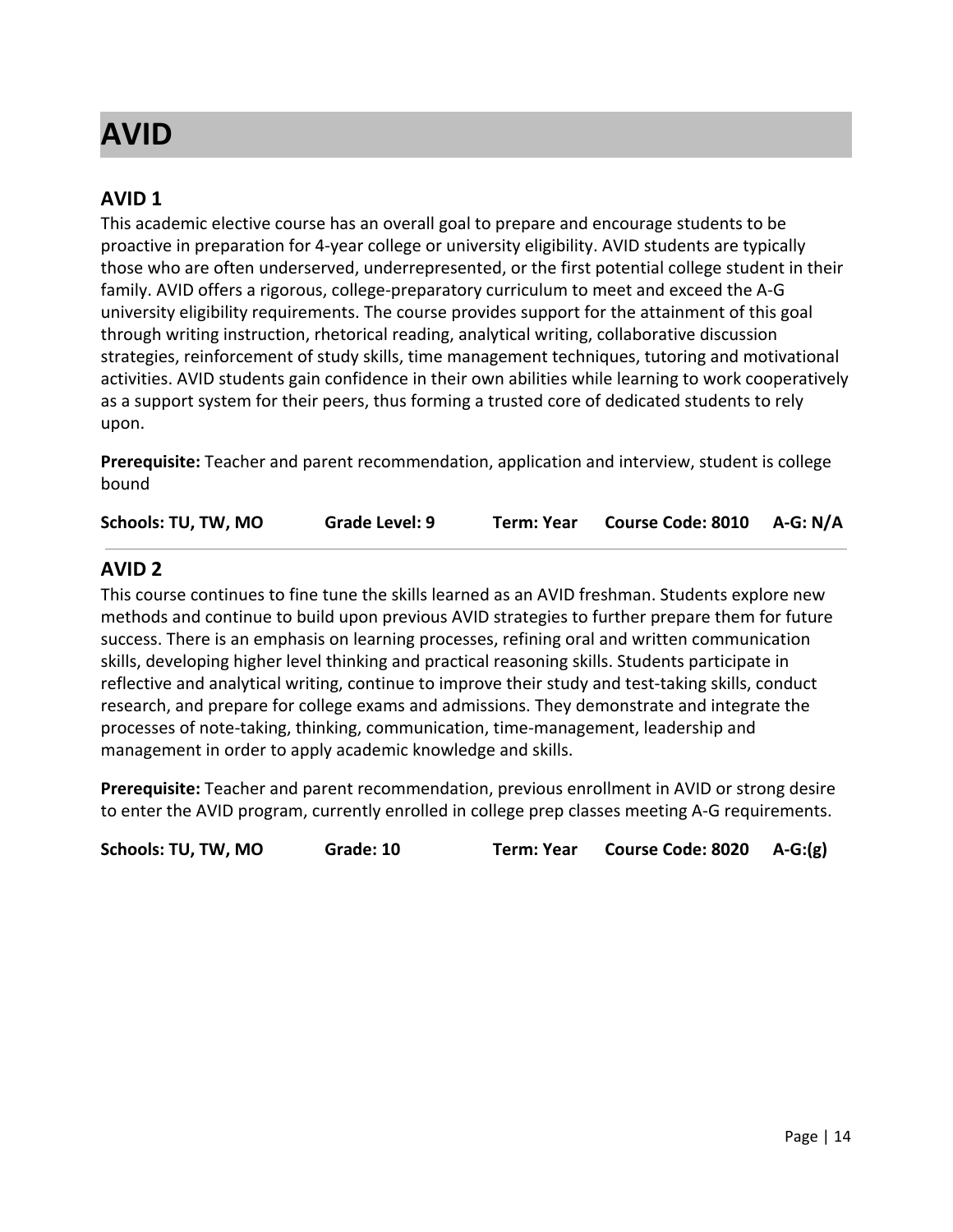## **AVID 3**

As AVID juniors, students participate in a 2-year sequential interdisciplinary course that will prepare them with the skills and concepts for a rigorous college or university education. They engage in higher levels of critical reading, writing, inquiry, research, collaboration and reading strategies than experienced in prior years of AVID. They continue to learn how to communicate effectively, develop critical thinking skills, participate in their community and behave responsibly. Students complete in-depth investigations into great leaders and their contributions, begin to research colleges and universities and prepare for their entrance and placement exams, and begin the work required to produce a culminating research project at the end of the senior year.

**Prerequisite:** Teacher and parent recommendation, AVID 2

| Schools: TU, TW, MO | Grade Level: 11 | Term: Year | Course Code: 8030 A-G:(g) |  |
|---------------------|-----------------|------------|---------------------------|--|
|                     |                 |            |                           |  |

## **AVID 4**

AVID 4 is the culmination of a student's years in the AVID program. The skills developed as an AVID junior prepare the senior student to conduct a required final research project on a particular leader in society whose life and accomplishments are in relation to their own possible career goals and aspirations. They read extensively about this leader: essays, speeches, articles, letters, as well as at least one full-length work by or about their chosen leader. Students also develop critical questions based on their reading and writings, write analytical essays, and participate in collaborative discussion groups such as Socratic Seminar. Students develop a portfolio representing their years of work in the AVID program. The AVID Coordinator/Teacher serves as their liaison to the colleges and universities and students receive assistance in completing their college applications and researching financial aid and housing.

**Prerequisite:** Teacher and parent recommendation, and AVID 3

**Schools: TU, TW, MO Grade Level: 12 Term: Year Course Code: 8040 A-G:(g)**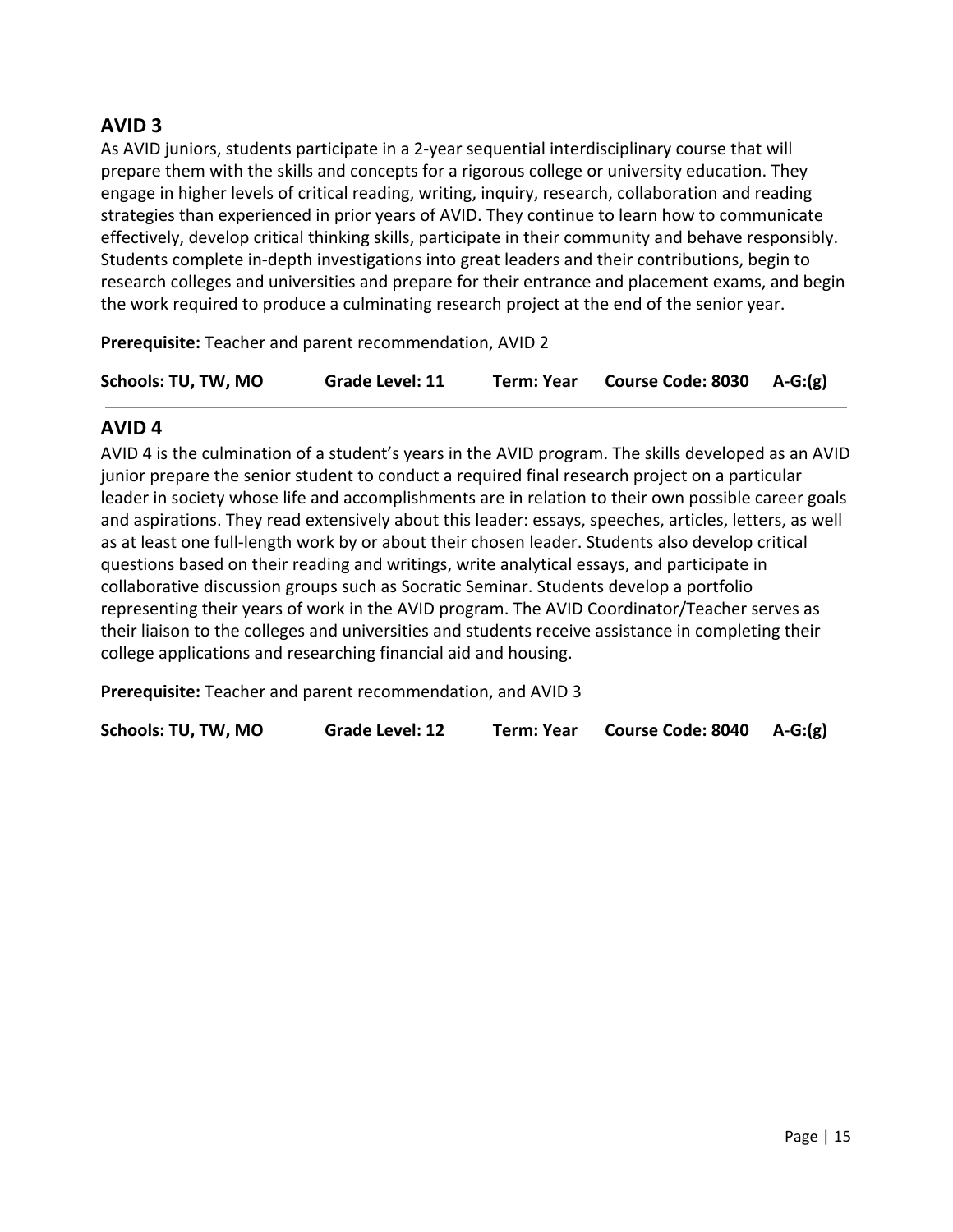# <span id="page-15-0"></span>**BUSINESS**

## **ACCOUNTING I**

Accounting I is a competency-based course where students discover their interests, capabilities, and vocational opportunities in the accounting field. Generally acceptable, accounting principles and concepts are emphasized.

**Prerequisite:** A grade of "C" or better Algebra or Pre-Algebra/reading at grade level

| <b>Schools: TW</b> |  | Grade Level: 10-12 Term: Year Course Code: 6260 A-G: N/A |  |
|--------------------|--|----------------------------------------------------------|--|
|--------------------|--|----------------------------------------------------------|--|

#### **ADVANCED ACCOUNTING**

This course helps students develop a working knowledge of advanced accounting and better prepares them for college study or employment in the field of accounting. Students receive advanced instruction and practical application in the areas of payroll, journals and ledgers as used in corporate and partnership areas of accounting.

**Prerequisite:** Grade B or better in Accounting I or teacher recommendation

**Schools: TW Grade Level: 11-12 Term: Year Course Code: 6270 A-G: N/A**

#### **COMPUTER PROGRAMMING AND GAME DESIGN**

Students will be introduced to Computer programming (the fastest growing job field). They will use software Created by STEMfuse to create several video games while also integrating all facets of STEM (science, technology, engineering, and math). A valuable course to offer that fills a need for a large group of students who have interest in this growing field.

**Prerequisite:** Algebra I

## **Schools: TW Grade Level: 9-12 Term: Year Course Code: 6355 A-G: N/A COMPUTER SCIENCE AND SOFTWARE ENGINEERING**

In this course the students will develop computational thinking, gain familiarity with a variety of computer programming languages and uses, be introduced to a variety of viable career paths involving computer science and programming. The course is structured to be an introductory course that will still be meaningful for people coming to the course from a variety of backgrounds. This course is designed by Project lead the Way, which is the organization that has created our Engineering courses, and will work both as part of the Engineering Pathway and a general elective.

**Prerequisite:** None

**Schools: TU, MO Grade Level: 11-12 Term: Year Course Code: 7960 A-G: N/A**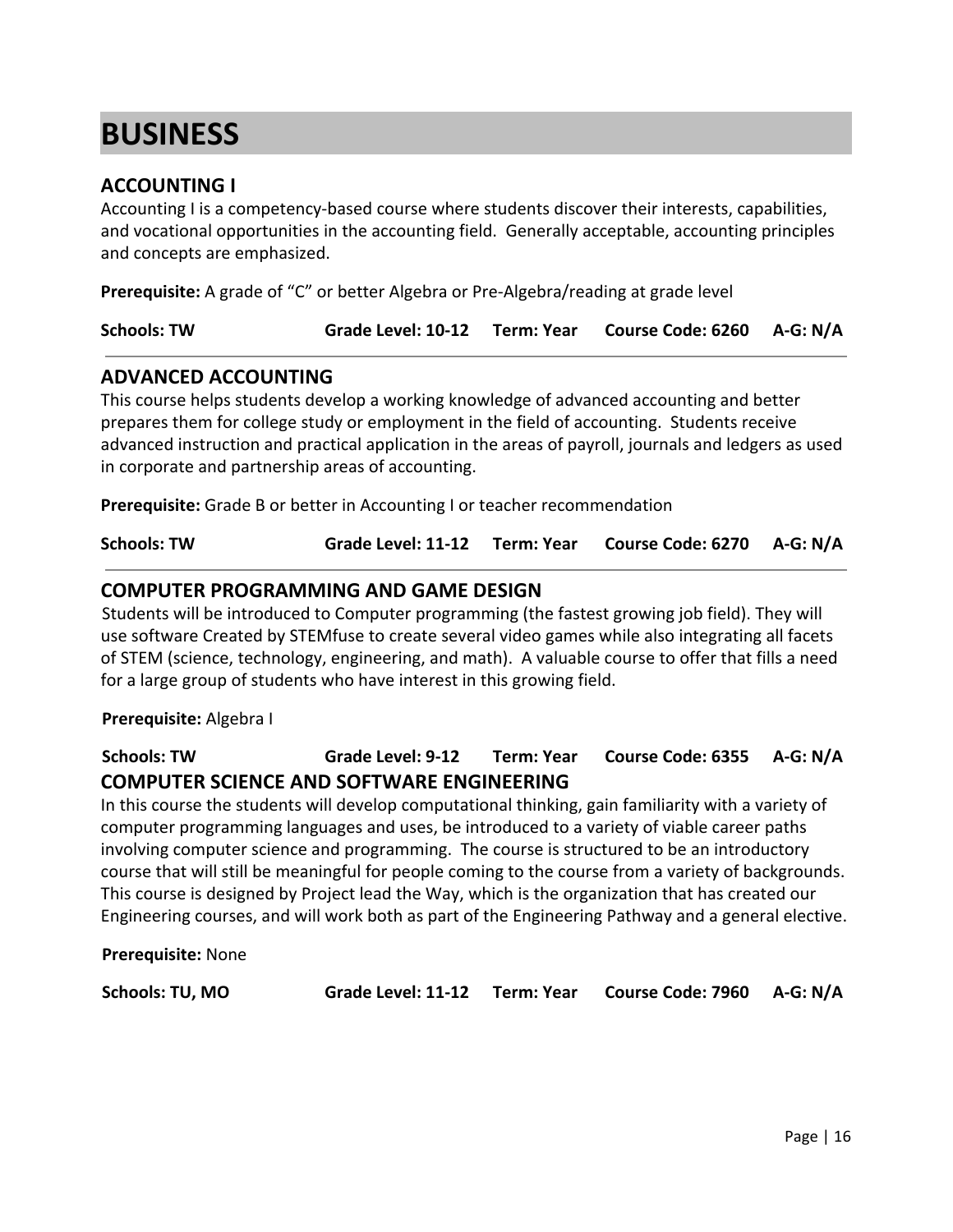## **AP COMPUTER SCIENCE PRINCIPLES**

AP  $\degree$  Computer Science Principles introduces students to the central ideas of computer science, instilling the ideas and practices of computational thinking and inviting students to understand how computing changes the world. The rigorous course promotes deep learning of computational content, develops computational thinking skills, and engages students in the creative aspects of the field.

**Prerequisite:** Algebra I

| Grade Level: 10-12 Term: Year Course Code: 7965 A-G:(g)<br><b>Schools: TU</b> |  |
|-------------------------------------------------------------------------------|--|
|-------------------------------------------------------------------------------|--|

## **GENERAL WORK EXPERIENCE**

Through supervised part-time paid employment, students acquire desirable work habits and attitudes in real jobs. Students complete written assignments that focus on assisting them with problems and concerns associated with securing and holding a job.

**Prerequisite:** Must be eligible for a work permit

| Schools: TU, TW, MO |  |  | Grade Level: 11-12 Term: Year Course Code: 6450 A-G: N/A |  |
|---------------------|--|--|----------------------------------------------------------|--|
|---------------------|--|--|----------------------------------------------------------|--|

## **FUNDAMENTALS OF MARKETING**

This course is designed to introduce students to marketing and the development of the personal skills necessary for success on the job. Units of study include marketing, work ethics, labor laws, communications technology, and human relations as it pertains to the ever evolving global society.

**Prerequisite:** None

| Schools: TU, TW, MO | <b>Grade Level: 9-12</b> |  | Term: Year Course Code: 6275 A-G: N/A |  |
|---------------------|--------------------------|--|---------------------------------------|--|
|---------------------|--------------------------|--|---------------------------------------|--|

## **MERCHANDISING**

Merchandising introduces students to the skills required for operating and managing a business with an emphasis placed on the development of attitudes, skills, and knowledge necessary to marketing and merchandising. Students apply what they learn by becoming involved in managing and promoting the student store and job shadowing local retailers.

**Prerequisite:** Teacher recommendation

| Schools: TU, MO |  |  | Grade Level: 11-12 Term: Year Course Code: 6310 A-G:(g) |  |
|-----------------|--|--|---------------------------------------------------------|--|
|-----------------|--|--|---------------------------------------------------------|--|

## **OFFICE CO-OP**

Office Co-op is a great way for students to utilize skills learned in their business classes and obtain work experience in paid positions at a real job site.

**Prerequisite:** Technology Core, Advanced Computer Applications and/or Interview.

**Schools: TU, TW, MO Grade Level: 12 Term: Year Course Code: 6400 A-G: N/A**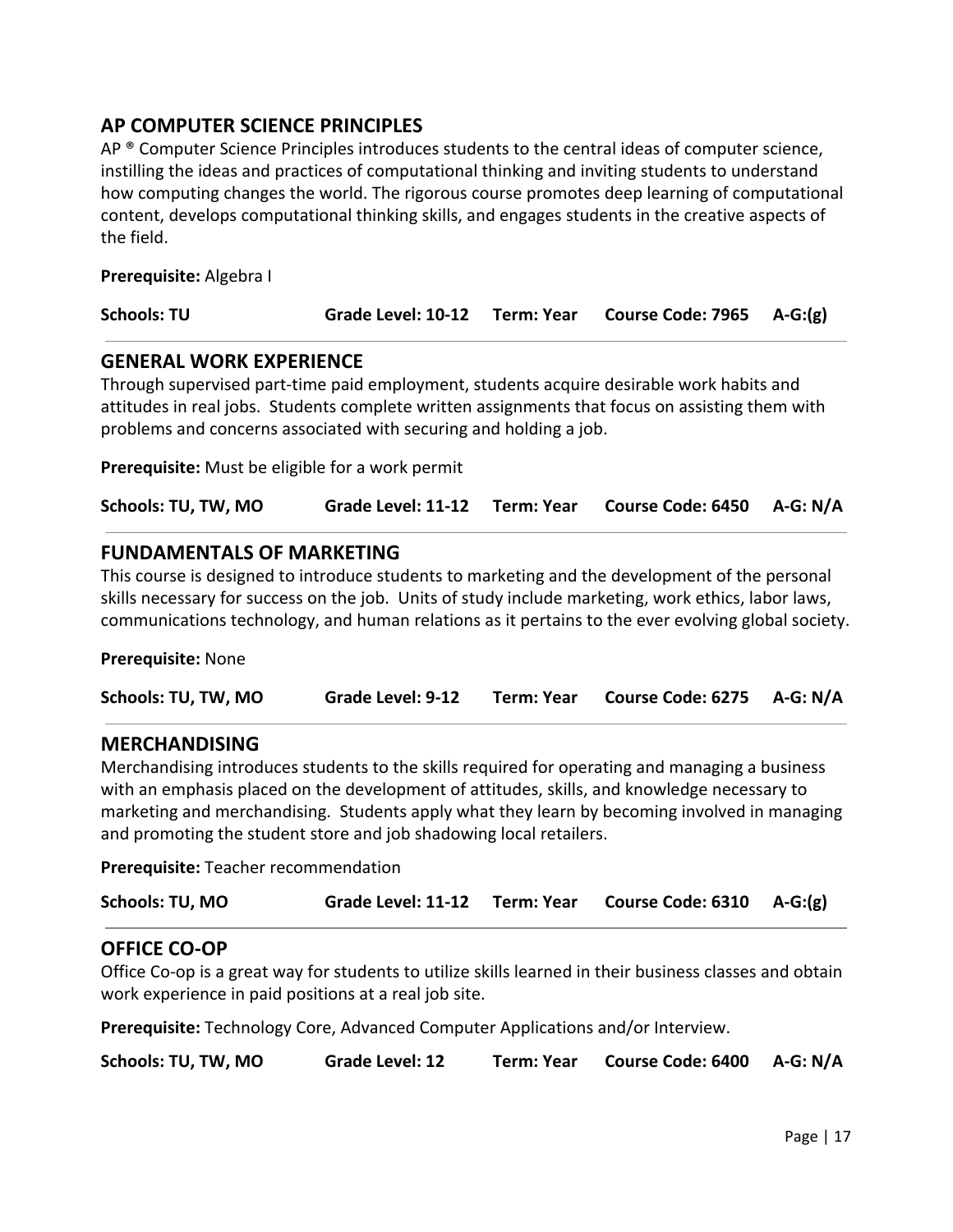## **BUSINESS TECHNOLOGY**

This course is designed to give students an overall general understanding of the ever changing business world that is so important. This class will cover various aspects of business, including economics, owning and operating a business, marketing, career planning, basics of credit and money management. Students will also develop mastery of Google Docs, Sheets and Slides, as well as keyboarding using the touch-typing method and use correct keyboarding techniques.

| Prerequisite: None |  |
|--------------------|--|
|--------------------|--|

| Schools: TU, TW, MO | Grade Level: 9-12 | Term: Year | Course Code: $6360$ A-G:(g) |  |
|---------------------|-------------------|------------|-----------------------------|--|
|---------------------|-------------------|------------|-----------------------------|--|

#### **WEB DESIGN**

In today's business world, a working knowledge of computers is key to success. Individuals with an above average understanding of computers will be more valuable to employers and will have an added edge against the competition for jobs. This course provides students with a working knowledge of several high-end programs used by professionals both in web design and other computer related business settings. Real world applications increase the ability of a student to develop a skill thus, the course is designed to operate similar to the courses in journalism and yearbook. Students develop basic and advanced skills in Adobe Dreamweaver & Flash software, and design and prepare information into a format that is uploaded and compliments the school website.

**Prerequisite:** Grade "C" or better in Technology Core and teacher recommendation

**Schools: TU Grade Level: 10-12 Term: Year Course Code: 6470 A-G: N/A**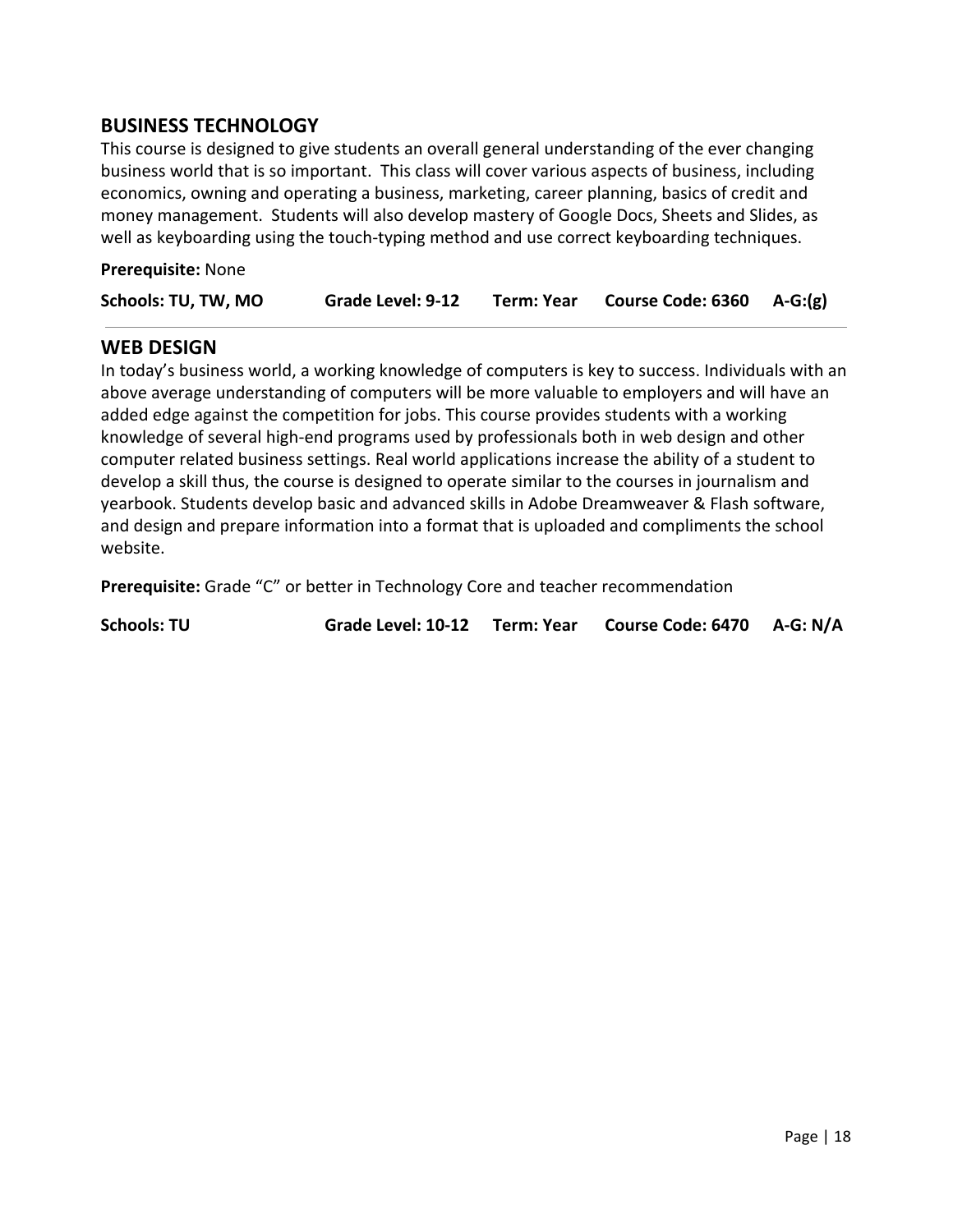# <span id="page-18-0"></span>**ENGLISH LANGUAGE DEVELOPMENT (ELD)**

## **ELD 1**

This course is for the new learner of the English language and is offered at all three comprehensive school sites. This class meets 80 minutes daily for intensive English language development using the California English Language Development standards. ELD 1 will focus on reading and writing skills as well as developing vocabulary, listening, and speaking skills. Successful completion of this course meets the English requirement for high school graduation.

**Prerequisite:** ELPAC score no higher than a "Level 1" performance level. No more than 12 months of English Language Development in a U.S. school.

**Schools: TU, TW, MO Grade Level: 9-12 Term: Year Course Code: 8411-8414,** *2 period course*

## **ELD 2**

This course is for students who are beginning their second year of English language learning or the equivalent. This class meets 80 minutes daily for intensive English language development using the California English Language Development standards. Students will become acquainted with different forms of literature. Students will also participate in activities that will facilitate reading comprehension and vocabulary development. Students will participate in grammar activities and write sentences as well as well-organized paragraphs. Successful completion of this course meets the English requirement for high school graduation. Students in this course are also enrolled in an A-G approved English 1B Inv course that focuses on the 9-10 grade Common Core English-Language Arts standards.

**Prerequisite:** ELPAC score no higher than a "Level 2" performance level. No more than 24 months of English Language Development in a U.S. school.

**Schools: TU, TW, MO Grade Level: 9-12 Term: Year Course Code: 8421-8424,** *1 period course*

## **ELD 3**

English Language Development 3 Support (ELD 3) provides a systematic and focused approach to acquiring the English Language, using rigorous and coherent instruction that motivates students with relevant, readable literature and strategic skill instruction. Instruction focuses on the 9-10 and 11-12 grade Common Core English-Language Arts standards. ELD 3 is a support class that is standard based and designed to develop skills in reading, concepts and vocabulary literary analysis, writing, and grammar. Students in this course are also enrolled in an approved, A-G grade level English course. Students are exited from ELD 3 once they are reclassified to Fluent English Proficient.

**Prerequisite:** Students are placed in this class based on ELPAC score, Academic progress, and ELD/ELA Teacher recommendation.

**Schools: TU, TW, MO Grade Level: 9-11 Term: Year Course Code: 8430**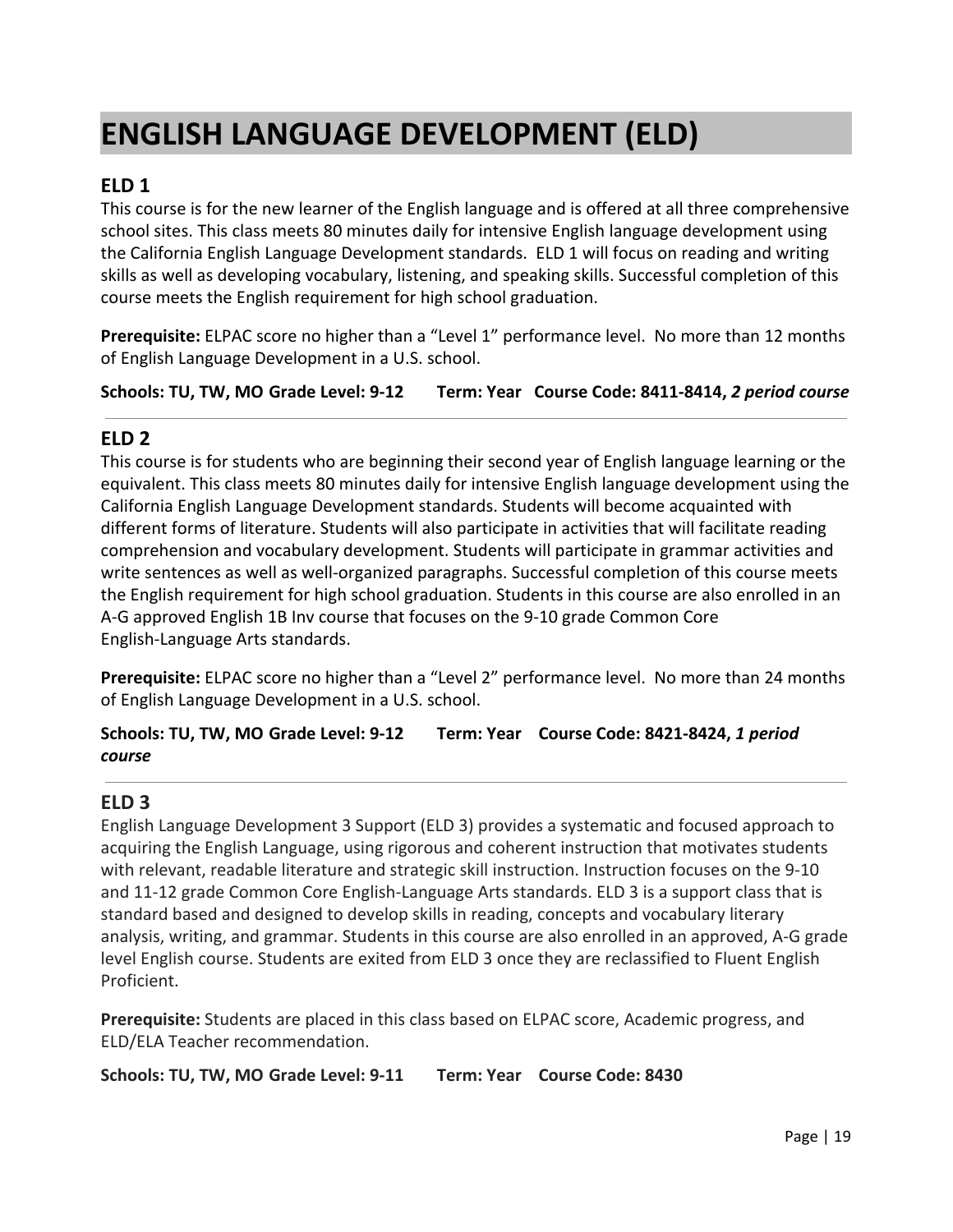# <span id="page-19-0"></span>**ENGLISH**

## **ENGLISH lA**

This course is designed to give students the opportunities to read, write, think, speak, and listen by utilizing the California Grade 9 English Language Arts Common Core Standards. Learning objectives include formal essay writing focused on Informative, Argumentative, and Narrative writing formats. In addition, projects, creative writing, quick write journals, class/group discussions, and group collaboration will be an essential part of this class in order to prepare students for college/career readiness. Independent reading will be guided and supported with collaborative and whole-class activities. There will be a focus on career/college readiness utilizing learning objectives in Critical Thinking, Creativity, Collaboration, and Communication.

**Prerequisite:** Appropriate reading level and EDGE scores

**Schools: TU, TW, MO Grade Level: 9 Term: Year Course Code: 1120 A-G:(b)**

## **ENGLISH IB INTERVENTION/SUPPORT**

This course is designed for students reading far below grade level. The English 1B Curriculum is a UC approved course that prepares freshman students for a successful transition into mainstream English. With a strong focus on early assessment of reading difficulties, the goal of the class is to increase student's reading engagement, fluency, comprehension, vocabulary, strategy use and writing abilities. The course curriculum is aligned to foundational state standards, as students are exposed to many genres of narrative and expository texts thematically connected to and supportive of the English 1 A curriculum. Read 180 curriculum is used in the support portion of this course.

**Prerequisite:** Recommended for students reading far below their grade level

**Schools: TU, TW, MO Grade Level: 9 Term: Year Course Code: 1160/1165 A-G:(b)**

## **ENGLISH IC SUPPORT**

This course is designed for freshmen students reading two or more grades below grade level. The Edge C Curriculum prepares students for a successful transition into mainstream English. With a strong focus on early assessment of reading difficulties, the goal of the class is to increase student's reading engagement, fluency, comprehension, vocabulary, strategy use and writing abilities. The course curriculum is aligned to foundational state standards, as students will be exposed to many genres of narrative and expository texts thematically connected to and supportive of the English 1A curriculum. Students will receive elective credit for this course.

**Prerequisite:** Recommended for students reading two or more grade levels below their grade level

**Schools: TU, TW, MO Grade Level: 9 Term: Year Course Code: 1175 A-G: N/A**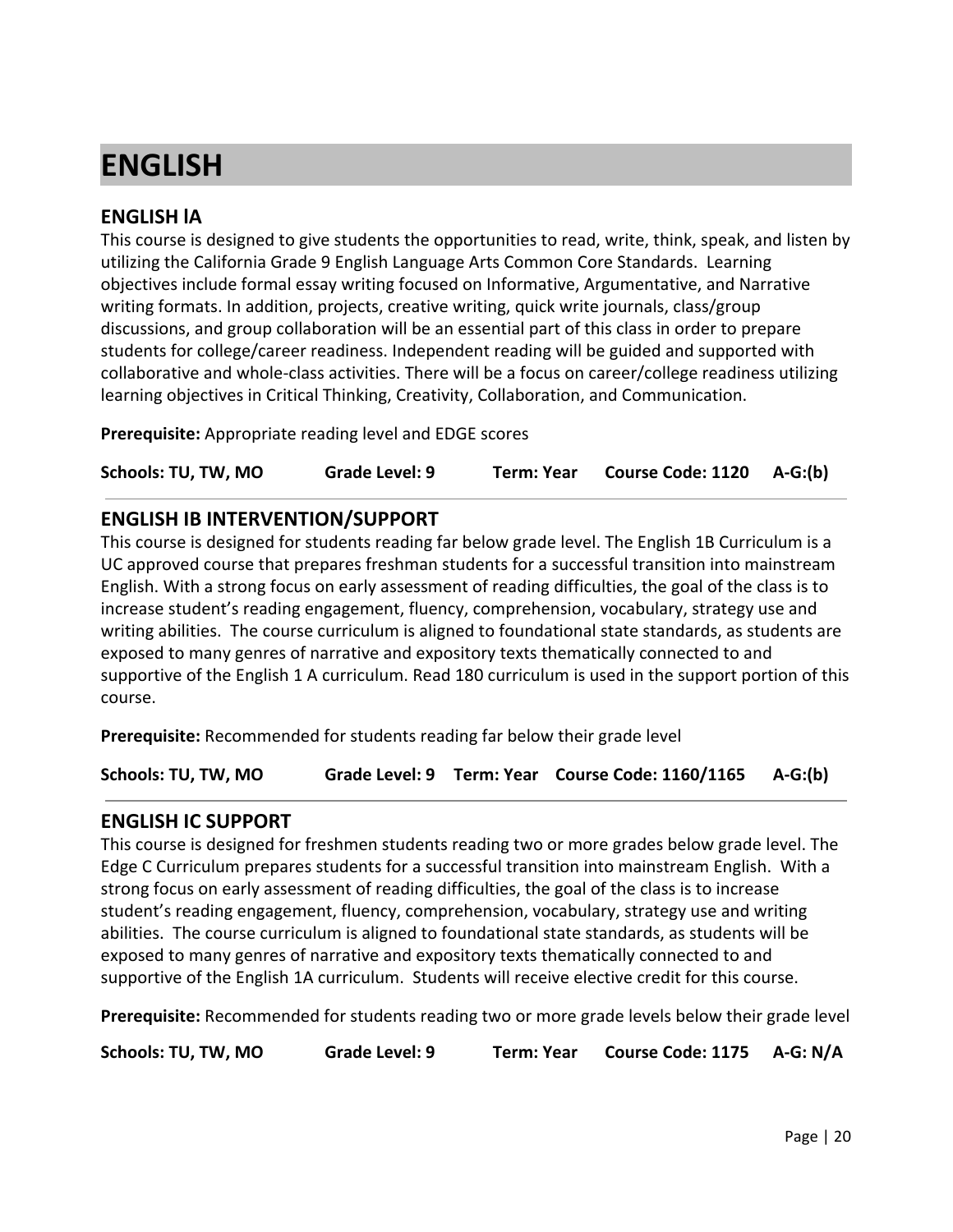## **ENGLISH I HONORS**

English 1 Honors is designed to challenge students who have exhibited outstanding abilities and achievements in language arts. The state English-Language Arts content standards are the foundation for determining curriculum. This course is an intense literature-based program in both independent reading and core literature. Active reading strategies will be employed as students analyze and interpret literature from a variety of genres. The writing process will be emphasized in conjunction with thesis-oriented and research writing. The oral language program offers students experiences in a variety of speaking and listening activities.

**Prerequisite:** Teacher recommendation/grade level or above on standardized assessments and STAR Reading tests

**Schools: TU, TW, MO Grade Level: 9 Term: Year Course Code: 1110 A-G:(b)**

## **ENGLISH llA**

This course is designed to give students the opportunities to read, write, think, speak, and listen by utilizing the California Grade 10 English Language Arts Common Core Standards. Learning objectives include formal essay writing focused on Informative, Argumentative, and Narrative writing formats. In addition, projects, creative writing, quick write journals, class/group discussions, and group collaboration will be an essential part of this class in order to prepare students for college/career readiness. There will be a focus on career/college readiness utilizing learning objectives in Critical Thinking, Creativity, Collaboration, and Communication.

#### **Prerequisite:** None

**Schools: TU, TW, MO Grade Level: 10 Term: Year Course Code: 1220 A-G:(b)**

## **English IIC SUPPORT**

This course is designed for sophomore students reading two or more grades below grade level. The English IIC Curriculum prepares students for a successful transition into mainstream English. With a strong focus on early assessment of reading difficulties, the goal of the class is to increase student's reading engagement, fluency, comprehension, vocabulary, strategy use and writing abilities. The course curriculum is aligned to foundational state standards, as students will be exposed to many genres of narrative and expository texts thematically connected to and supportive of the English 2A curriculum. Students will receive elective credit for this course.

**Prerequisite:** Recommended for students reading two or more grade levels below their grade level

**Schools: TU, TW, MO Grade Level: 10 Term: Year Course Code: 1275 A-G: N/A**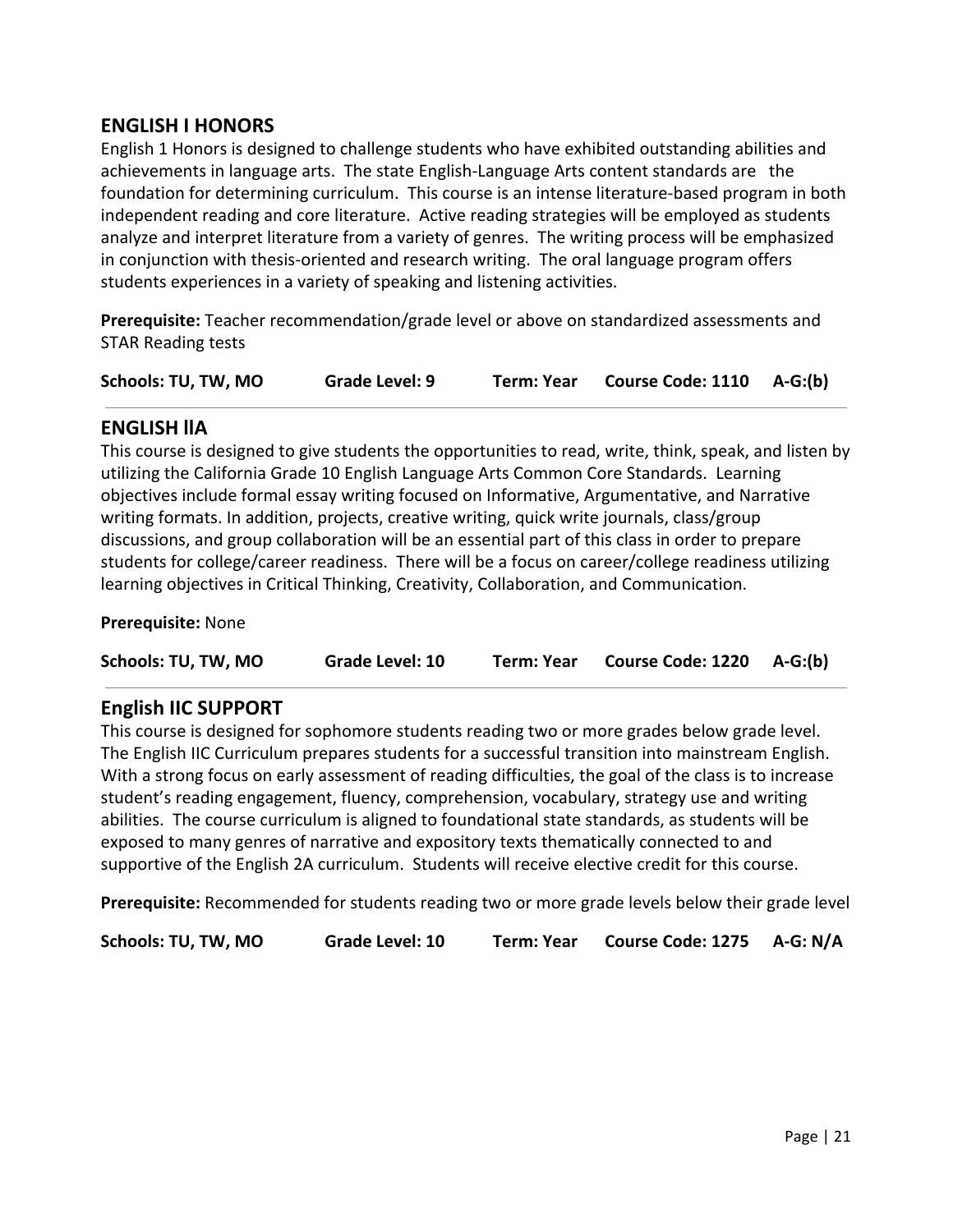## **ENGLISH ll HONORS**

English II Honors is a challenging course for the most able language arts students. It is designed to improve a student's ability to develop and express well-reasoned interpretations of classical literature and provide them with the skills and background necessary for Advanced Placement English courses in their junior and senior year.. Due to a heavy workload, students must be independent, motivated, and actively involved in their own learning.

**Prerequisite:** Teacher recommendation/grade level or above on standardized assessments and STAR Reading tests

| Schools: TU, TW, MO | Grade Level: 10 | Term: Year | Course Code: 1210 A-G:(b) |  |
|---------------------|-----------------|------------|---------------------------|--|
|---------------------|-----------------|------------|---------------------------|--|

## **ENGLISH lllA**

This course is designed to give students the opportunities to read, write, think, speak, and listen by utilizing the California Grade 11 English Language Arts Common Core Standards. Learning objectives include formal essay writing focused on Informative, Argumentative, and Narrative writing formats. In addition, projects, creative writing, quick write journals, class/group discussions, and group collaboration will be an essential part of this class in order to prepare students for college/career readiness. Students will read a variety of fiction and non-fiction, and learn to actively engage with rigorous texts. There will be a focus on career/college readiness utilizing learning objectives in Critical Thinking, Creativity, Collaboration, and Communication.

#### **Prerequisite:** None

**Schools: TU, TW, MO Grade Level: 11 Term: Year Course Code: 1320 A-G:(b)**

## **ENGLISH lll ADVANCED PLACEMENT**

The purpose of this course is to help students in becoming skilled readers of prose written in a variety of periods, disciplines, and rhetorical contexts, and in becoming skilled writers who compose for a variety of purposes. Both their writing and their reading should make students aware of the interactions among a writer's purposes, reader expectations, and an author's propositional context, as well as the genre conventions and the resources of language that contribute to effectiveness in writing. Students enrolled in this course will: read extensively and master a wide range of works of nonfiction and fiction, with an emphasis on American writers, understand and employ the classical appeals of ethos, pathos, and logos and recognize the rhetorical modes, structures, and strategies used by writers, and frame effective arguments that analyze, synthesize, and evaluate viewpoints on contemporary social, economic, and political issues.

**Prerequisite:** Teacher recommendation/grade level or above on standardized assessments and STAR Reading tests

**Schools: TU, TW, MO Grade Level: 11 Term: Year Course Code: 1315 A-G:(b)**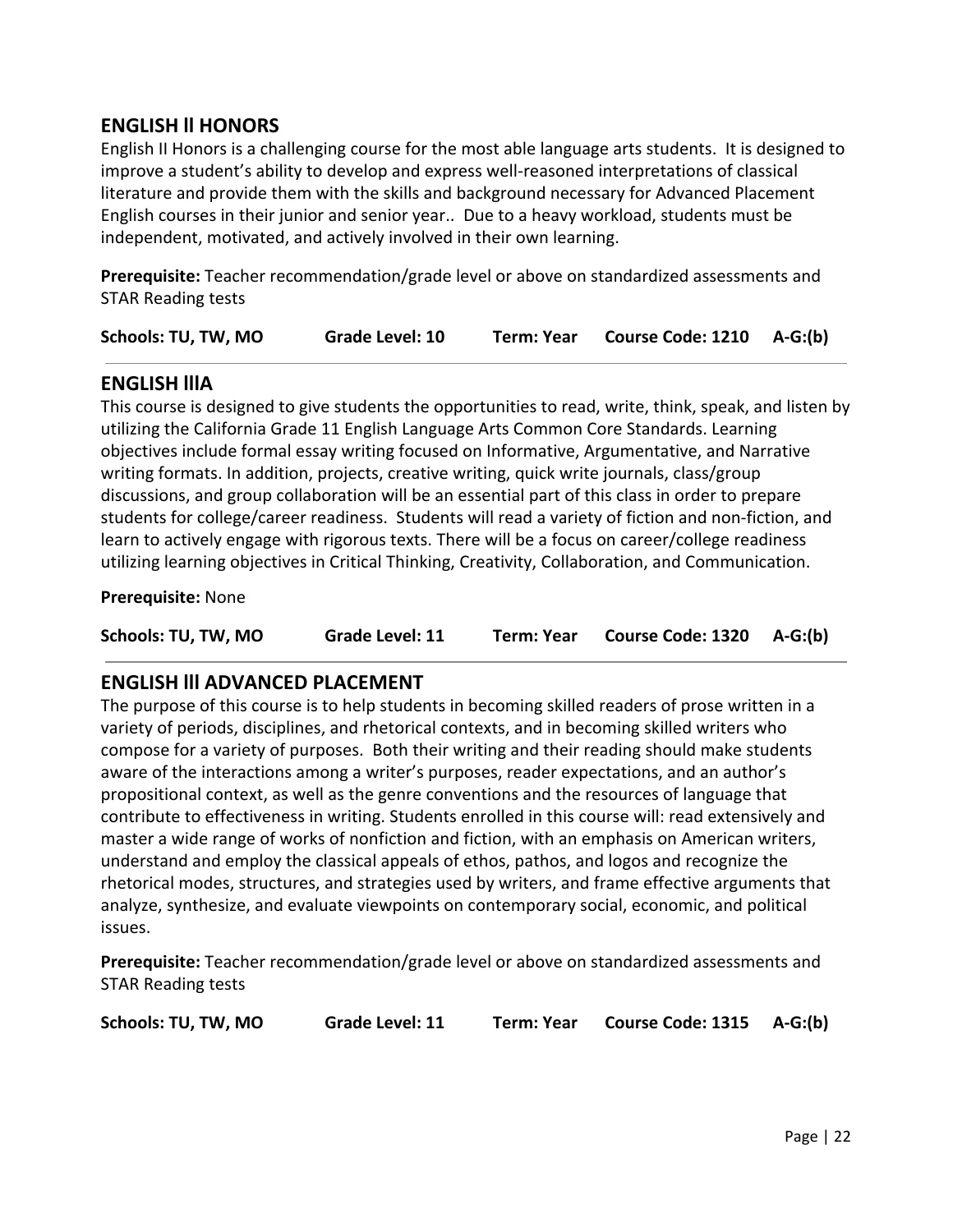## **ENGLISH IV ADVANCED PLACEMENT**

Advanced Placement English Literature and Composition is a challenging course that prepares students for the rigors of college while still in high school. Students will be expected to read and master a variety of challenging works of fiction, nonfiction, and poetry from British, American, and world authors in preparation for the AP exam and in preparation for the transition to university. Students will learn to read literature closely and critically in order to extract meaning from the text, write insightful essays that include analysis and interpretation of literature, and determine the significance of literary elements in a work and respond via discussions, written responses, and digital platforms. Students will be expected to use and develop sophisticated vocabulary, proper grammar, and exceptional writing technique when discussing and responding to literature.

**Prerequisite:** Teacher recommendation / grade level or above on standardized assessments and STAR Reading tests

**Schools: TU, TW, MO Grade Level: 12 Term: Year Course Code: 1410 A-G:(b)**

## **EXPOSITORY READING AND WRITING COURSE**

This rhetoric-based course was designed by the California State University and the California Community Colleges and fulfills the district's senior year English graduation requirement. The goal of ERWC is to develop advanced critical and analytical thinking skills through argumentative reading and writing. Throughout the course, students will engage with texts that deal with controversial, contemporary issues. Students will evaluate various authors' claims and writing styles, and then participate in thoughtful, text-based discussions in order to formulate their own opinions. Students will defend their viewpoints in numerous argumentative essays that will require multiple drafts. Successful completion of this course meets the English requirement for graduation and one year of the English ('b') requirement for CSU/UC.

**Prerequisite:** None

| Schools: TU, TW, MO | <b>Grade Level: 12</b> | <b>Term: Year</b> | Course Code: 1540 A-G:(b) |  |
|---------------------|------------------------|-------------------|---------------------------|--|
|---------------------|------------------------|-------------------|---------------------------|--|

## **COS ENGLISH 251**

This course emphasizes analytical reading and writing as processes that result in compositions appropriate for entry into transfer-level academic study. Semester long course worth 10 high school credits and 4 remedial college credits.

**Prerequisite:** COS ENGL 360 or equivalent college course with C or better or eligibility as determined by COS placement test

**Schools: TU, TW Grade Level: 12 Term: Semester** *(Dual Enrollment)* **Course Code: 1750 A-G:(b)**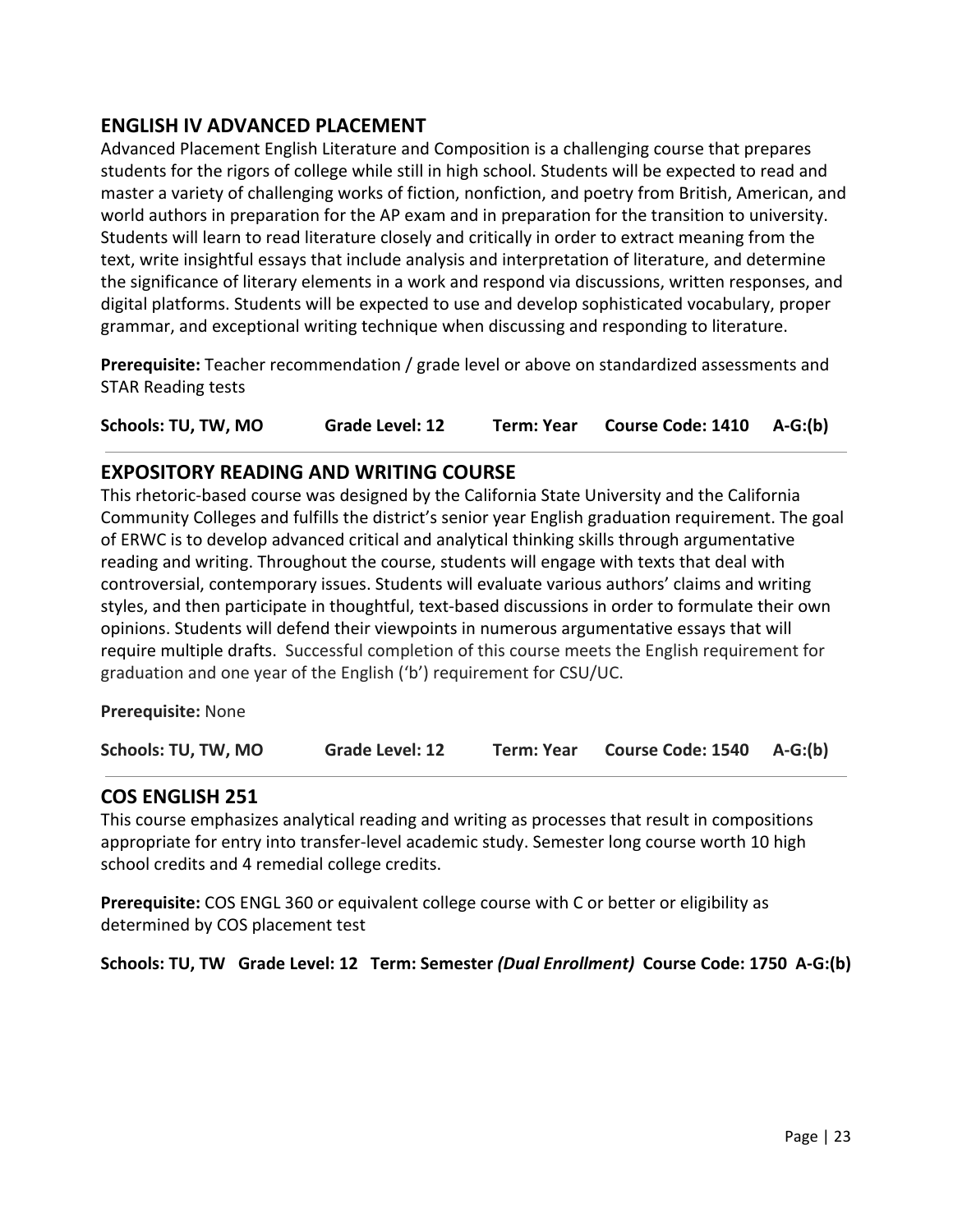## **COS ENGLISH 1**

A college freshman composition course that emphasizes expository writing, close reading, cogent thinking, familiarity with information technology, and research strategies. This course requires a substantial research component and writing of a minimum of 6,000 words. Semester long course worth 10 high school credits and 4 transferable college credits.

**Prerequisite:** COS ENGL 251 or equivalent college course with C or better or eligibility as determined by COS placement test

**Schools: TU Grade Level: 12 Term: Semester** *(Dual Enrollment)* **Course Code: 1760 A-G:(b)**

## **COS ENGLISH 2**

This course gives students the opportunity to study and apply logic and cogent thinking to written and oral communication, as well as develop advanced writing skills. Students learn to recognize logical fallacies, analyze others' arguments, and produce their own arguments and solutions to problems, using primary and secondary research. This course requires substantial writing of a minimum of 6,000 words. Semester long course worth 10 high school credits and 4 transferable college credits.

**Prerequisite:** COS ENGL 1 or equivalent college course with C or better or eligibility as determined by COS placement test

**Schools: TU Grade Level: 12 Term: Semester** *(Dual Enrollment)* **Course Code: 1770 A-G:(b)**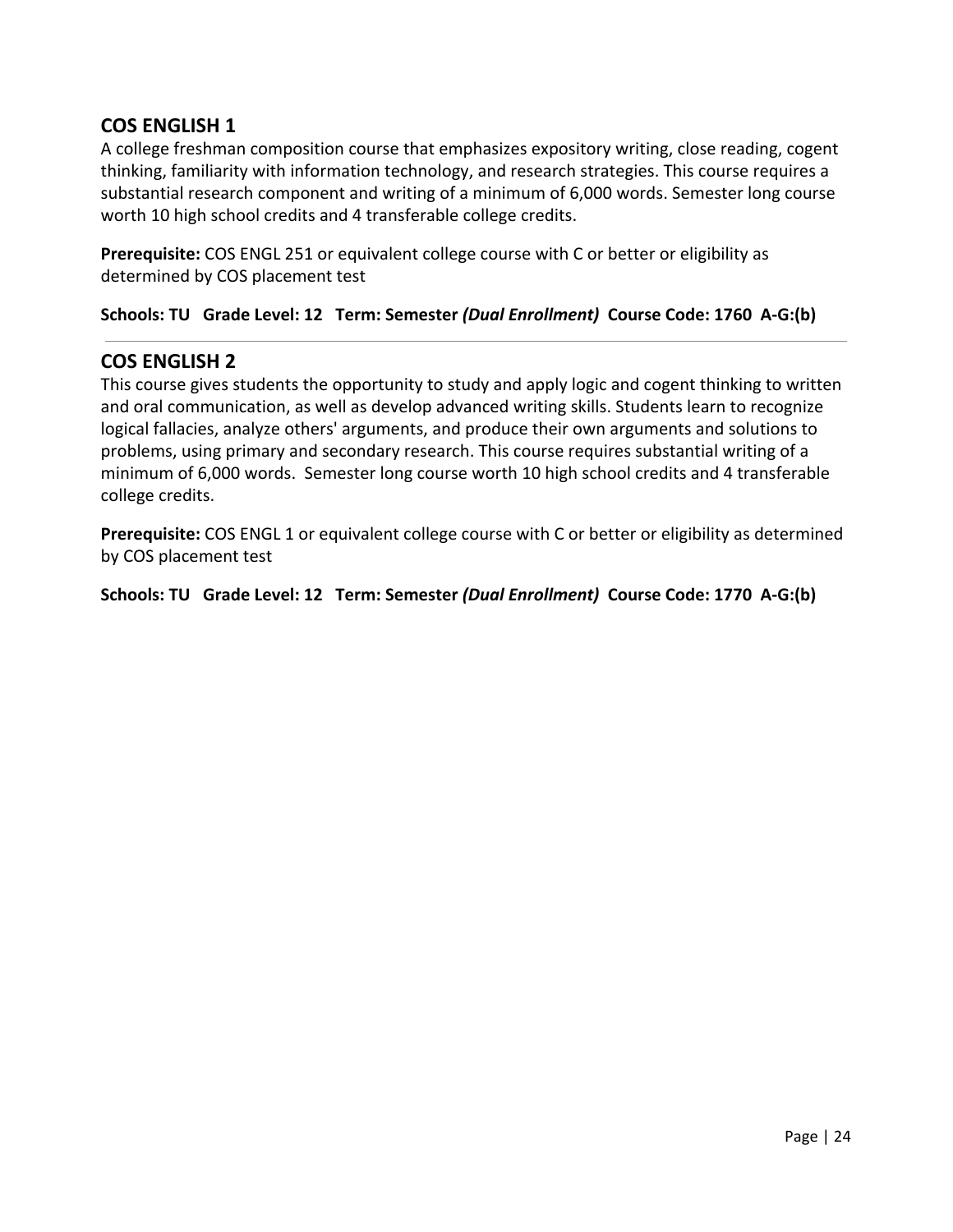# <span id="page-24-0"></span>**HOME ECONOMICS**

## **CAREERS WITH CHILDREN**

Careers with Children is designed for students seeking career opportunities in childcare, placement in social service and education. Through classroom learning and community classroom placement in childcare centers, students will be exposed to workplace standards and policies, child development and guidance processes, preschool and elementary curriculum activities, classroom management, health, safety, legal issues and nutrition. This class will benefit students interested in careers as teachers, day care directors, child psychologists, speech therapists, counselors, social workers or any other career related to children.

**Prerequisite:** Child Development

**Schools: MO Grade Level: 11-12 Term: Year Course Code: 7645 A-G: N/A**

## **INTRODUCTION TO FOODS AND NUTRITION**

Explore the variety of foods available today and learn how food and nutrition impacts daily life. This course covers the topics of nutrition and health, food safety and sanitation, meal management, food purchasing and preparation, food and culture, food science and nutrition, food costs, production and technology. Students discover how this knowledge can assist them in everyday life and the advantages of a career in the field of food science, hospitality or food technology.

**Prerequisite:** None

**Schools: TU, TW, MO Grade Level: 9-12** *(TW, MO: 10-12 only)* **Term: Year Course Code: 7040 A-G:(g)**

## **ADVANCED FOODS**

Advanced Foods is a course designed to train students for career opportunities in the food service/culinary arts industry. Topics include Breakfast Food and Sandwiches, Nutrition, Cost Control, Salads and Garnishing, Purchasing and Inventory, Meat, Poultry and Seafood, Marketing, Desserts and Baked Goods and Sustainability in the Restaurant and Foodservice Industry. Students will learn about the importance of running a restaurant as well as examining the various styles of plating including; minimalism, architectural, contemporary, naturalism, and classic design. Students will receive instruction on various knife techniques to manipulate food for artistic purposes along with spoon and sauce techniques used to "paint the plate." Each individual student will create and present a food demo whereby demonstrating how food can be used to create visual art through use of line, shape, form, texture, and color.

**Prerequisite:** Intro to Foods

| Schools: TU, TW, MO |  |  | Grade Level: 10-12 Term: Year Course Code: 7010 A-G:(g) |  |
|---------------------|--|--|---------------------------------------------------------|--|
|---------------------|--|--|---------------------------------------------------------|--|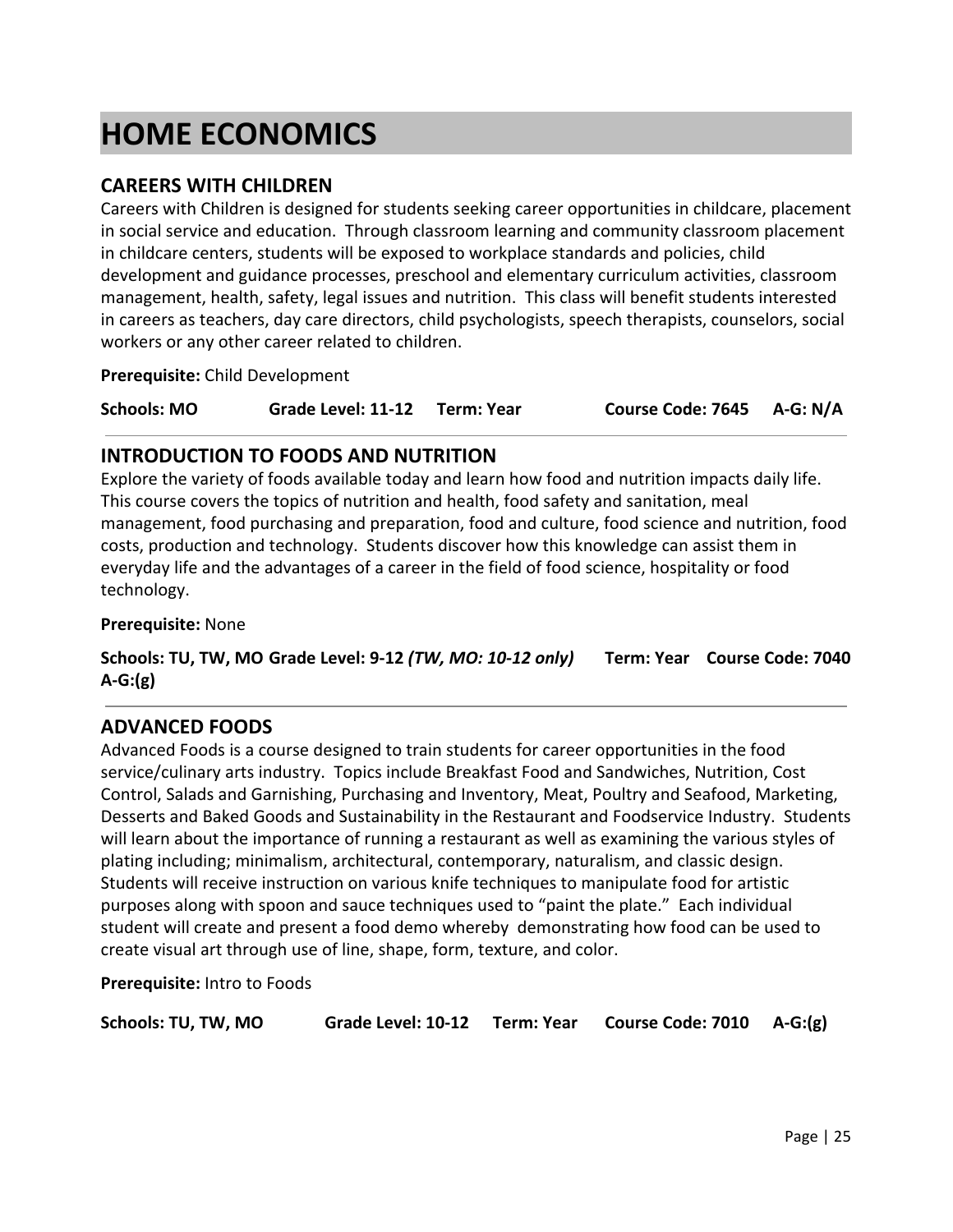## **FASHION 1 (FASHION CONSTRUCTION AND DESIGN)**

Students in this course learn about the exciting world of fashion, textiles, and apparel as well as get a great head start in the pursuit of a career in the fashion industry. They explore the elements and principles of design, how to choose clothing and accessories, history of fashion, current trends, wardrobe planning and creating custom apparel. Instruction includes clothing construction skills from selecting a pattern to the finished product.

**Prerequisite:** None

| Schools: TW, MO<br><b>Grade Level: 9-12</b> | Term: Year Course Code: 7810 A-G:(g) |
|---------------------------------------------|--------------------------------------|
|---------------------------------------------|--------------------------------------|

## **FASHION 2**

Upon successful completion of this course, students will have enhanced the basic skills mastered in Fashion I. They will apply intermediate construction apparel principles, techniques and skills in the production of various garments. Through lecture, technology, demonstration and hands-on experience, a focus is placed on creativity, planning and construction of more complex designs.

**Prerequisite:** Grade "C" or better in Fashion 1

| Grade Level: 10-12 Term: Year Course Code: 7811 A-G: N/A |
|----------------------------------------------------------|
|                                                          |

#### **LIFE MANAGEMENT**

This course is designed to prepare students with the skills to live independently. Students are introduced to "real life lessons" as they learn to manage their needs in the areas of interpersonal relationships with family and friends. They gain confidence to face the future as they develop critical skills and knowledge in nutrition and food, family living and parenting, child development, clothing and fashion, consumer education, individual and family health, and housing and furnishings. Students learn to look their best, be their best, and have a better future.

**Prerequisite:** None

**Schools: TU, TW, MO Grade Level: 9-12 Term: Year Course Code: 7080 A-G:(g)**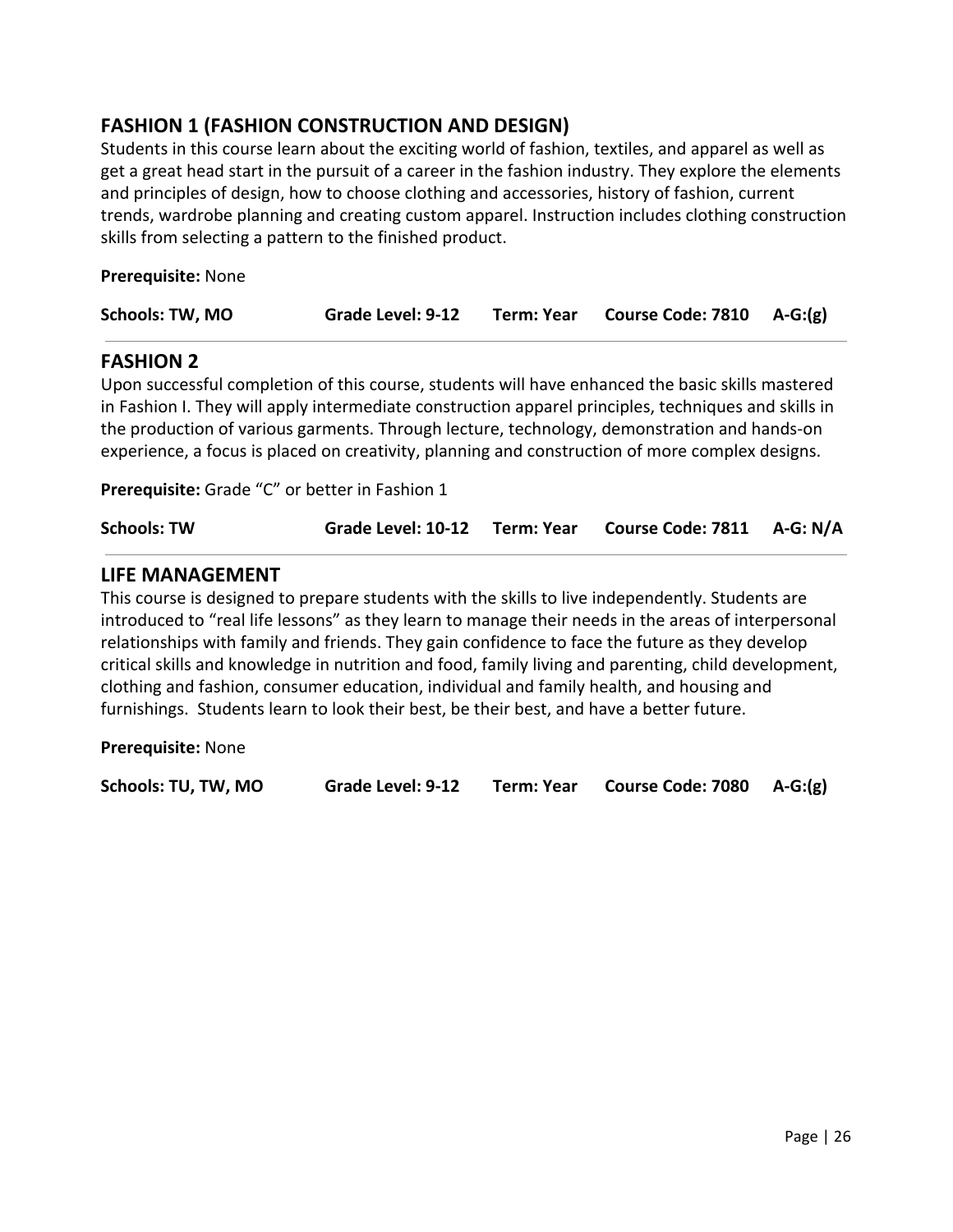## <span id="page-26-0"></span>**INDUSTRIAL TECHNOLOGY**

## **AUTOMOTIVE ENGINE TECHNOLOGY 1**

This class builds on general information studied in Introduction to Industrial Technology and Advanced Automotive and provides more specific instruction about the engine and its components. Students diagnose problems, learn how to disassemble and reassemble an engine, and test engines for proper operation following repair. They become acquainted with the business aspects of an automotive repair shop and learn how to write work orders, calculate billing, and conduct themselves in a business setting. It is a goal of this course for students to achieve proper work ethics to be successful in the job market.

**Prerequisite:** Automotive 1

**Schools: TU Grade Level: 11-12 Term: Year Course Code: 7530 A-G: N/A**

## **AUTOMOTIVE 1 & 2**

Advanced Automotive is a hands-on course that takes the fundamentals and theories learned in Introduction to Industrial Technology and puts them into practice in an automotive repair shop setting. Students are instructed in the proper use of tools required for particular jobs and receive guidance in the use of diagnostic machines available in the shop. Using computers, they tap into information on the Internet and All Data software, which provides specifications of different automobile makes and models. The goal of this course is to train a student to become a skilled, problem-solving mechanic, who can either repair his own automobile or is prepared for the job market.

**Prerequisite:** None

| <b>Schools: TU</b> |  |  | Grade Level: 10-12 Term: Year Course Code: 7510-7520 | A-G: N/A |
|--------------------|--|--|------------------------------------------------------|----------|
|--------------------|--|--|------------------------------------------------------|----------|

## **DRAFTING I**

Students will learn practical concepts and techniques for manual mechanical drawing. Many practical examples of common tasks performed by draftsman in both architectural and mechanical drawing are provided. The class is designed for students who have very little or no knowledge of drafting technology. Students will use drafting equipment and other tools associated with the trades, such as T-squares metric and standards scales, compasses templates, and different hardness pencils. In second semester students are introduced to CAD fundamentals and techniques by using autoCAD LT software.

**Prerequisite:** None

| <b>Schools: TW</b> | Grade Level: 9-12 |  | Term: Year Course Code: 7740 | $A-G: N/A$ |
|--------------------|-------------------|--|------------------------------|------------|
|--------------------|-------------------|--|------------------------------|------------|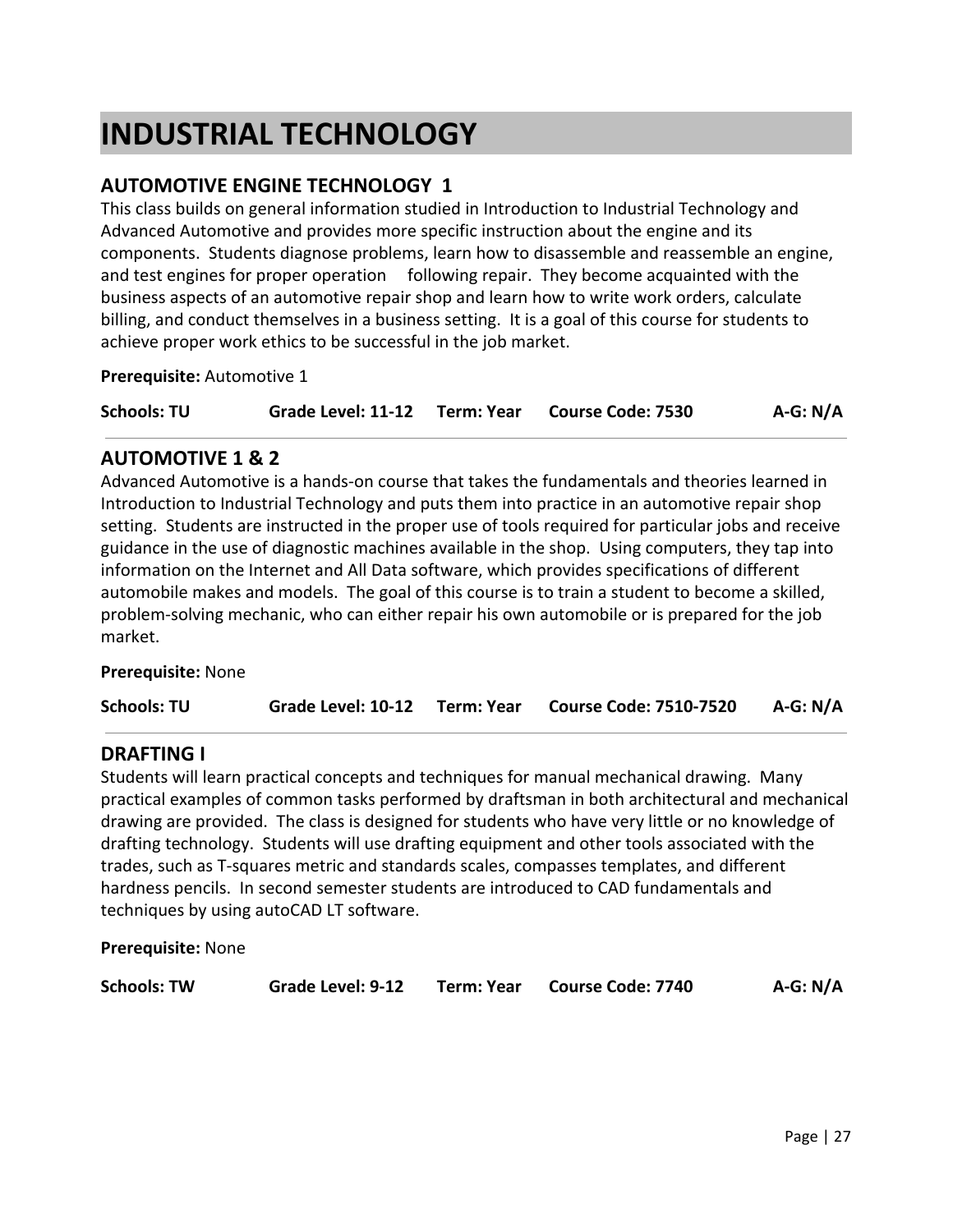## **ADVANCED DRAFTING I**

This course is a continuation of Drafting i. It is designed to give students a more detailed look at the drafting field. The course will also inform students of the employment and professional training opportunities in the drafting field. The following areas will be covered: review of shape description, sections, threads and fasteners, description geometry, working drawings, exploded views, rendering and the use of blueprinting equipment.

#### **Prerequisite:** None

| <b>Schools: TW</b> | Grade Level: 10-12                         | Term: Year | Course Code: 7740 | $A-G: N/A$ |
|--------------------|--------------------------------------------|------------|-------------------|------------|
|                    | <b>INTRO TO CAREER TECHNICAL EDUCATION</b> |            |                   |            |

This class will introduce three of our Career Technical Education programs. Each segment will last nine weeks, two classes per semester and four classes per year. The classes will be: Auto, Business, Life Management and Introduction to Industry and Technology.

**Prerequisite:** None

| <b>Schools: TU</b> | Grade Level: 9-12 | Term: Year Course Code: 5510 | $A-G: N/A$ |
|--------------------|-------------------|------------------------------|------------|
|                    |                   |                              |            |

## **ADVANCED WOODSHOP**

Advanced Wood is a woodworking course that is a follow-up course from Beginning Wood. It is designed to further meet the growing needs of students in the industry and technology programs and intended to include students with basic woodworking backgrounds who wish to prepare for further study in this area and to fit within the scope of the California Industry and Technology Education Framework. As most shop courses, it is designed with a hands-on approach, and the projects chosen are more complex and detailed to further develop problem solving skills and manual abilities. The functional aspect of math and technical writing are of prime importance, with emphasis given to their practical use in the woodworking industry. This course will contain demonstrations of various hand and power tools used by professionals in the manufacturing and construction industries. Practical problems, immediately followed by solutions are presented throughout the course. Students should have completed Wood or the previous Advanced Wood class with a C or better to enter into this next level of woodworking.

**Prerequisite:** Wood I with a grade "C" or better

| <b>Schools: TW</b> |  |  | Grade Level: 10-12 Term: Year Course Code: 7560 | $A-G: N/A$ |
|--------------------|--|--|-------------------------------------------------|------------|
|--------------------|--|--|-------------------------------------------------|------------|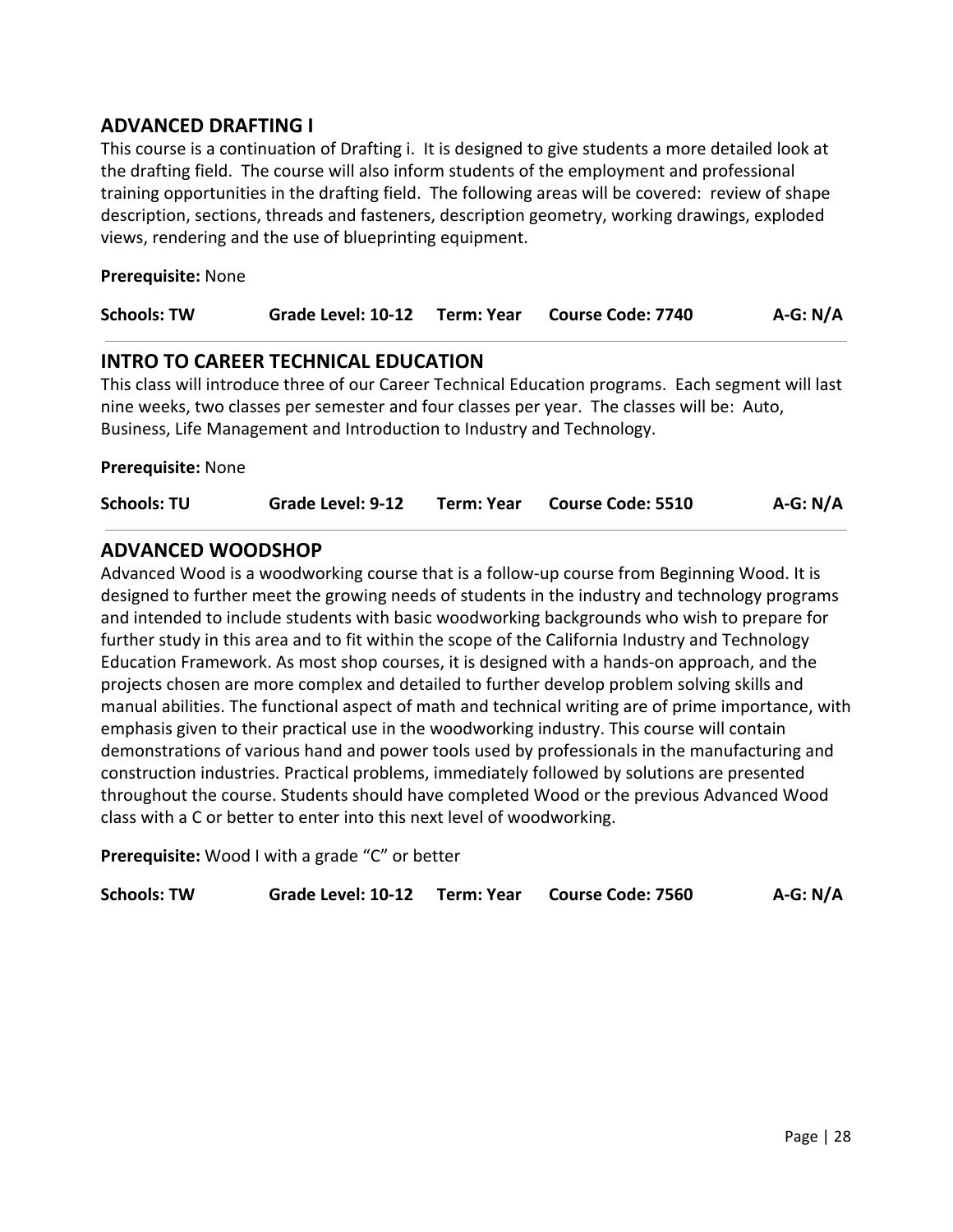## **WOOD SCULPTURE**

As wood may be used as an art medium and/or for functional purpose, students in this course are introduced to a variety of fabrication methods, wood carving and finishing techniques for wood sculpture. Hands-on experiences, where safety practices and protocols are emphasized, enhance learning applications as students demonstrate understanding in the identification, and use of specific hand and machine tools, vocabulary, carving techniques, and design elements. Personal portfolios are created to highlight products produced through the duration of this course, and students are required to complete a final exam project at semester end. This course meets a fine arts graduation requirement.

**Prerequisite:** None

**Schools: TU, TW Grade Level: 10-12(TW 9-12) Term: Year Course Code: 7580 A-G:(f)**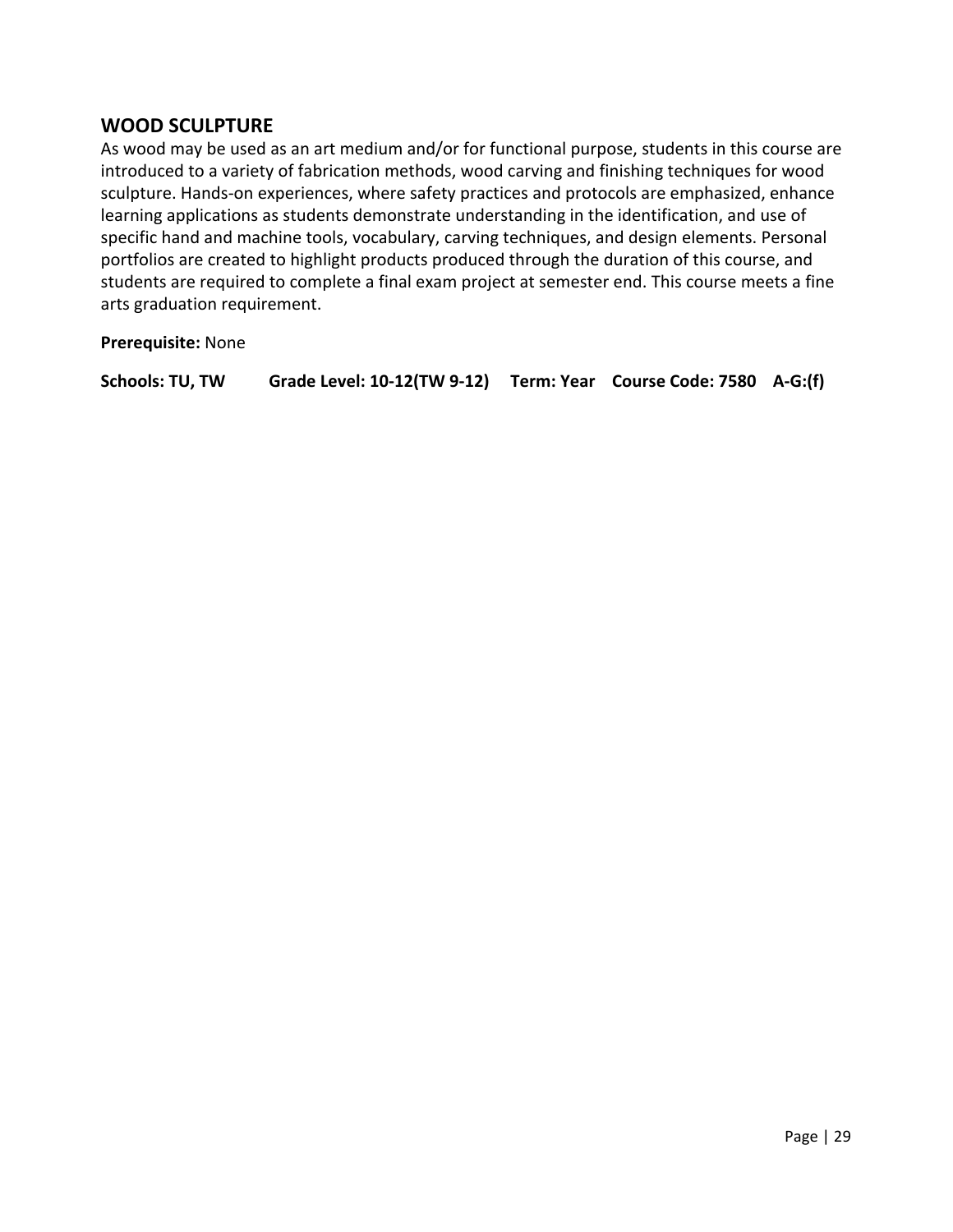## <span id="page-29-0"></span>**MATHEMATICS**

## **SUCCESS LAB**

Success Lab provides Algebra IA students with the assistance and opportunity to receive additional small group, supervised instruction to ensure success in current and future math courses. This is a non-credit bearing course.

**Prerequisite:** Students with low standardized test scores

| <b>Schools: TW, MO</b> | Grade Level: 9 | <b>Term: Year</b> | Course Code: 3020 A-G: N/A |  |
|------------------------|----------------|-------------------|----------------------------|--|
|                        |                |                   |                            |  |

#### **ALGEBRA I**

This course meets the California content standards for Algebra I and covers linear and quadratic equations, inequalities and functions, as well as an introduction to probability and statistics.

**Prerequisite:** Algebra readiness exam score of 25 or better or teacher recommendation

| Schools: TU, TW, MO<br>Grade Level: 9-12 |  | Term: Year Course Code: 3120 A-G:(c) |  |
|------------------------------------------|--|--------------------------------------|--|
|------------------------------------------|--|--------------------------------------|--|

## **ALGEBRA I HONORS**

This course is the fundamental course for any student on an advanced Science, Technology, Engineering or Mathematics pathway in high school. Topics range from evaluating and solving equations and inequalities, evaluating and graphing linear and non-linear functions and relations, as well as an introduction to sequences and series. Real world applications are presented throughout the course content which focuses on the 4 different representations of numerical relationships: tables, equations, graphs, and situations. The curriculum used incorporates problem-based lessons, collaborative student study teams and spaced practice with course concepts. The learning strategies are consistent with the Common Core State Standards for Mathematical Practices.

**Prerequisite:** Teacher recommendation

| Schools: TU, TW, MO | Grade Level: 9-12 |  | Term: Year Course Code: 3110 A-G:(c) |  |
|---------------------|-------------------|--|--------------------------------------|--|
|---------------------|-------------------|--|--------------------------------------|--|

## **GEOMETRY**

This course meets the California content standards for geometry and covers proofs, basic theorems, area, perimeter, circumference, area, volume, lateral area, and surface area of common geometric figures. Students find, use and prove relationships between angles in polygons using properties of complementary, supplementary, vertical, and exterior angles. They also use and prove the Pythagorean theorem, perform basic constructions with straightedge and compass, study coordinate geometry and basic trigonometric functions and prove and solve problems regarding relationships among chords, secants, tangents, inscribed angles and inscribed and circumscribed polygons of circles. Students are prepared to take the Golden State examination in geometry.

**Prerequisite:** Grade "C" or better in Algebra I

**Schools: TU, TW, MO Grade Level: 9-12 Term: Year Course Code: 3220 A-G:(c)**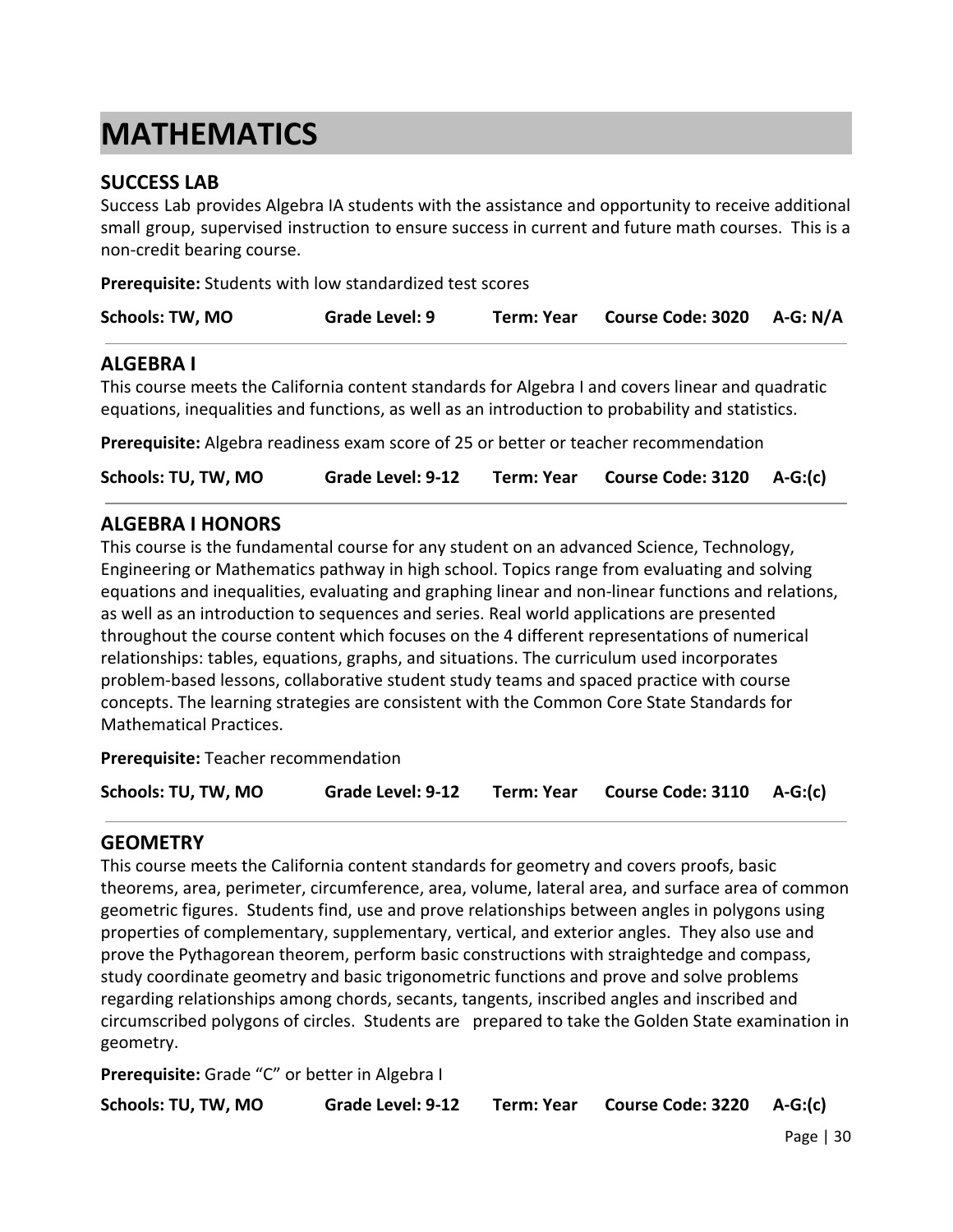## **GEOMETRY HONORS**

This course meets the California content standards for geometry and covers proofs, basic theorems of geometry, area, perimeter, circumference, area, volume, lateral area, and surface area of common geometric figures. Students find, use and prove relationships between angles in polygons using properties of complementary, supplementary, vertical, and exterior angles. They also use and prove the Pythagorean theorem, perform basic constructions with straightedge and compass, study coordinate geometry and basic trigonometric functions, prove and solve problems regarding relationships among chords, secants, tangents, inscribed angles, and inscribed and circumscribed polygons of circles. Higher order thinking processes and technology are used daily.

**Prerequisite:** Grade "B" or better in Algebra I, teacher recommendation, and a Geometry readiness exam score above 70%

**Schools: TU, TW, MO Grade Level: 9-12 Term: Year Course Code: 3210 A-G:(c)**

## **ALGEBRA II**

This course meets the California content standards for Algebra II and expands on the mathematical content of Algebra 1 and Geometry with an emphasis placed on abstract thinking skills, function concept, and algebraic solution of problems in various content areas. Specific topics include absolute value and inequalities, complex numbers, polynomials and rational expressions, quadratic functions, logarithms, arithmetic and geometric series, and the binomial theorem.

**Prerequisite:** Grade "C" or better in Geometry

| Schools: TU, TW, MO | Grade Level: 11-12 Term: Year |  | Course Code: $3320$ A-G:(c) |  |
|---------------------|-------------------------------|--|-----------------------------|--|
|---------------------|-------------------------------|--|-----------------------------|--|

## **ALGEBRA II HONORS**

This course meets the California content standards for Algebra II and Trigonometry and expands on the mathematical content of Algebra 1 and Geometry with an emphasis placed on abstract thinking skills, function concept, and algebraic solution of problems in various content areas. Specific topics include absolute value and inequalities, complex numbers, polynomials and rational expressions, quadratic functions, logarithms, arithmetic and geometric series, and the binomial theorem. Students are acquainted with a more algebraic viewpoint toward the trigonometric functions.

**Prerequisite:** Grade "B" or better in Algebra I and Geometry, teacher recommendation, and an Algebra II readiness exam score above 70%

**Schools: TU, TW, MO Grade Level: 11-12 Term: Year Course Code: 3310 A-G:(c)**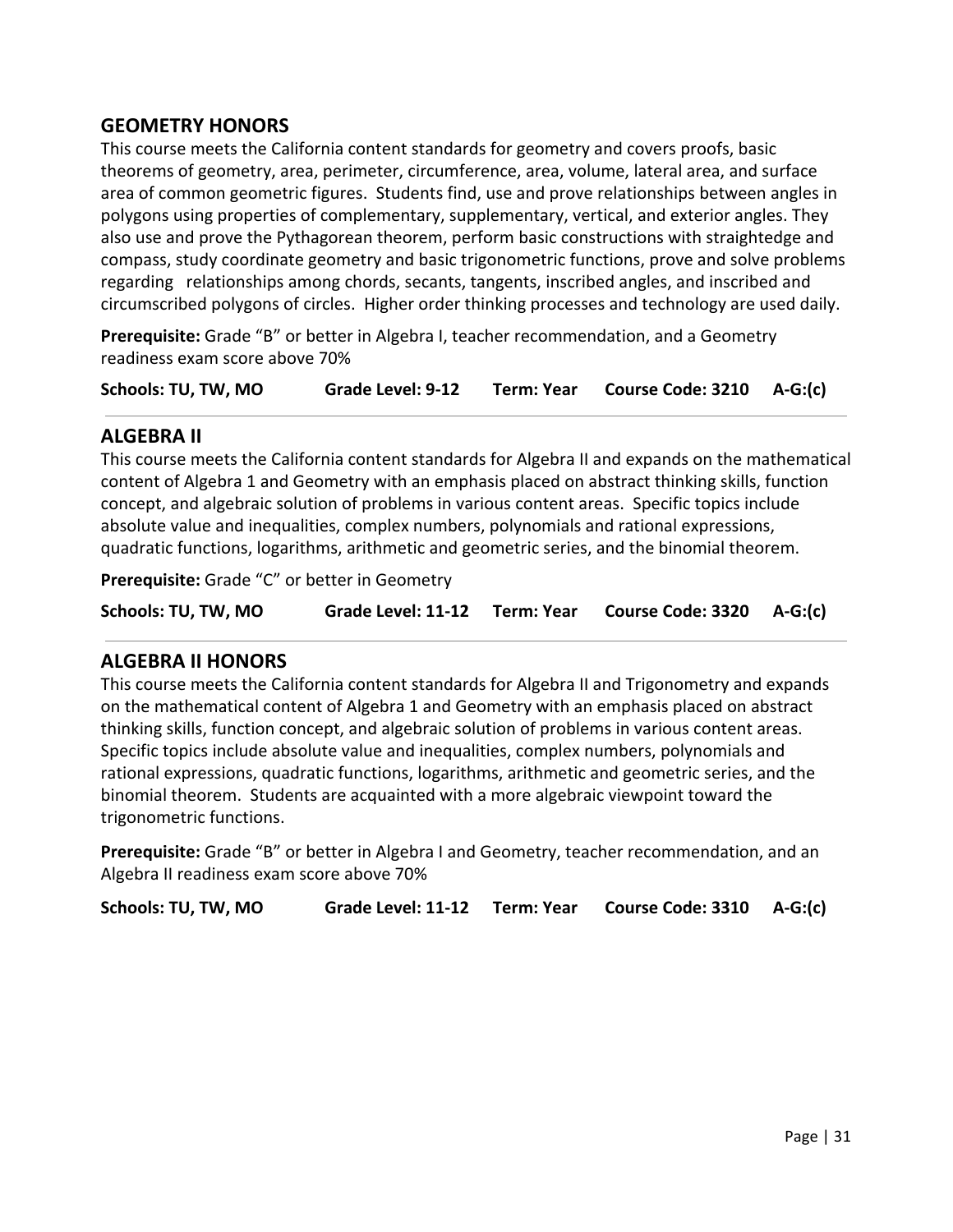## **PRE-CALCULUS**

This course meets the California content standards for Trigonometry and math analysis. Students are acquainted with a more algebraic viewpoint toward the trigonometric functions, as well as mathematical induction, roots of polynomials, conic sections and limits. Students are prepared to take the Golden State examination in high school mathematics.

**Prerequisite:** Grade "C" or better in Algebra II or Algebra II Honors

**Schools: TU, TW, MO Grade Level: 11-12 Term: Year Course Code: 3400 A-G:(c)**

#### **HONORS PRE-CALCULUS**

This course meets the California content standards for trigonometry and math analysis and part of the Calculus A/B standards. Students are acquainted with a more algebraic viewpoint toward the trigonometric functions, as well as mathematical induction, roots of polynomials, conic sections and limits. The calculus topic of derivatives is studied. First semester instruction focuses on trigonometry and math analysis; while second semester instruction focuses on calculus topics. Students are prepared to take the Golden State examination in high school mathematics.

**Prerequisite:** Grade "A" in Algebra II, Grace "C" or better in Algebra II Honors, teacher recommendations, and a Pre-Calculus readiness exam score above 70%

| School: TU, TW, MO |  |  | Grade Level: 11-12 Term: Year Course Code: 3405 A-G: N/A |  |
|--------------------|--|--|----------------------------------------------------------|--|
|--------------------|--|--|----------------------------------------------------------|--|

## **STATISTICS**

Students will receive a comprehensive education concerning statistical ideas and their relevance to public policy, business, and the social, health, and physical sciences; focus on critical approach to statistical evidence with quantitative or formal reasoning. Statistics provides tools for describing variability in data and for making informed decisions that take it into account.

**Prerequisite:** None

**School: TU, MO Grade Level: 12 Term: Year Course Code: 3555 A-G:(c)**

## **STATISTICS ADVANCED PLACEMENT**

This college-level course meets the Advanced Placement standards for statistics and is designed to be a technical and in-depth extension of probability and statistics. Topics include planning studies, hypothesis testing, probability, conditional probability, discrete random variables, continuous random variables, variance of a discrete random variable, standard distributions, standard deviation, central limit theorem, least squares regression, correlation coefficient of two variables, data organization, confidence intervals, P-value and chi-square distribution and test. Students are prepared to take the Advanced Placement examination. College credit is awarded based on test performance.

**Prerequisite:** Grade "C" or better in Algebra II

| Schools: TU, TW, MO |  |  | Grade Level: 11-12 Term: Year Course Code: 3560 A-G:(c) |  |
|---------------------|--|--|---------------------------------------------------------|--|
|---------------------|--|--|---------------------------------------------------------|--|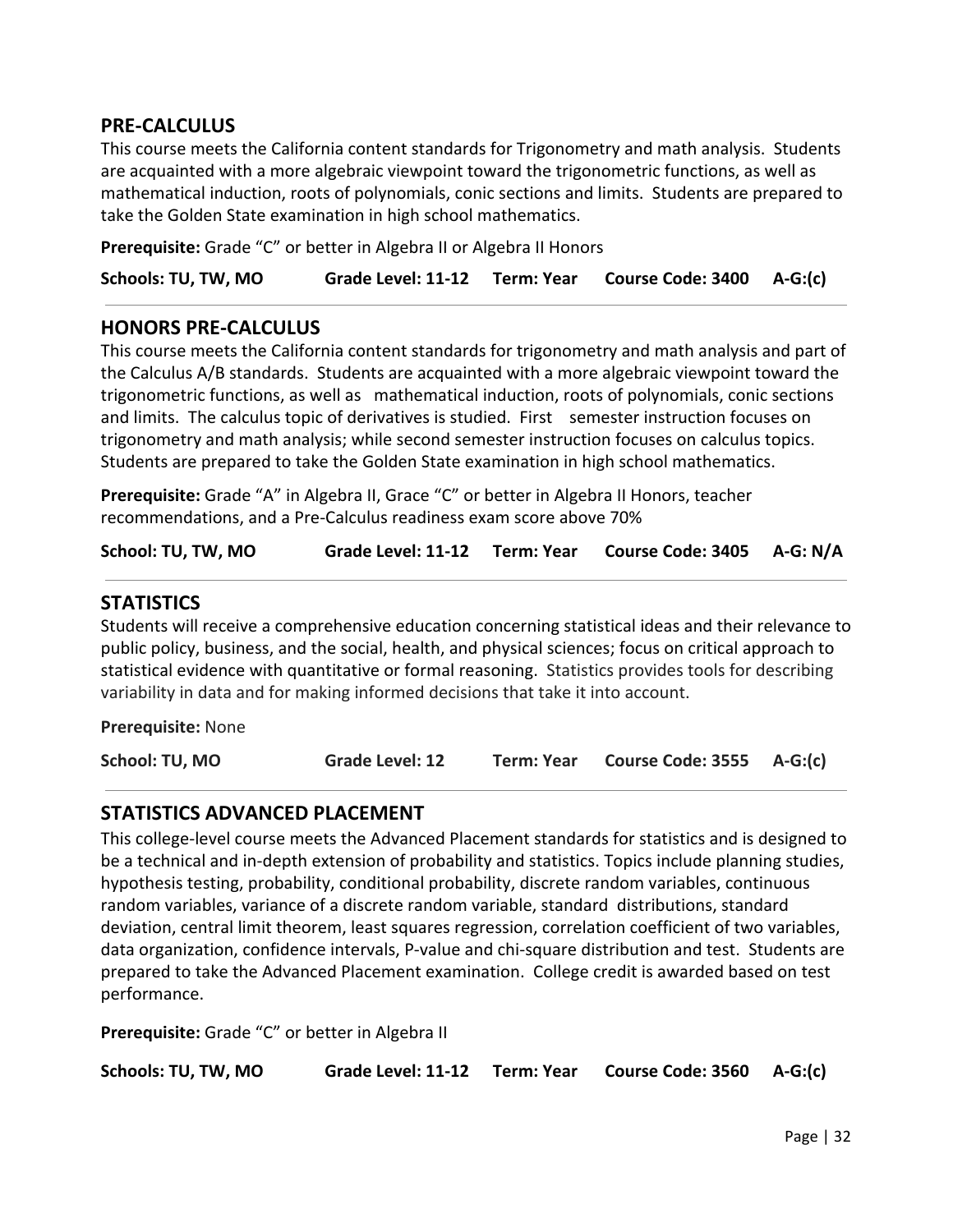## **TECHNICAL MATH**

This course is designed for seniors who have not met the two-year mathematics requirement for graduation. It does not replace the Algebra 1 requirement for graduation.

#### **Prerequisite:** None

**Schools: TU, TW, MO Grade Level: 12 Term: Year Course Code: 3570 A-G: N/A**

## **CALCULUS A/B ADVANCED PLACEMENT**

This college-level course meets the Advanced Placement standards for Calculus A/B. Topics include analysis of graphs, limits of functions (including one-sided limits), asymptotic and unbounded behavior, continuity as a property of functions, concept of a derivative, derivative at a point, derivative as a function, second derivatives, applications of derivatives, computation of derivatives, interpretations and properties of definite integrals, applications of integrals, fundamental theorem of calculus, techniques of anti-differentiation, applications of anti-differentiation, numerical approximations to definite integrals. Students are prepared to take the Calculus A/B Advanced Placement examination. College credit of one semester of calculus is awarded based on test performance.

**Prerequisite:** Grade "C" or better in Pre-Calculus or Pre-Calculus Honors, Grade "A" in Algebra II Honors, teacher recommendations, and a Calculus readiness exam score above 70%

**Schools: TU, TW, MO Grade Level: 11-12 Term: Year Course Code: 3410 A-G:(c)**

## **CALCULUS B/C ADVANCED PLACEMENT**

This college-level course meets the Advanced Placement standards for Calculus B/C. Instruction includes all calculus A/B topics, parametric, polar and vector functions, slope fields, numerical solution of differential equations using Euler's method, L'Hopital's Rule, convergence of improper integrals and series, derivatives of parametric, polar, and vector functions, antiderivatives by substitution of variables, improper integrals, logistic differential equations, concept of series, series of constants, and Taylor series. Students are prepared to take the Calculus B/C Advanced Placement examination. College credit of up to two semesters of calculus is awarded based on test performance.

**Prerequisite:** Grade "C" or better in AP Calculus AB or Grade B or better in Pre-Calculus Honors

**Schools: TU, TW, MO Grade Level: 11-12 Term: Year Course Code: 3420 A-G:(c)**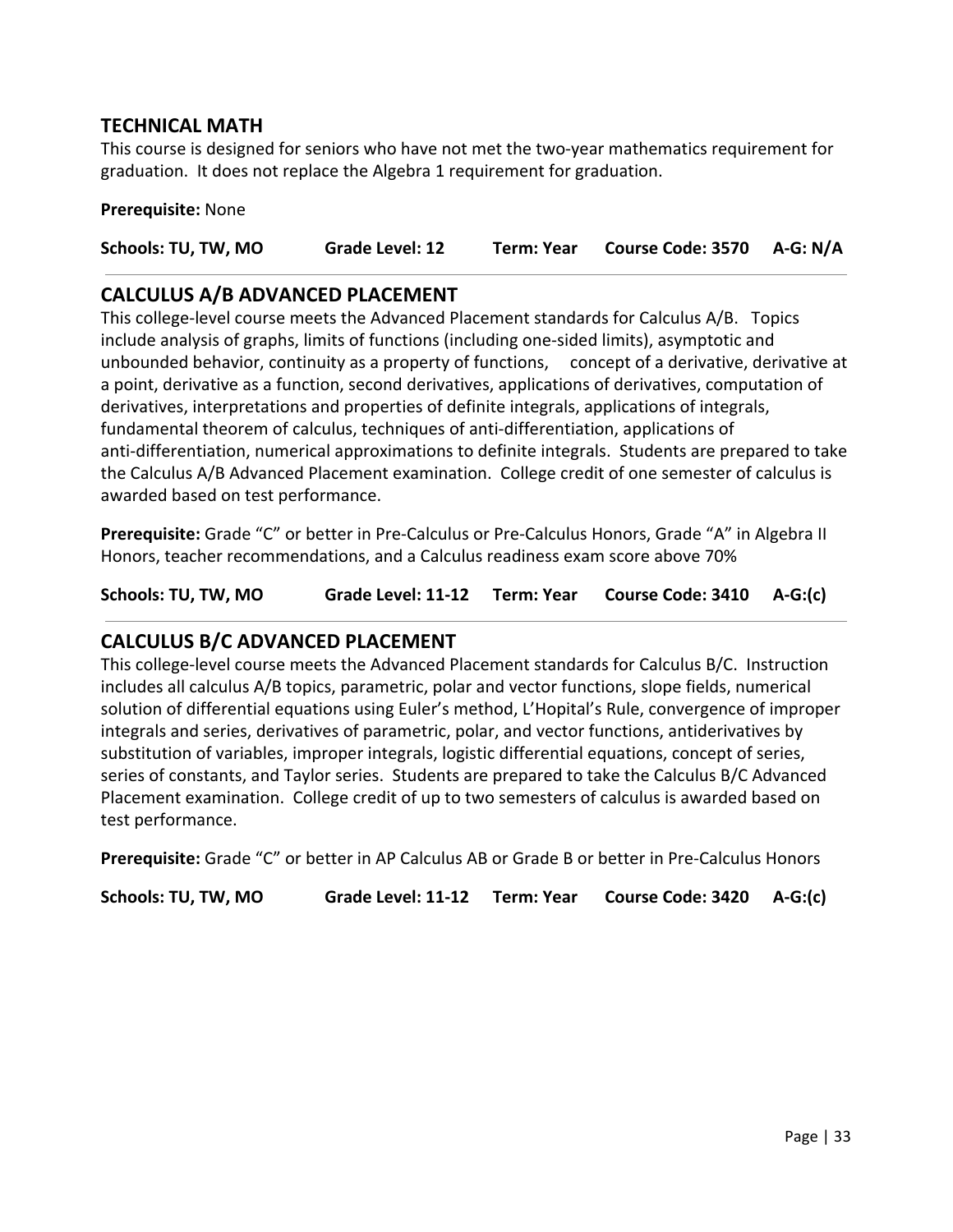## <span id="page-33-0"></span>**PHYSICAL EDUCATION**

## **ALTERNATIVE PHYSICAL EDUCATION**

This course consists of an individualized program of modified exercises and activities for improving a student's limiting condition. Emphasis is placed on weight training, swimming, and individual sports participation. Course difficulty ranges from mild to moderate dependent upon the student's physical challenge.

**Prerequisite:** Parent and physician recommendation

| Schools: TU, TW, MO |  |  | Grade Level: 9-12 Term: Year Course Code: 7290 A-G: N/A |  |
|---------------------|--|--|---------------------------------------------------------|--|
|---------------------|--|--|---------------------------------------------------------|--|

#### **PHYSICAL EDUCATION I**

This course is designed to educate students how to be fit. Instruction through lecture, laboratory, fitness and leisure time activities teaches aspects that make a person fit. Testing monitors fitness improvement. Each student is expected to show a willingness to participate in team, small group and individual games. Regular attendance and active participation are required to pass this course.

**Prerequisite:** None

| Schools: TU, TW, MO | Grade Level: 9 | Term: Year | Course Code: 7260 A-G: N/A |  |
|---------------------|----------------|------------|----------------------------|--|
|---------------------|----------------|------------|----------------------------|--|

#### **PHYSICAL EDUCATION II**

Students are expected to participate in team, small group and individual activities. Self and teacher evaluation monitor student improvement in social and motor skills, as well as achievement of a level of personal fitness. Regular attendance and active participation are required to pass this course.

**Prerequisite:** None

**Schools: TU, TW, MO Grade Level: 10-12 Term: Year Course Code: 7270 A-G: N/A**

#### **PHYSICAL EDUCATION A**

This course is designed to help students obtain optimum results in muscular strength, fitness, and coordination. Students will acquire an enhanced physical condition by using a weight and functional strength program. Each student will find his/her maximum strength in four core lifts. Subsequent lifting is based upon a percentage of each student's maximum lift. The two-fold purpose of the functional strength program is to increase aerobic conditions and overall foot speed and quickness. Regular attendance and active participation are required to pass this course.

**Prerequisite:** Successful completion of two semesters of P.E.

| Schools: TU, TW, MO |  |  | Grade Level: 10-12 Term: Year Course Code: 7390 A-G: N/A |  |
|---------------------|--|--|----------------------------------------------------------|--|
|---------------------|--|--|----------------------------------------------------------|--|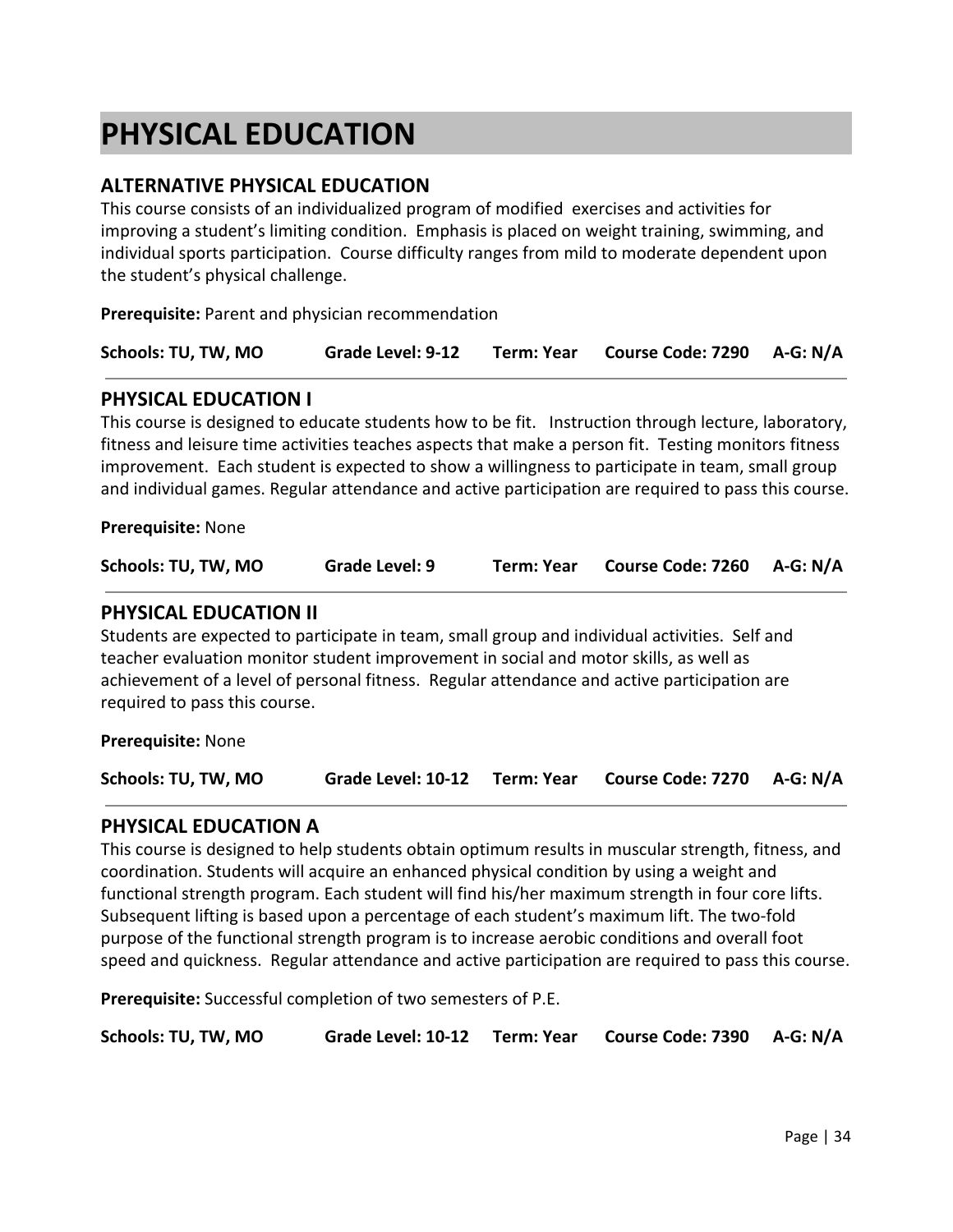## **PHYSICAL EDUCATION 3 - FITNESS**

Physical Education III is a course which specializes in fitness and showing students the importance of being fit in today's world. Students will gain knowledge, skills and an appreciation of physical fitness. Taking their fitness to the next level as well as participating in lifetime sports activities will be the focus of this course. These activities will include individual fitness and individual activities that meet current state physical education framework goals and standards. The course will be centered around the CrossFit principle.. The CrossFit prescription is performing "functional movements that are constantly varied at high intensity." CrossFit is a core strength and conditioning program. The CrossFit program is designed to elicit as broad an adaptational response as possible. CrossFit is not a specialized fitness program but a deliberate attempt to optimize physical competence.The CrossFit Program was developed to enhance an individual's competency at all physical tasks. Our athletes are trained to perform successfully at multiple, diverse, and randomized physical challenges. This fitness is demanded of military and police personnel, firefighters, and many sports requiring total or complete physical prowess. CrossFit has proven effective in these arenas. The CrossFit Defined programming is meant to be scaled and suitable for all ages.

**Prerequisite:** Passed P.E. I and at least one year of P.E. A

**Schools: TW Grade Level: 11-12 Term: Year Course Code: 7380 A-G: N/A**

## **SPORTS OCCUPATIONS**

This course is designed for students interested in pursuing a career in sports related occupations. Instruction includes body conditioning and training, sports pedagogy, CPR and first aid, sports science, sports medicine, athletic training, injury prevention and sports therapy, sports management, personal training, officiating and scorekeeping. In addition to classroom curriculum, students may also participate in worksite experiences.

**Prerequisite:** Successful completion of P.E. 1 & 2/Teacher recommendation

**Schools: MO Grade Level: 11-12 Term: Year Course Code: 7410 A-G:(g)**

## **WEIGHT TRAINING**

This course is designed to help students obtain optimum results in muscular strength and greater physical condition based on a weight and functional strength program. Each student finds his/her maximum lift in four core lifts. Subsequent lifting is based upon a percentage of each student's maximum lift. The functional strength program's two-fold purpose is to increase aerobic conditioning and increase overall foot speed and quickness. Regular attendance and active participation are required to pass this course.

**Prerequisite:** Successful completion of two semesters of Physical Education I and passage of the P.E. testing requirement

**Schools: TU Grade Level: 10-12 Term: Year Course Code: 7310 A-G: N/A**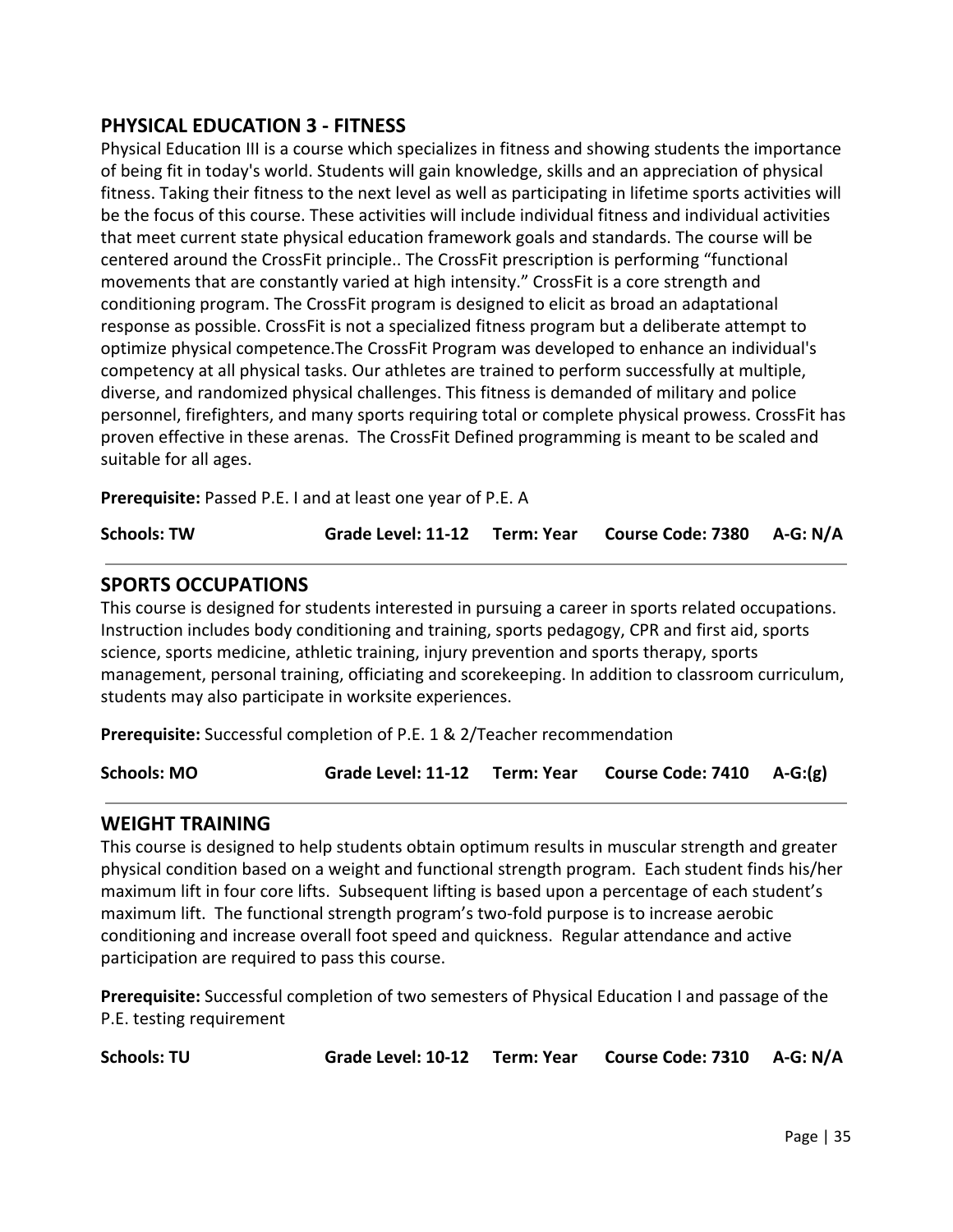## **INTRODUCTION TO DANCE**

An introductory course to dance. It will include beginning level terminology and execution of basic skills in hip hop, jazz, ballet and modern dance. Students will develop creative expression through choreography and performance. They will also study historical contributions and the influence of culture on dance. Through the study of stage and screen productions, students will develop an aesthetic valuing of dance. Discussion of career opportunities in dance will also be included in the course. All students will be required to participate in the Spring Dance Performance. Students will also be required to run and do a daily workout.

**Prerequisite:** None

**Schools: MO Grade Level: 9-12 Term: Year Course Code: 6835 A-G:(f)**

## **SPORTS P.E. (Athletes only)**

This course focuses on developing the complete athlete. High levels of health, wellness, and physical fitness are established through a variety of activities and assignments. Core and weight training development will be targeted to improve muscular strength and muscular endurance. Extreme conditioning is emphasized to obtain optimum cardiovascular endurance. Sport specific fundamentals and drills are part of the daily curriculum. Establishment of leadership and teamwork skills are a final component of this program. These course are divided by specific sport. A Safety Prerequisite Assessment will be administered during first 2 weeks of school. Freshmen students who do not meet the "safety prerequisite assessment" will be moved to a PE 1 course.

**Prerequisite:** Must have passed one year of P.E.

**Schools: TU, TW, MO Grade Level: 9-12 Term: Year Course Code: 7201-7221 A-G: N/A**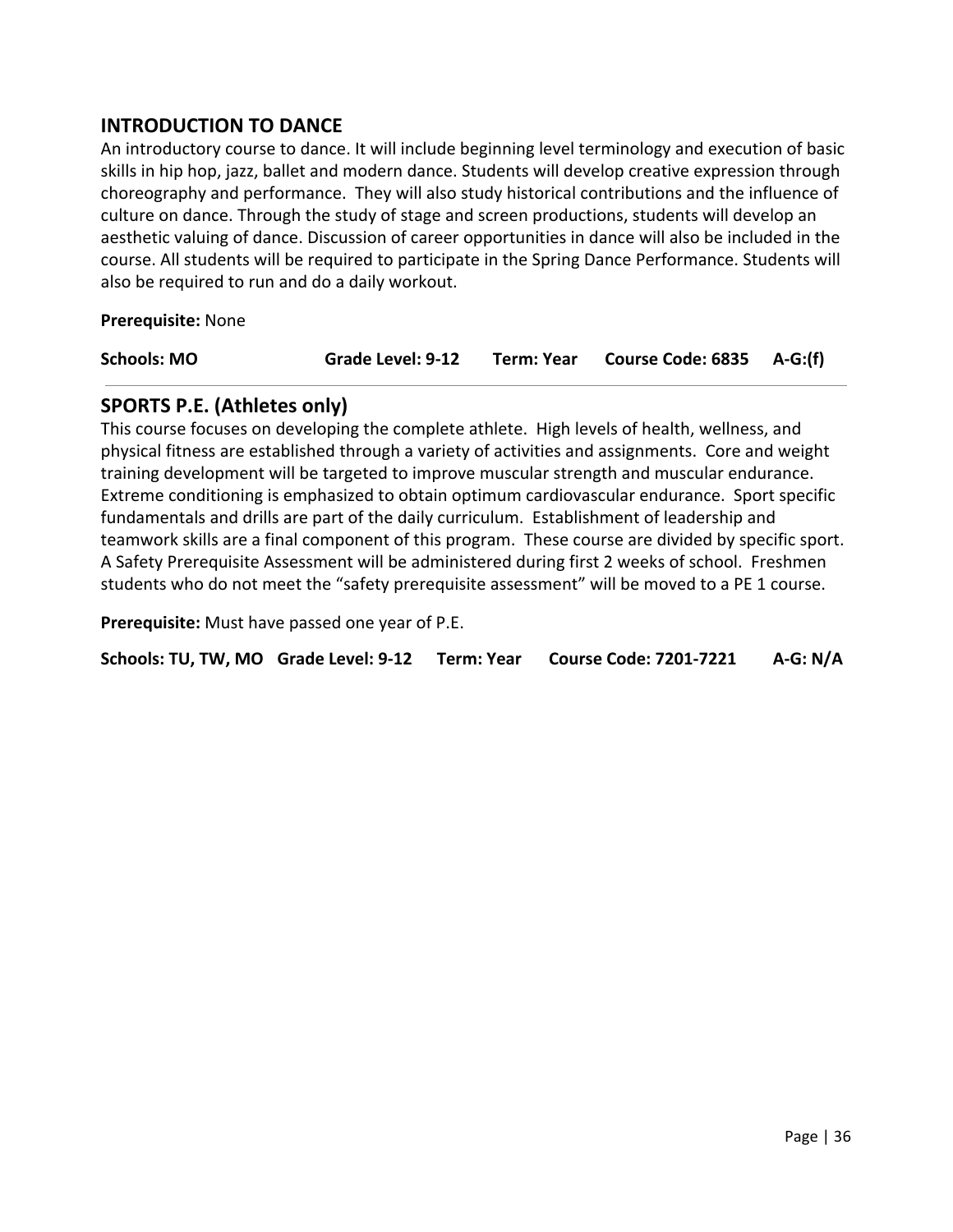# **SCIENCE**

# **BIOLOGY**

Biology is aligned with the California content standards and is designed to prepare students for college-level biology courses. Instruction emphasizes cell biology, genetics, ecology, evolution and scientific processes and thinking.

| <b>Prerequisite: None</b> |                |            |                          |         |
|---------------------------|----------------|------------|--------------------------|---------|
| Schools: TU, TW, MO       | Grade Level: 9 | Term: Year | <b>Course Code: 4230</b> | A-G:(d) |

# **HONORS BIOLOGY**

This accelerated and enriched biology course is designed for ninth grade students who anticipate taking one or more AP Sciences, Human Biology or Physics. This is an advanced college preparatory lab science course that will provide instruction in the concepts and principles of biology. Students will develop a conceptual framework for modern biology and recognize unifying themes that integrate the major topics of biology. Students will learn about the scientific process, molecules and cells, cellular reproduction and genetics, evolution, ecology, and the form and function of animals and plants. Laboratory activities stress the development of important skills such as detailed observation, accurate recording, experimental design, and data interpretation and analysis. Students will develop critical thinking skills through research and discussions about issues relating to current advancements in Biology.

**Prerequisite:** Teacher recommendation

**Schools: TU, TW, MO Grade Level: 9 Term: Year Course Code: 4220 A-G:(d)**

### **BIOLOGY ADVANCED PLACEMENT**

This course is designed to be the equivalent of a college-level introductory biology course generally taken by biology majors. Instruction differs significantly from high school biology with respect to the textbook used, range and depth of topics covered, and laboratory work accomplished. Students are prepared to take the Advanced Placement examination.

**Prerequisite:** Grade B or better in Biology and/or Chemistry or teacher recommendation

**Schools: TU, TW, MO Grade Level: 11-12 Term: Year Course Code: 4210 A-G:(d)**

### **CHEMISTRY**

Chemistry is a body of systematized knowledge gained from observation, study and experimentation that leads to an understanding of the nature of materials, their composition, structure and changes they undergo. Among the topics covered in the class include chemical equations, nuclear chemistry, use of the periodic table and thermodynamics. This is a survey course designed to be a foundation for further studies in college.

**Prerequisite:** Successful completion or concurrent enrollment in Geometry, completion of Biology with a "C" or better

**Schools: TU, TW, MO Grade Level: 10-12 Term: Year Course Code: 4330 A-G:(d)**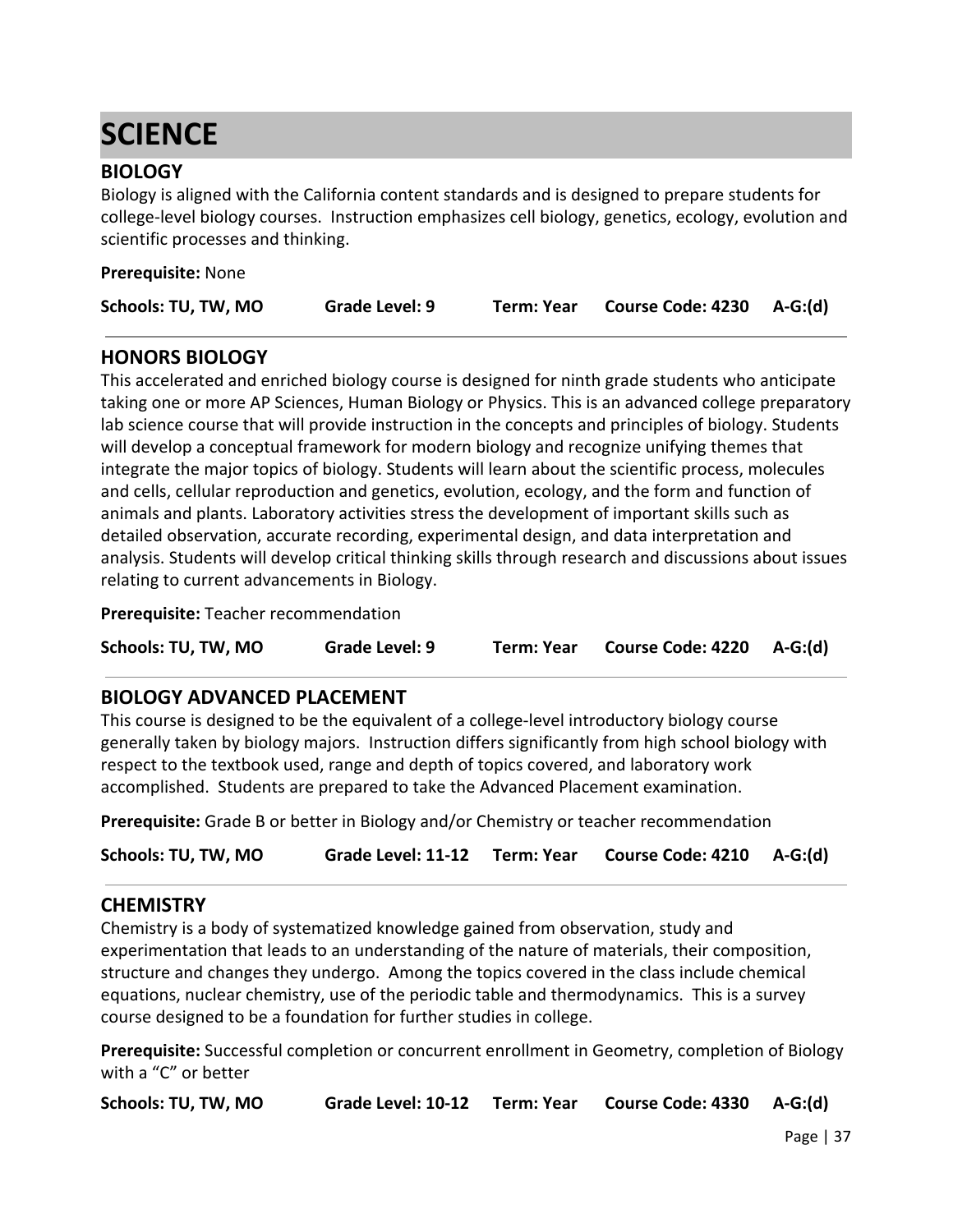# **HONORS CHEMISTRY**

Chemistry is the study of material, their composition and structure, and the changes they undergo. It is a body of systematized knowledge gained from observation, study and experimentation that leads to an understanding of the nature of the materials around you and the changes they undergo.

**Prerequisite:** Grade B or better in Biology or teacher recommendation

| Grade Level: 10-12 Term: Year Course Code: 4320 A-G:(d)<br><b>Schools: TU, MO</b> |  |
|-----------------------------------------------------------------------------------|--|
|-----------------------------------------------------------------------------------|--|

### **CHEMISTRY - ADVANCED PLACEMENT**

The purpose of the Advanced Placement Chemistry is to provide a college level course in chemistry and to prepare the student to seek credit and/or appropriate placement in college chemistry courses. It provides Advanced Preparation in chemistry for students who wish to pursue science careers. Students are prepared to take the Advanced Placement examination.

**Prerequisite:** Grade "B" or better in Biology and Chemistry or teacher recommendation

| <b>Schools: MO</b> |  |  | Grade Level: 11-12 Term: Year Course Code: 4310 A-G:(d) |  |
|--------------------|--|--|---------------------------------------------------------|--|
|--------------------|--|--|---------------------------------------------------------|--|

### **ENVIRONMENTAL SCIENCE AP**

The course content includes the fundamental principles and concepts of environmental science, the interdependence of Earth's ecosystems and man's effect on those systems. Prepares students for the AP exam.

**Prerequisite:** Grade "B" or better in Biology or teacher recommendation

**Schools: TU, TW Grade Level: 11-12 Term: Year Course Code: 4550 A-G:(d)**

### **HUMAN BIOLOGY HONORS**

Human Biology is a year-long course geared for students with an interest in one of the following careers: nursing, medical assistant, lab technologist, hygienist, pre-medical or pre-dental. Instruction concentrates on unified concepts and data that contribute to a basic understanding of the structure and function of the human body.

**Prerequisite:** Grade "C" or better Biology or teacher

| Schools: TU, TW, MO |  |  | Grade Level: 11-12 Term: Year Course Code: 4580 A-G:(d) |  |
|---------------------|--|--|---------------------------------------------------------|--|
|---------------------|--|--|---------------------------------------------------------|--|

### **INTRO TO PHYSICAL SCIENCE**

This college preparation science class is intended for students with an interest in going to college. It covers concepts that include physics, chemistry and earth science coupled with hands-on activities and labs.

**Prerequisite:** None

| Schools: TU, TW, MO | Grade Level: 9-12 | <b>Term: Year</b> | Course Code: 4620 A-G:(g) |  |
|---------------------|-------------------|-------------------|---------------------------|--|
|---------------------|-------------------|-------------------|---------------------------|--|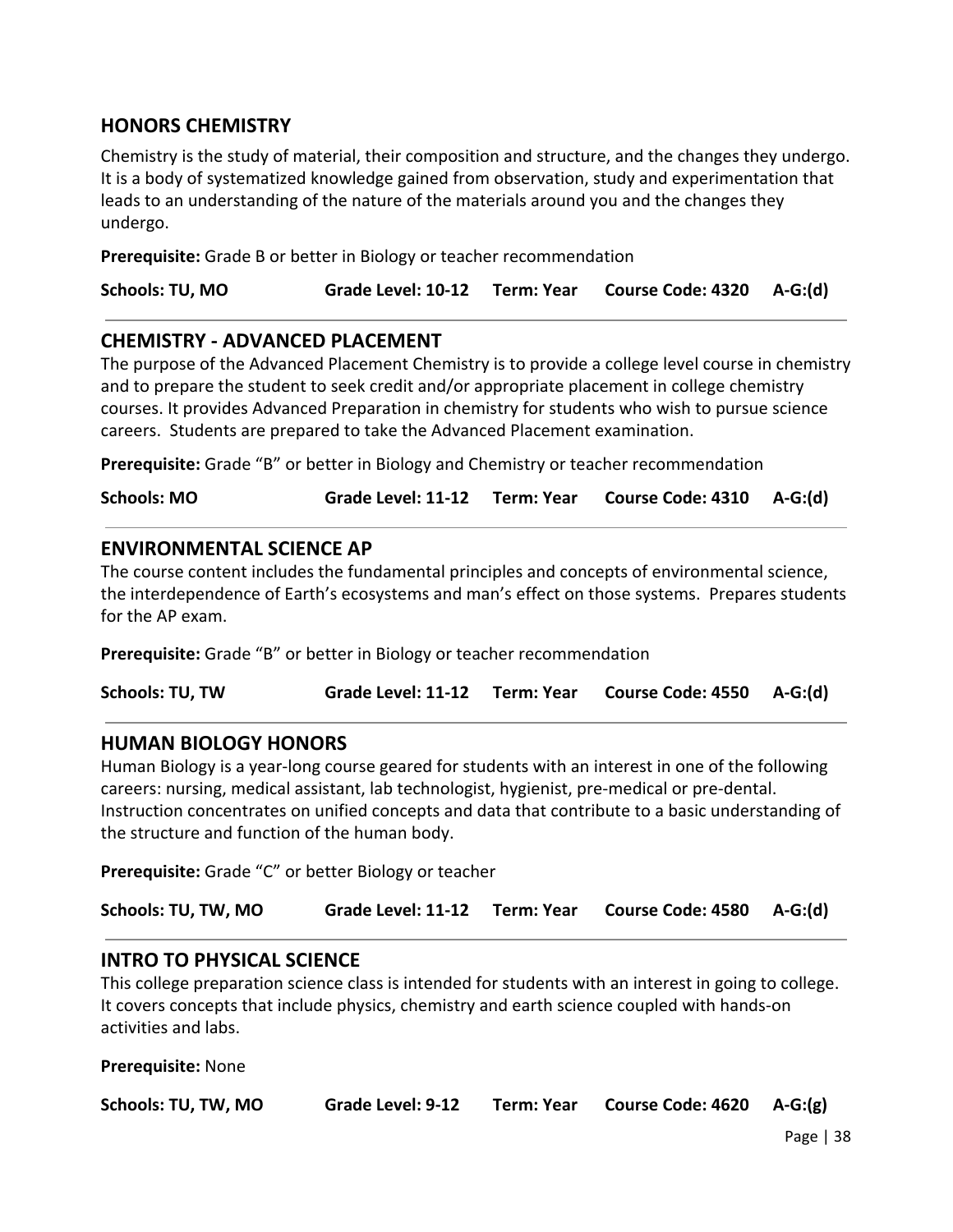## **PHYSICS**

Physics is the study of matter and energy and interactions between the two. Students are provided with an understanding and knowledge of the science of physics and an opportunity to further develop skills in the investigative procedures and methods of science. Physics is a survey course designed to be a foundation for further studies in college.

**Prerequisite:** Algebra II or teacher recommendation

| Schools: TU, TW, MO |  |  | Grade Level: 11-12 Term: Year Course Code: 4430 A-G:(d) |  |
|---------------------|--|--|---------------------------------------------------------|--|
|---------------------|--|--|---------------------------------------------------------|--|

### **PHYSICS ADVANCED PLACEMENT**

The Advanced placement Physics B course is an algebra-based general Physics course equivalent to the introductory algebra-based university level Physics course. This course will be covered in two semester. The emphasis in the course is on understanding of the concepts and skills at using the concepts and formulae to solve problems. Laboratory work will be covered as an integral part of this course. Major units will be: Mechanics, Fluid Mechanics and Thermal Physics, Electricity and Magnetism, Waves and Optics, Atomic and Nuclear Physics.

**Prerequisite:** Teacher recommendation

| Schools: TU, TW, MO |  |  | Grade Level: 11-12 Term: Year Course Code: 4410 A-G:(d) |  |
|---------------------|--|--|---------------------------------------------------------|--|
|---------------------|--|--|---------------------------------------------------------|--|

### **PRE-MED BIOTECHNOLOGY**

Biotechnology is a lab course designed to introduce students to the scope of biotech research and product development across many fields. Students learn proper lab techniques and recordkeeping with a scientific notebook. They learn the methods of gel electrophoresis and restriction enzyme digestion. Students explore the ethical issues in applied biotech, as well as the rights and responsibilities of the stakeholders involved in the development, production, and use of biotechnology products. For the culminating project, students research and propose production protocols for a new biotechnology product.

**Prerequisite:** Pre-Med Academy enrollment

**Schools: TW Grade Level: 10 Term: Year Course Code: 7843 A-G:(d)**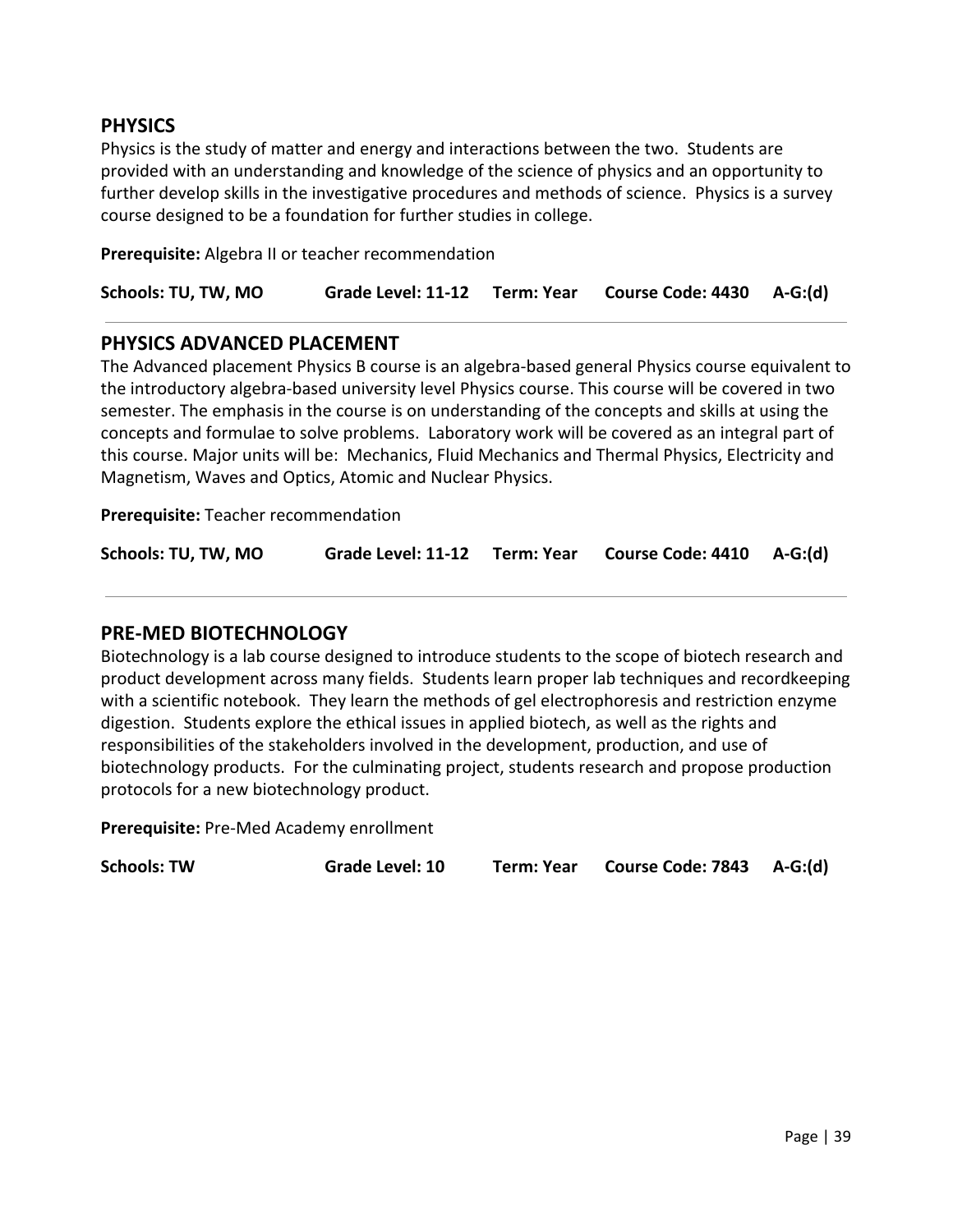# **SOCIAL STUDIES**

### **WORLD HISTORY**

Students examine major turning points in shaping the modern world from the late eighteenth century to the present. Instruction begins with a review of past learning with an emphasis placed on the growth of democratic process. Further units of study include the Revolutionary period, Industrial Revolution, Imperialism, World War I, Russian Revolution, rise of dictators, World War II, Cold War, third world, and Post-War issues. The purpose of this course is to give students the knowledge and skills necessary to assume the rights and responsibilities of citizenship.

**Prerequisite:** None

| Schools: TU, TW, MO | <b>Grade Level: 10</b> | Term: Year | Course Code: 2320 A-G:(a) |  |
|---------------------|------------------------|------------|---------------------------|--|
|---------------------|------------------------|------------|---------------------------|--|

### **WORLD HISTORY HONORS**

Students examine major turning points in shaping the modern world from the late eighteenth century to the present. Instruction begins with a review of past learning with an emphasis placed on the growth of democratic process. Further units of study include the Revolutionary period, Industrial Revolution, Imperialism, World War I, Russian Revolution, rise of dictators, World War II, Cold War, third world, and Post-War issues. The purpose of this course is to give students the knowledge and skills necessary to assume the rights and responsibilities of citizenship, as well as to prepare them for admission into the US History Advanced Placement course.

**Prerequisite:** Willingness to undertake a rigorous academic course

| Schools: TU, TW, MO | Grade Level: 10 | Term: Year | Course Code: 2310 A-G:(a) |  |
|---------------------|-----------------|------------|---------------------------|--|
|---------------------|-----------------|------------|---------------------------|--|

### **US HISTORY**

US History presents instruction from the Progressive Era with a primary focus on the late 20th century. Students are made aware of how American ideals, institutions, trends, developments and changes have impacted their lives. An emphasis is placed on the importance of the individual to the development of America. Students are encouraged to appreciate the necessity of assuming the rights and responsibilities of American citizenship.

**Prerequisite:** None

| Schools: TU, TW, MO | Grade Level: 11 | Term: Year | Course Code: $2220$ A-G:(a) |  |
|---------------------|-----------------|------------|-----------------------------|--|
|---------------------|-----------------|------------|-----------------------------|--|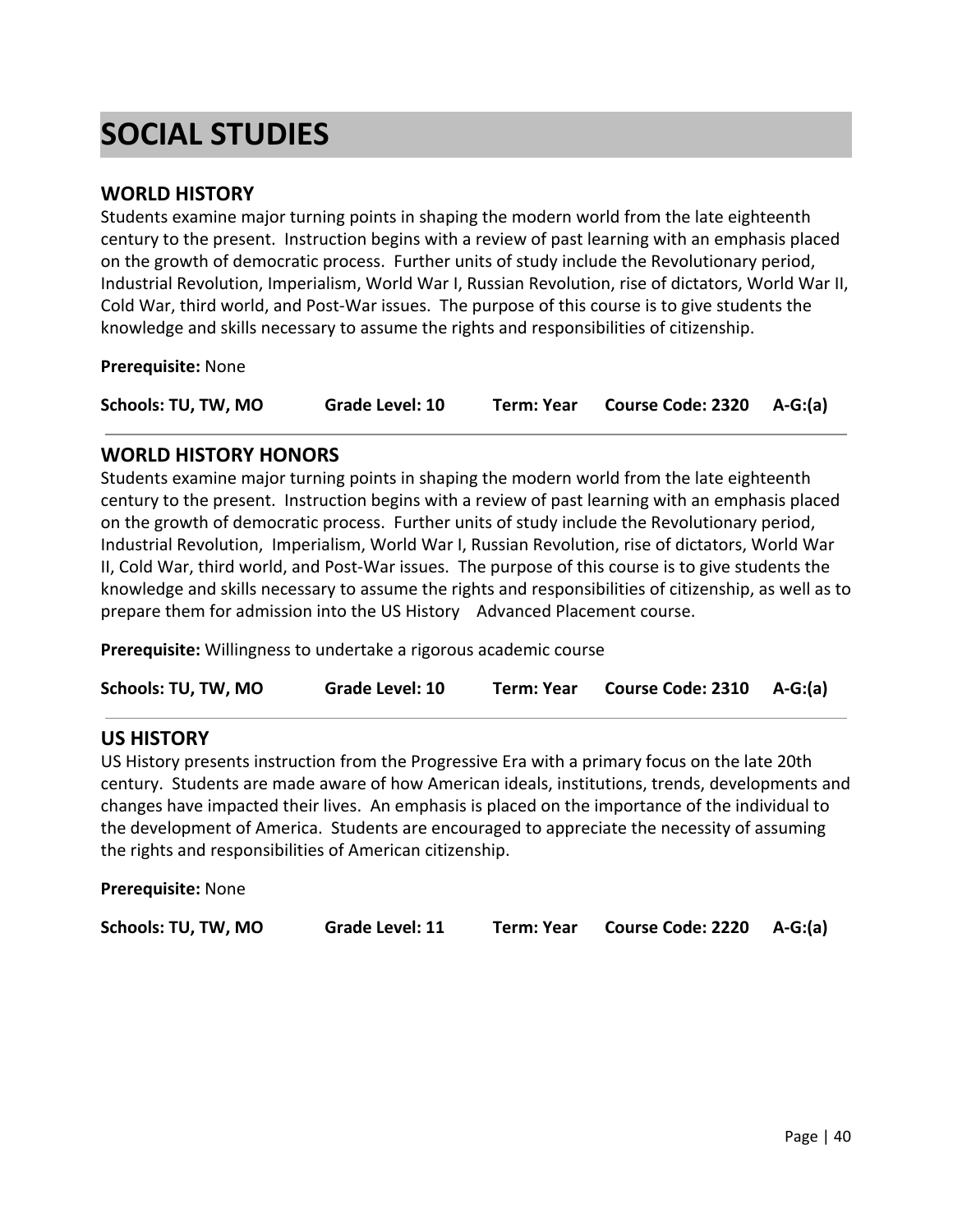## **US HISTORY AP**

US History AP is a survey class with college-level instruction emphasizing the development of writing and critical thinking skills to help ensure success in college. Students are made aware of how American ideals, institutions, trends, developments and changes have impacted their lives. The importance of the individual to the development of America is stressed and students are encouraged to appreciate the necessity of assuming the rights and responsibilities of American citizenship. Students are prepared to take the Advanced Placement examination.

**Prerequisite:** Teacher recommendation

| Schools: TU, TW, MO Grade Level: 11 |  | Term: Year | Course Code: 2210 A-G:(a) |  |
|-------------------------------------|--|------------|---------------------------|--|
|-------------------------------------|--|------------|---------------------------|--|

### **GOVERNMENT**

Students pursue a deeper understanding of the institutions of American government, drawing on their studies of US history and other societies to compare different systems of government in the world today. Students are instructed with regard to the goals, structure, and function of the American governmental system including the role of individual citizens in the workings of government at the national, state, and local levels.

**Prerequisite:** None

| Schools: TU, TW, MO Grade Level: 12 |  | Term: Semester | Course Code: 2420 A-G:(a) |  |
|-------------------------------------|--|----------------|---------------------------|--|
|-------------------------------------|--|----------------|---------------------------|--|

### **GOVERNMENT AP**

This course offers college level instruction and meets the American government graduation requirements. It differs from mainstream high school curriculum both in quality and quantity of expectations and is taught in conjunction with the Economics Honors course. Students are prepared to take the Advanced Placement examination.

**Prerequisite:** Teacher/counselor recommendation

**Schools: TU, TW, MO Grade Level: 12 Term: Semester Course Code: 2410 A-G:(a)**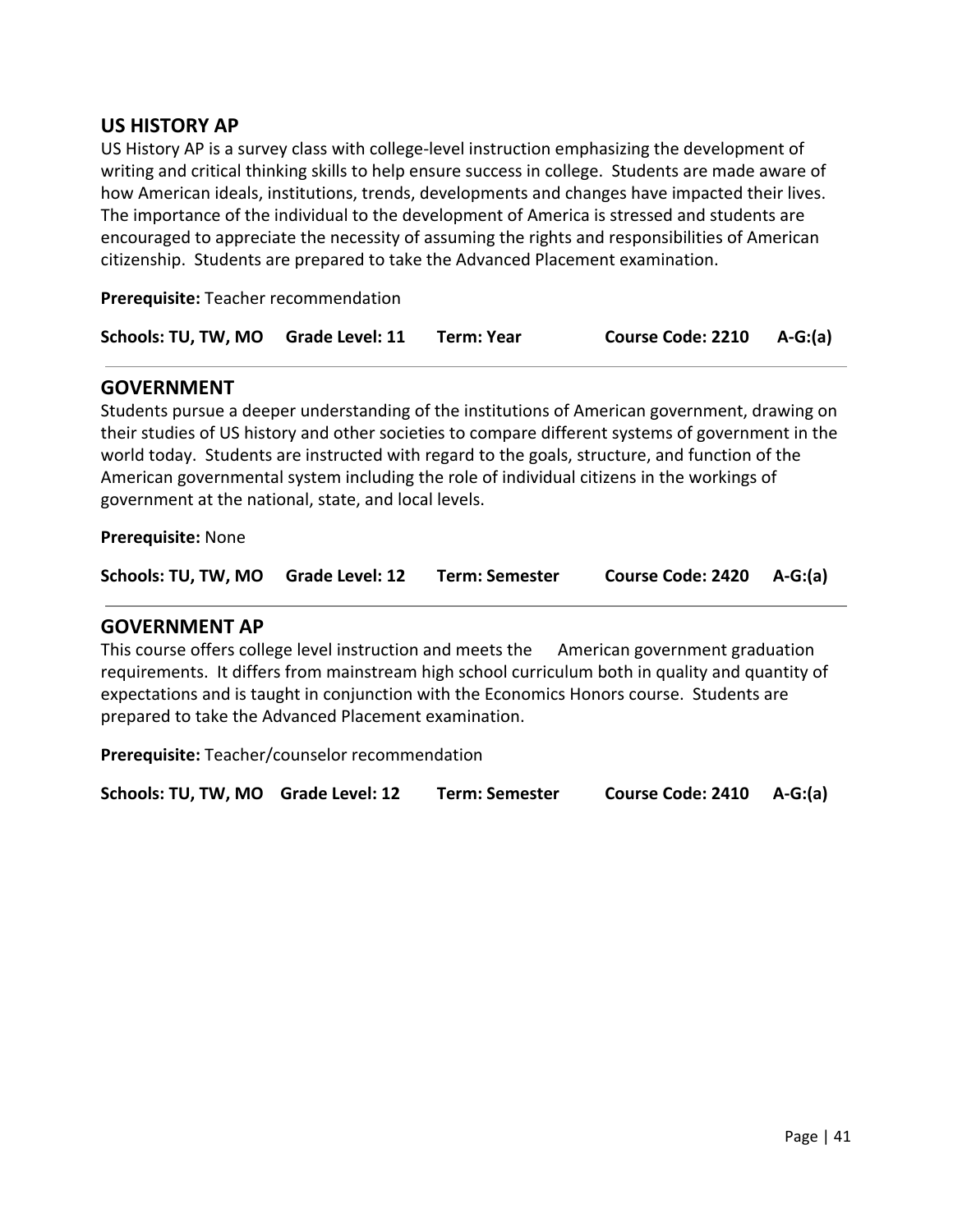# **GOVERNMENT HONORS**

The purpose of offering an Government Honors course is to offer a rigorous, relevant, and accelerated class that goes beyond regular government. Government Honors covers the foundations of American government, different government systems, the three branches of government, the election process, civil rights and liberties, and public policy. Students will learn through readings and experiential learning methods. Students will connect what they learn to current events on a regular basis through academic discussion, research, and a culminating project. Government Honors is more rigorous than a regular government class because it is taught in 12 weeks instead of a semester; because students must not only manage the course work, but must stay updated on current events; because students work on a culminating project that connects what they learn and the current political climate throughout the 12 weeks

**Prerequisite:** "A" or "B" in World History and U.S. History

**Schools: TU, TW, MO Grade Level: 12 Term: Semester Course Code: 2415 A-G:(a)**

### **ECONOMICS**

Economics is the study of how finite resources are used to satisfy individual wants and needs. Most economic problems arise from the fact that there is a limited amount of a desired resource. Economists study the production and distribution of goods and services demanded. Diverse economic systems are evaluated in this course.

#### **Prerequisite:** None

**Schools: TU, TW, MO Grade Level: 12 Term: Semester Course Code: 2460 A-G:(g)**

### **ECONOMICS HONORS**

This course gives students an understanding of the basic principles of economics and, specifically, those that apply to an economic system as a whole. A particular emphasis is placed on the study of national income and price determination. This course develops students' familiarity with economic performance measures, economic growth, and international economics.

**Prerequisite:** Teacher / Counselor recommendation

| Schools: TU, TW, MO Grade Level: 12 | <b>Term: Semester</b> | Course Code: 2450 A-G:(g) |  |
|-------------------------------------|-----------------------|---------------------------|--|
|-------------------------------------|-----------------------|---------------------------|--|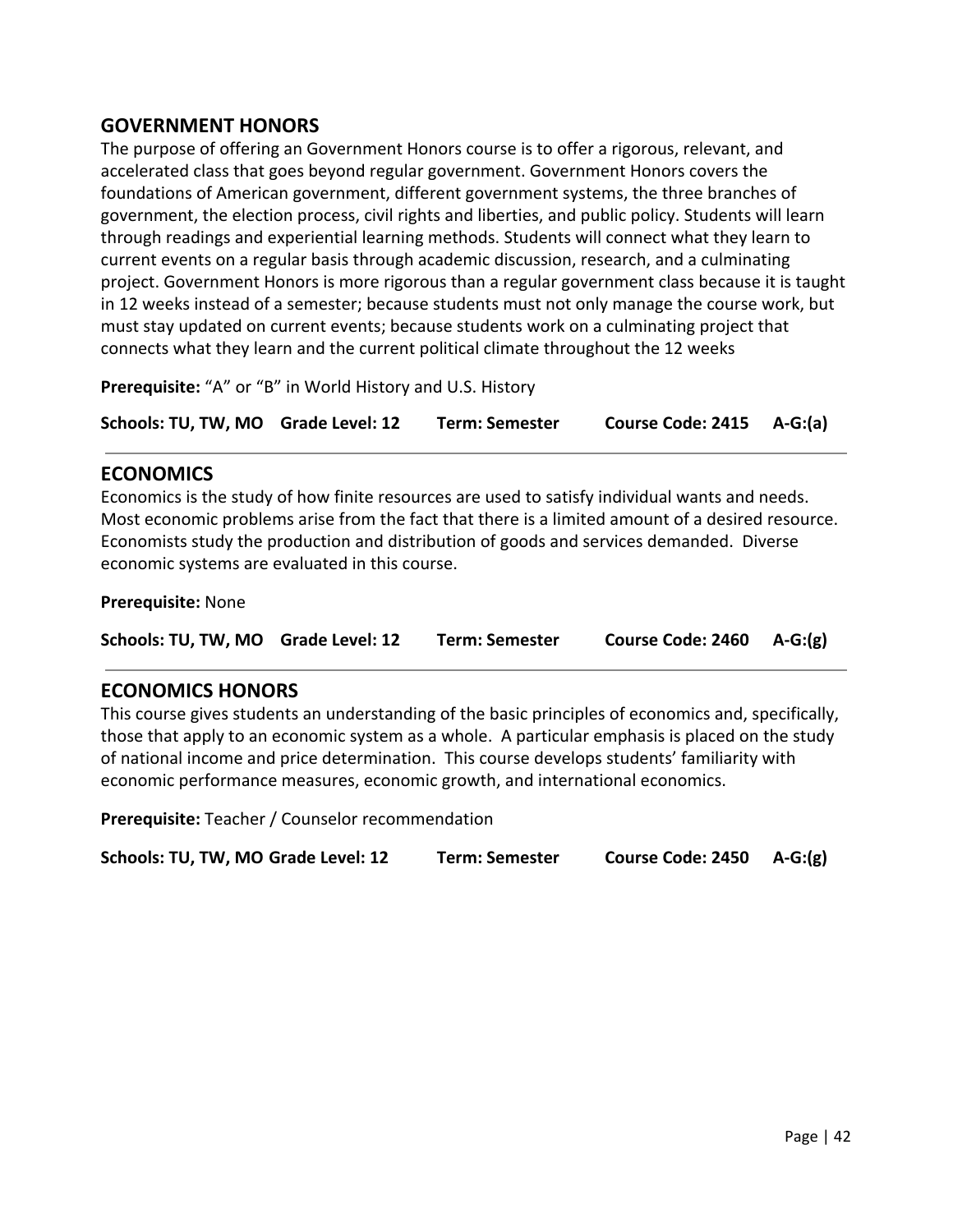# **MACRO-ECONOMICS AP**

AP Economics is a fast paced college-level course that focuses on the decision making of individuals, businesses, and the government. Students will study a variety of economic theories and analyze their practical application in the real world. This yearlong course will cover both microeconomics and macroeconomics. Micro focuses on the supply and demand for products, the labor markets, and the role competition plays in a free market system. Macro focuses on the economy as a whole, including economic measures, economic growth, fiscal policy, monetary policy, and international economics. Students are expected to take both AP exams in May. This class will prepare you for college and potentially allow you to earn 6 university credits upon passing both AP exams. Extensive math skills are not required; however, the ability to analyze graphs and charts is essential.

**Prerequisite:** "A" or "B" in previous Social Science classes preferred

| <b>Schools: TW, MO</b> | Grade Level: 12 | Term: Year | Course Code: 2490 A-G:(g) |  |
|------------------------|-----------------|------------|---------------------------|--|
|------------------------|-----------------|------------|---------------------------|--|

# **CULTURAL US HISTORY**

This class will explore our nation's history from the perspective of various cultural and immigrant groups as well as the history of women. Specifically, the class will examine the struggles and contributions of African Americans, Mexican Americans (Latinos), Native Americans, Asian American, Women and other immigrant groups represented in our community. There will be an emphasis on vocabulary development, reading and writing proficiency to prepare you for college and the professional working world. Cultural history will be learned through reading of novels, research assignments, various documentaries, interviews with family and community members, and a self-history project.

**Prerequisite:** None

# **AP EUROPEAN HISTORY**

This course covers both the California Content Standards for World History and the AP European history requirements set forth by the college board. After examining the beginnings of Western Civilization and democratic ideas which began in the ancient world, the course's focus turns to examining European history from approx. 1450 A.D. to the present. It introduces students to key people, events, concepts, and trends while focusing on the broad cultural, intellectual, economic, political, diplomatic and social development that played a fundamental role in shaping modern Europe. Emphasis is also placed on Europe's interaction with the rest of the world, giving the course a global aspect. Additionally, students will learn how to analyze and interpret primary source documents, and develop essay writing skills.

**Prerequisite:** Teacher recommendation

**Schools: TU Grade Level: 10-12 Term: Year Course Code: 2260 A-G:(a)**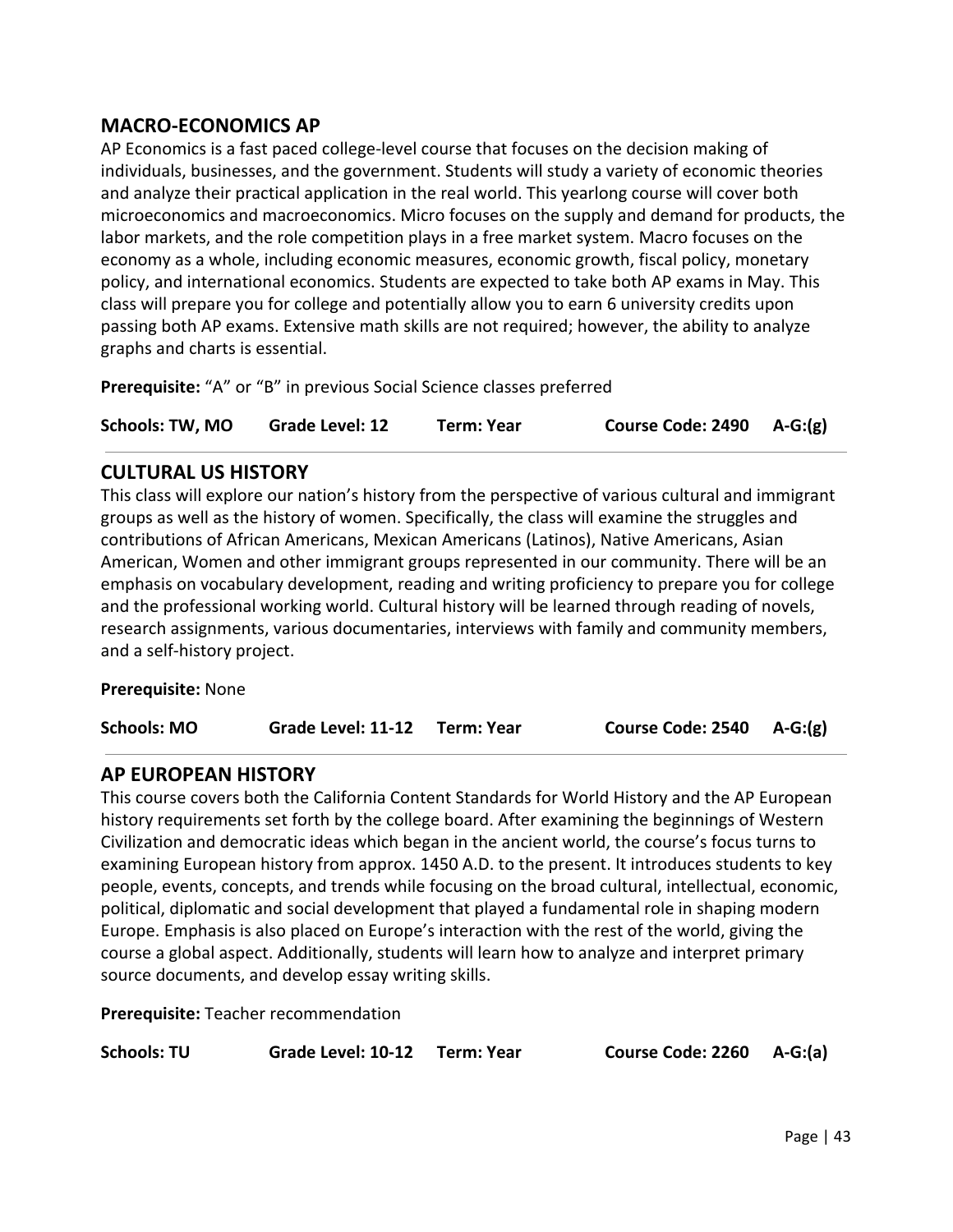# **VISUAL AND PERFORMING ARTS**

## **ADVANCED BAND**

Advanced Band is a one-year course divided into two-semester parts: marching band and concert band. The marching session involves learning music for parades, halftime shows, pep rallies, and band reviews. Concert band members play music literature from different eras written for concert, symphonic, and wind ensemble musical groups. Small ensemble groups (woodwind, brass, percussion) are initiated for community events and participation in solo and small ensemble county festivals. Advanced Band students belong to a performing organization that provides opportunities and experiences permitting them to participate and progress to their fullest potential. Instruction includes general music education in the areas of major/minor scales, chord construction, and sight-reading difficult rhythm patterns.

All band members are required to practice outside the school day. Periodic individual auditions are scheduled to validate this procedure and rate results into a section seating order. Students have the opportunity to listen to audio band music recordings and watch videos of musical groups in marching and concert band performance. Required listening includes classical, contemporary, baroque, and other music styles. Records of student assignments and audition scores are kept by the teacher for quarter and semester grading purposes.

**Prerequisite:** Audition by teacher/ability commensurate with level of group to which student is assigned

**Schools: TU, TW, MO Grade: 9-12 Term: Year Course Code: 6510 A-G:(f)**

### **MUSIC ELEMENTS**

This course is designed for students who seek to enrich their fundamental knowledge of music. The purpose of this course is for students for develop skill sets that will help them in performance practice, music arranging and music composition.

**Prerequisite:** None

**Schools: TU Grade: 9-12 Term: Year Course Code: 6600 A-G: N/A**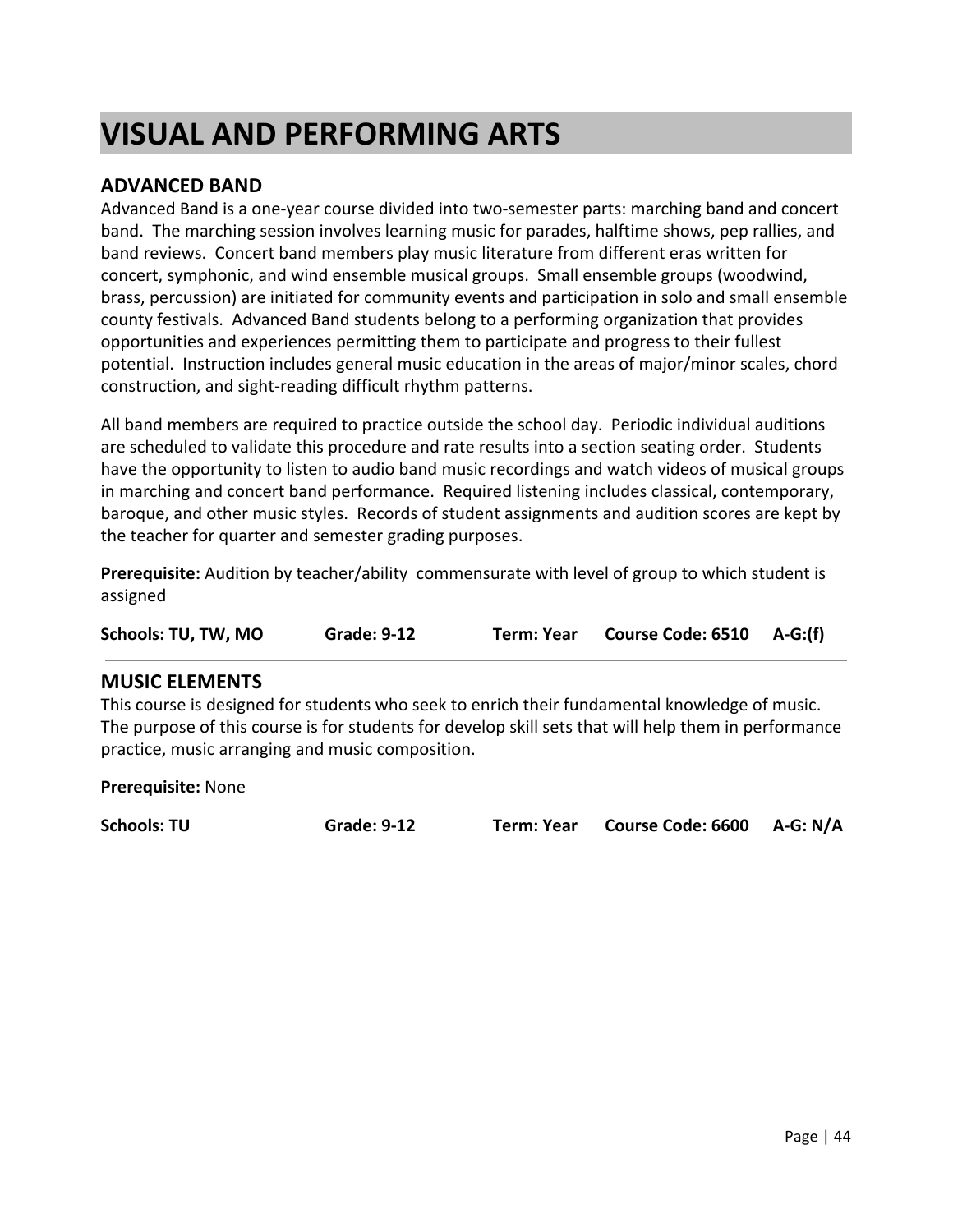# **STAGE/JAZZ BAND**

Stage Band is designed for the band student who would like to broaden his/her knowledge of the field of jazz. Instruction includes improvisational reading and playing techniques, as well as general music education in the areas of major/minor scales, simple chord construction, sight-reading difficult jazz rhythms, articulation styles of jazz, seventh and ninth chord identifying, and performing ear-training concepts. Music material consists of music charts from the Big-Band era to modern day jazz. Students perform at various school functions, community events, and attend jazz clinics and festivals. Stage Band students belong to a performing organization that provides opportunities and experiences permitting them to participate and progress to their fullest potential. Students are taught to become as proficient on their instrument as time and ability allows.

All band members are required to practice outside the school day. Periodic individual auditions are scheduled to validate this procedure and rate results for possible placement into county and state jazz honor groups. Students have the opportunity to listen to audio jazz band music recordings and watch video cassettes of musical groups in stage/jazz band performance. Required listening includes ragtime, rhythm and blues, big-band, modern jazz, and other styles. Records of student assignments, participation, and audition scores are kept by the teacher for quarter and semester grading purposes.

**Prerequisite:** Audition by teacher / ability commensurate with level of group to which student is assigned

| Schools: TU, TW, MO | <b>Grade: 9-12</b> | Term: Year | Course Code: 6550 A-G:(f) |  |
|---------------------|--------------------|------------|---------------------------|--|
|---------------------|--------------------|------------|---------------------------|--|

# **BAND – INTERMEDIATE**

This course is designed for the non-beginner and non-advanced student who has a few years' experience, but requires further instruction in order to play advanced band literature. Instruction includes rhythm pattern exercises, major, minor, and chromatic scales, teacher-selected music, basic harmony, theory, ear-training, note/rest value and identification, time and key signature, instrument history, transposition, and general music education in the areas of major/minor scales, chord construction, and sight-reading rhythm patterns. Students are taught to become as proficient on their instrument as time and ability allows. Students in this course are required to practice outside the school day. Periodic individual auditions are scheduled to validate this procedure and rate results for possible placement into the advanced band program. They have the opportunity to listen to audio band music recordings and watch videos of musical groups in marching and concert band performance. Required listening includes classical, contemporary, baroque, and other music styles. Records of student assignments and audition scores are kept by the teacher for quarter and semester grading purposes.

**Prerequisite:** Audition by teacher/ability commensurate with level of group which student is assigned

**Schools: TU, TW, MO Grade: 9-12 Term: Year Course Code: 6570 A-G:(f)**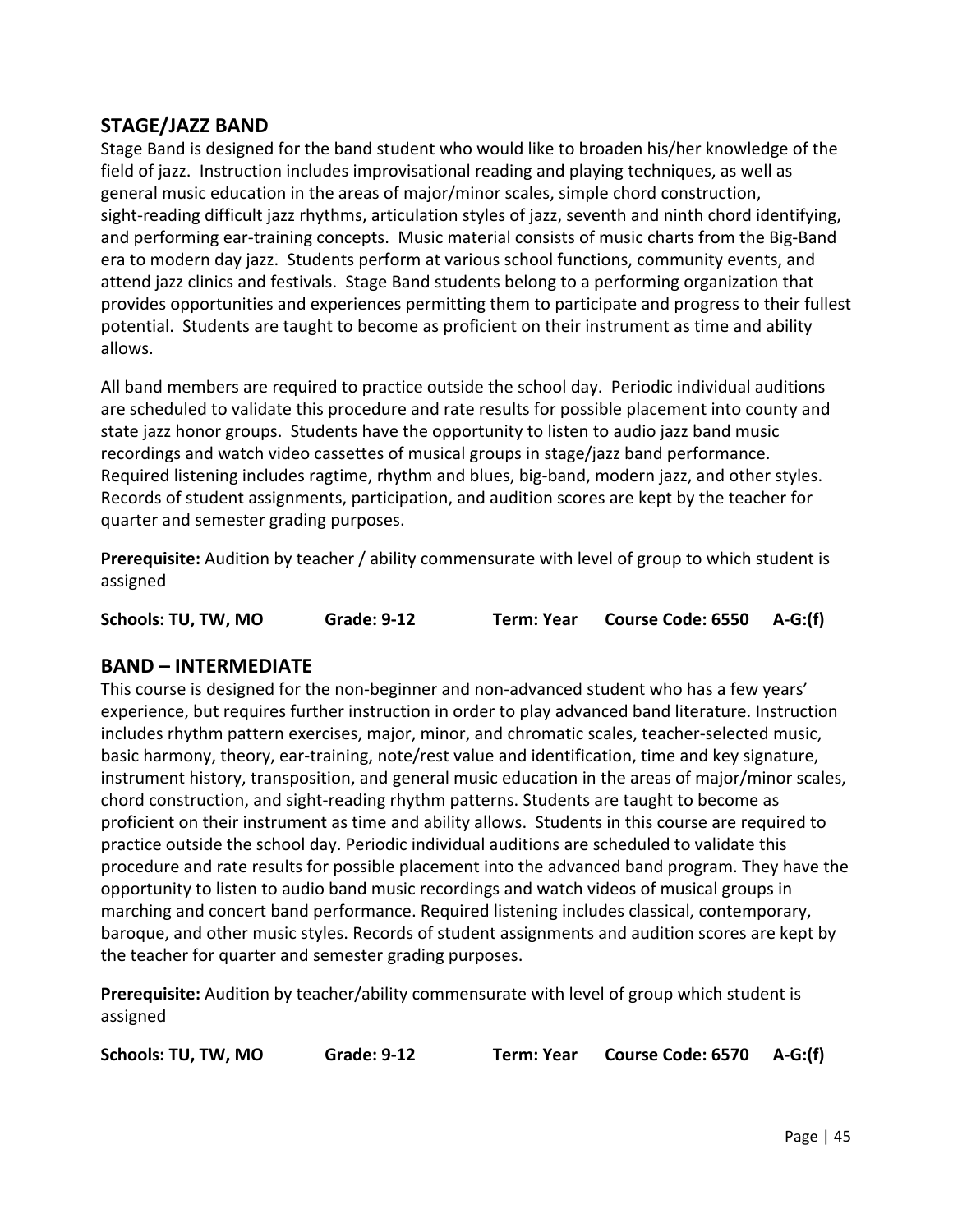## **BAND – AUXILIARY**

This year-long course in marching concepts, halftime show and in-door pageantry is offered to letter carriers, majorettes, rifle team members, and tall flag corps. Members participate in all home varsity football games and state-wide band reviews and competitions, parades and theme park concerts.

**Prerequisite:** Audition and Teacher recommendation

| Schools: TU, TW, MO | <b>Grade: 9-12</b> | Term: Year Course Code: 6520 A-G: N/A |  |
|---------------------|--------------------|---------------------------------------|--|
|                     |                    |                                       |  |

### **CHOIR**

Chorus is an introduction to choral music designed specifically for beginning singers. The course of study develops vocal skills and music reading techniques necessary for the performance of selected literature. Some performances are required.

### **Prerequisite:** None

| Schools: TU, TW, MO | <b>Grade: 9-12</b> | Term: Year | Course Code: 6630 A-G:(f) |  |
|---------------------|--------------------|------------|---------------------------|--|
|---------------------|--------------------|------------|---------------------------|--|

### **CHAMBER CHOIR**

Chamber choir students are instructed in music theory and ear-training exercises and become acquainted with higher-level sacred and secular choral music. Selections cover many different styles from various periods of musical history. Language studies are incorporated into course instruction. The Chamber choir participates in the Tulare-Kings County Honors Choir and performs entire programs for other specific organizations and groups.

**Prerequisite:** Audition and selection by instructor (This course is repeatable)

**Schools: TU, TW, MO Grade: 9-12 Term: Year Course Code: 6640 A-G:(f)**

### **CONCERT CHOIR**

This group has a mandatory performance that will be coordinated with the chamber choir. Students will study music theory, ear training, breathing, posture, vocal diction, and vowel clarity. Selections of music will cover many different styles from many cultures and many periods of music history. Successful completion of this course meets the A-G requirement for UC/CSU systems

**Prerequisite:** Audition and selection by instructor

| Schools: TU, TW, MO | <b>Grades: 9-12</b> | Term: Year | Course Code: 6650 A-G:(f) |  |
|---------------------|---------------------|------------|---------------------------|--|
|---------------------|---------------------|------------|---------------------------|--|

# **DRAMA I**

Drama 1 enhances communication through acting, direction, media, design or production. Students build their communication skills with pantomime, improvisation, vocal work, design and formal acting.

**Prerequisite:** None

| Schools: TU, TW, MO | <b>Grade: 9-12</b> | Term: Year | Course Code: 6800 A-G:(f) |  |
|---------------------|--------------------|------------|---------------------------|--|
|---------------------|--------------------|------------|---------------------------|--|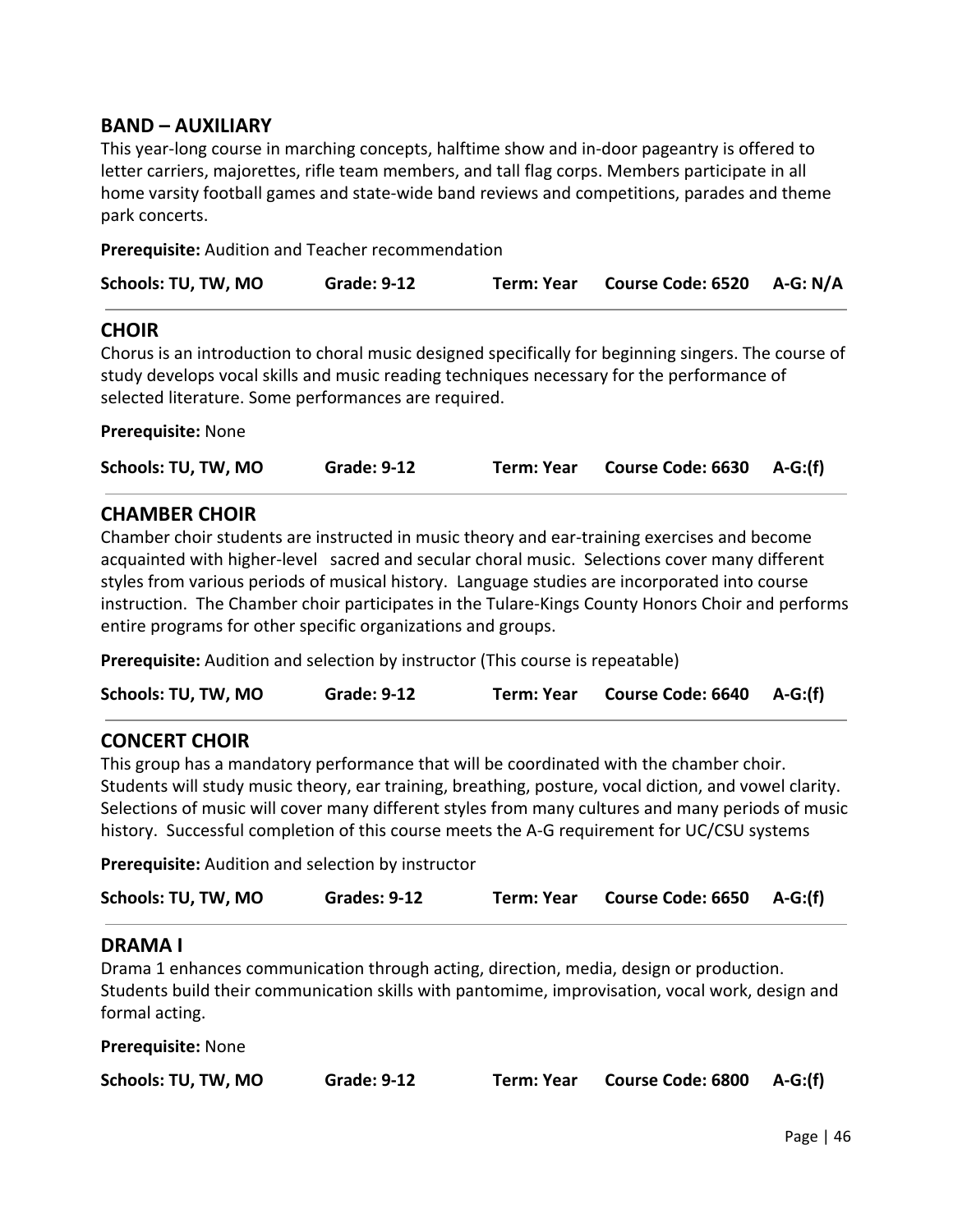# **DRAMA II/III**

Drama II/III is for advanced students selected through an audition with the instructor. This course enhances communication through acting, direction, media, design and production. Advanced drama students continue to build their communication skills with formal acting and the responsibilities associated with production.

**Prerequisite:** Drama I with a "C" or better

**Schools: TU, TW, MO Grade Level: 10-12 Term: Year Course Code: 6810/6820 A-G:(f)**

### **ORCHESTRA**

Orchestra is designed for the non-beginner student who has experience on a string instrument (violin, viola, cello and upright bass). Students play music literature from different eras written for string ensembles. Small ensemble groups (2 violins, 1 viola, 1 cello) are initiated for community events and participation in solo and small ensemble festivals. Orchestra students belong to a performing organization that provides opportunities and experiences permitting them to participate and progress to their fullest potential. Instruction includes general music education in the areas of major/minor scales, chord construction, and sight-reading difficult rhythm patterns. All Orchestra members are required to practice outside the school day. Periodic individual auditions are scheduled to validate this procedure and rate results into a section seating order.

Students have the opportunity to listen to audio orchestra music recordings and watch videos of musical groups in orchestra performance. Required listening includes classical, baroque, contemporary and other music styles. Records of student assignments and audition scores are kept by the teacher for quarter and semester grading purposes.

**Prerequisite:** Audition by teacher / ability commensurate with level of group to which student is assigned

**Schools: TU, TW, MO Grade Level: 9-12 Term: Year Course Code: 6580 A-G:(f)**

### **CHILDREN'S THEATRE**

Children's Theatre is open to all students in grades 10-12. Students with a year of Drama 1 and students interested in primary education or childcare fields are encouraged to enroll in the class. Children's Theatre will concentrate on all aspects of creative dramatics, performance for children, and concept acquisition/values clarification through different styles of theater like puppetry, role play, story theatre, readers theatre, as well as a formal performance in a children's theatre play. Successful completion of this course meets the Visual and Performing Arts /World Language requirement for graduation and the Visual and Performing Arts ('f') requirement for the CSU/UC system.

**Prerequisite:** Drama 1 preferred but not required

**Schools: TW Grade Level: 10-12 Term: Year Course Code: 6825 A-G: N/A**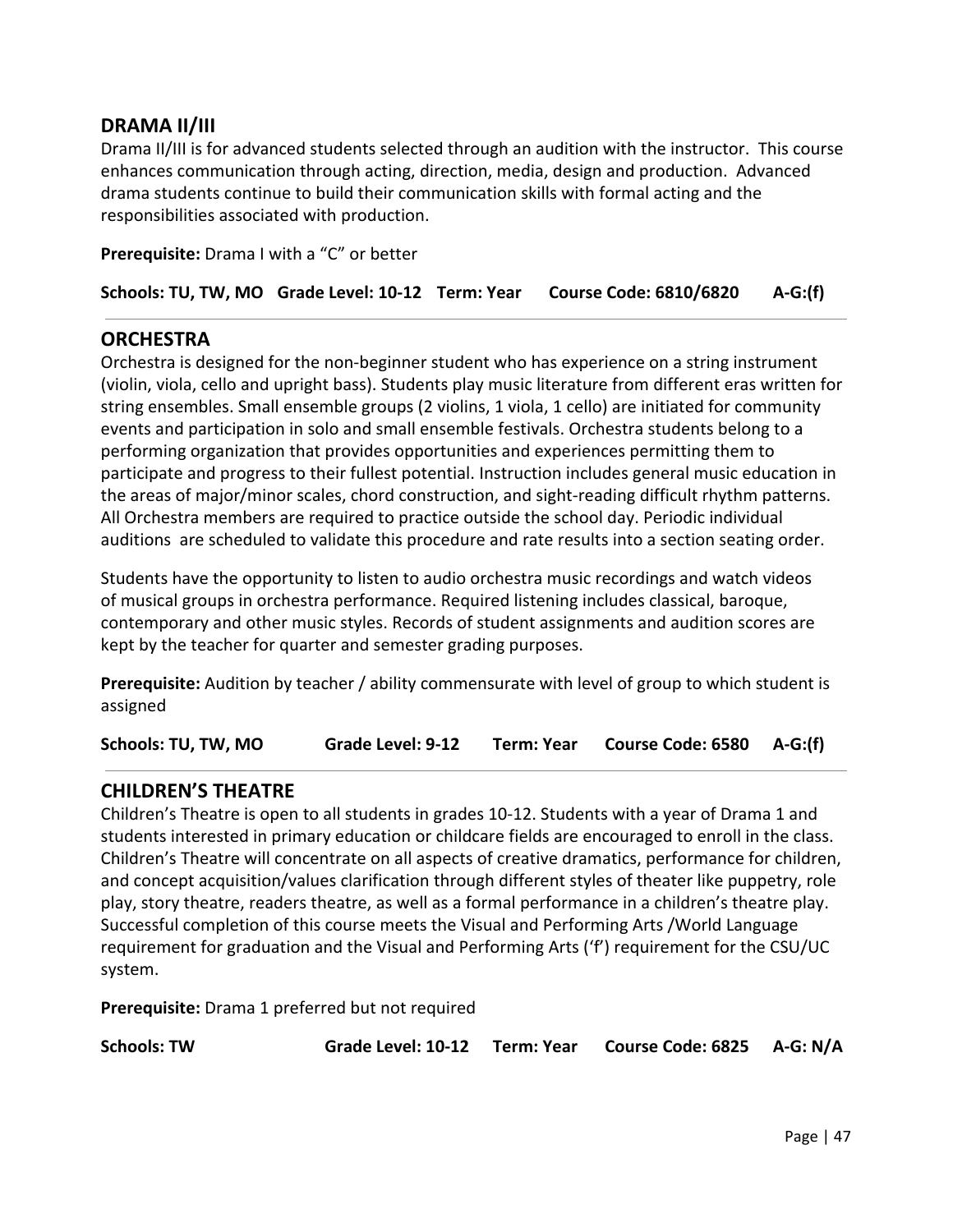# **ART CONCEPTS AND DESIGN**

Art Concepts is a beginning art class introducing students to the basic concepts of artistic expression and the fundamentals of artistic design through a variety of 2D media with an emphasis in drawing. The purpose of this course is to increase and expand upon existing artistic skills and perceptions in art, increase knowledge of the historical and cultural content of art, foster creative expression, and teach the student how to analyze and respond to artwork.

| Prerequisite: None |  |
|--------------------|--|
|--------------------|--|

| Term: Year Course Code: 6670 A-G:(f)<br>Schools: TU, TW, MO<br><b>Grade Level: 9-12</b> |  |
|-----------------------------------------------------------------------------------------|--|
|-----------------------------------------------------------------------------------------|--|

## **ADVANCED ART CONCEPTS**

This course is an advanced, two-dimensional art class with an emphasis on drawing. Student will use their knowledge and skills from the beginning Art Concepts class to review and improve their skills while further developing their understanding of the principles of design. Students will be introduced to strategies to develop creativity and will be encouraged to produce unique and original works through different creative thinking processes. Students who complete this class successfully will have produced a finished body of works that they have critically analyzed in a finished portfolio. Successful completion of this course meets the Visual and Performing Arts /World Language requirement for graduation and the Visual and Performing Arts ('f') requirement for the CSU/UC system.

**Prerequisite:** Completion of both semesters of Beginning Art Concepts with a grade of "A" or instructor approval

**Schools: TU, TW, MO Grade Level: 10-12 Term: Year Course Code: 6660 A-G: N/A**

### **ART HISTORY AP**

Art History focuses on the visual arts: painting, sculpture and architecture. Connections are made to other art and subject areas such as music, literature, drama, economics and history. Students are prepared to take the Advanced Placement exam.

**Prerequisite:** Teacher recommendation

**Schools: TU Grade Level: 11-12 Term: Year Course Code: 6680 A-G:(f)**

### **DRAWING AND SKETCHING**

This course increases and expands upon existing drawing skills and artistic perceptions of drawing in art, increase knowledge of the historical and cultural content in drawings, foster creative expression through drawing, and teach the student how to analyze and respond to drawings as artwork. Students are exposed to a comprehensive study of the drawing media including a history of artists, historical drawing techniques, and fundamental techniques of drawing using a variety of wet and dry drawing media. Students acquire the knowledge and ability to create, complete, and critically evaluate drawings.

**Prerequisite:** Art Concepts and Design

| Schools: TU |  | Grade Level: 10-12 Term: Year Course Code: 6760 A-G:(f) |  |
|-------------|--|---------------------------------------------------------|--|
|-------------|--|---------------------------------------------------------|--|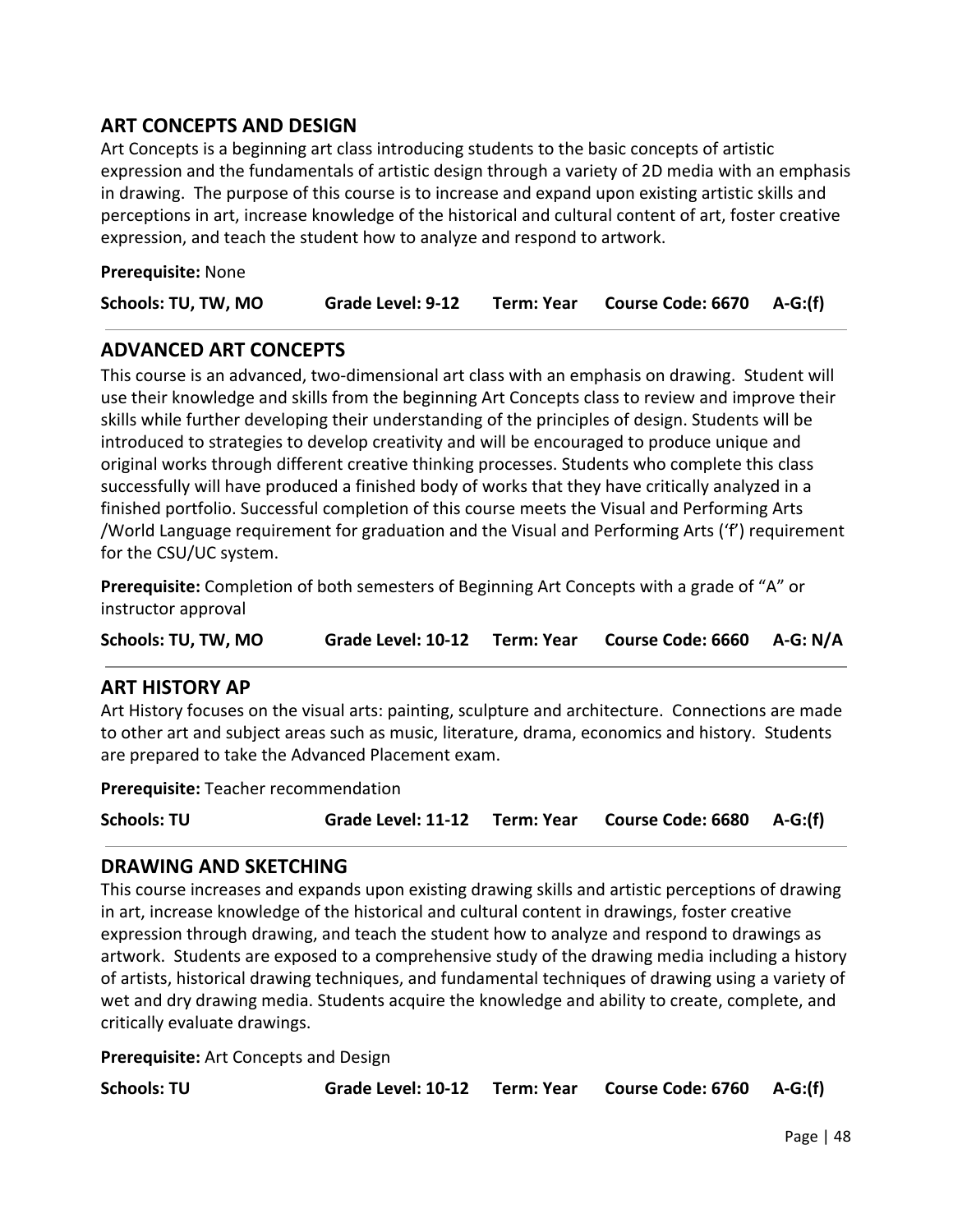# **THREE-DIMENSIONAL ART**

Students are introduced to the four basic components of art education: production, criticism, history and aesthetics. By utilizing several mediums, students begin to develop and then expand their aesthetic perception and visual arts knowledge and skills, as well as begin to develop a personal, visual concentration with their own work. The instructor leads students through a variety of techniques for working in each medium covered. Students are exposed to and gain knowledge of three-dimensional art in history and cultural developments related to art. They begin to develop a base for making informed aesthetic judgments: how to analyze, interpret, theorize and judge art works and the nature of art.

### **Prerequisite:** None

**Schools: TU, TW, MO Grade Level: 9-12 (MO: 10-12) Term: Year Course Code: 6700 A-G:(f)**

### **ADVANCED THREE-DIMENSIONAL ART**

Students in this course continue to be exposed to uses of a wide range of media, along with multiple uses and combinations, as they develop a personal, visual concentration with their own work. They increase and expand upon existing artistic perceptions, knowledge of three-dimensional art in history and culture, foster creative expression, and develop an understanding of how to analyze and respond to three-dimensional art. Analytical skills develop related to form and subject matter while students explore artworks created by contemporary and professional artists. The development of original ideas and communicating them visually in three-dimensional form is emphasized.

**Prerequisite:** Three-dimensional art

| Grade Level: 10-12 Term: Year Course Code: 6710 A-G: N/A | Schools: TU, MO |  |  |  |  |
|----------------------------------------------------------|-----------------|--|--|--|--|
|----------------------------------------------------------|-----------------|--|--|--|--|

### **CERAMICS 1**

This is an introductory art course. Students learn different construction methods and glaze techniques. Students will learn studio etiquette and proper use of the equipment. They are expected to master all areas in order to express themselves in a safe and creative manner. Ceramic artists, both past and present, are covered as well as important ceramic objects throughout history are reviewed and studied. Successful completion of this class meets the A-G requirement for UC/CSU systems.

**Prerequisite:** None

**Schools: TW, MO Grade Level: 9-12(MO:10-12) Term: Year Course Code: 6850 A-G:(f)**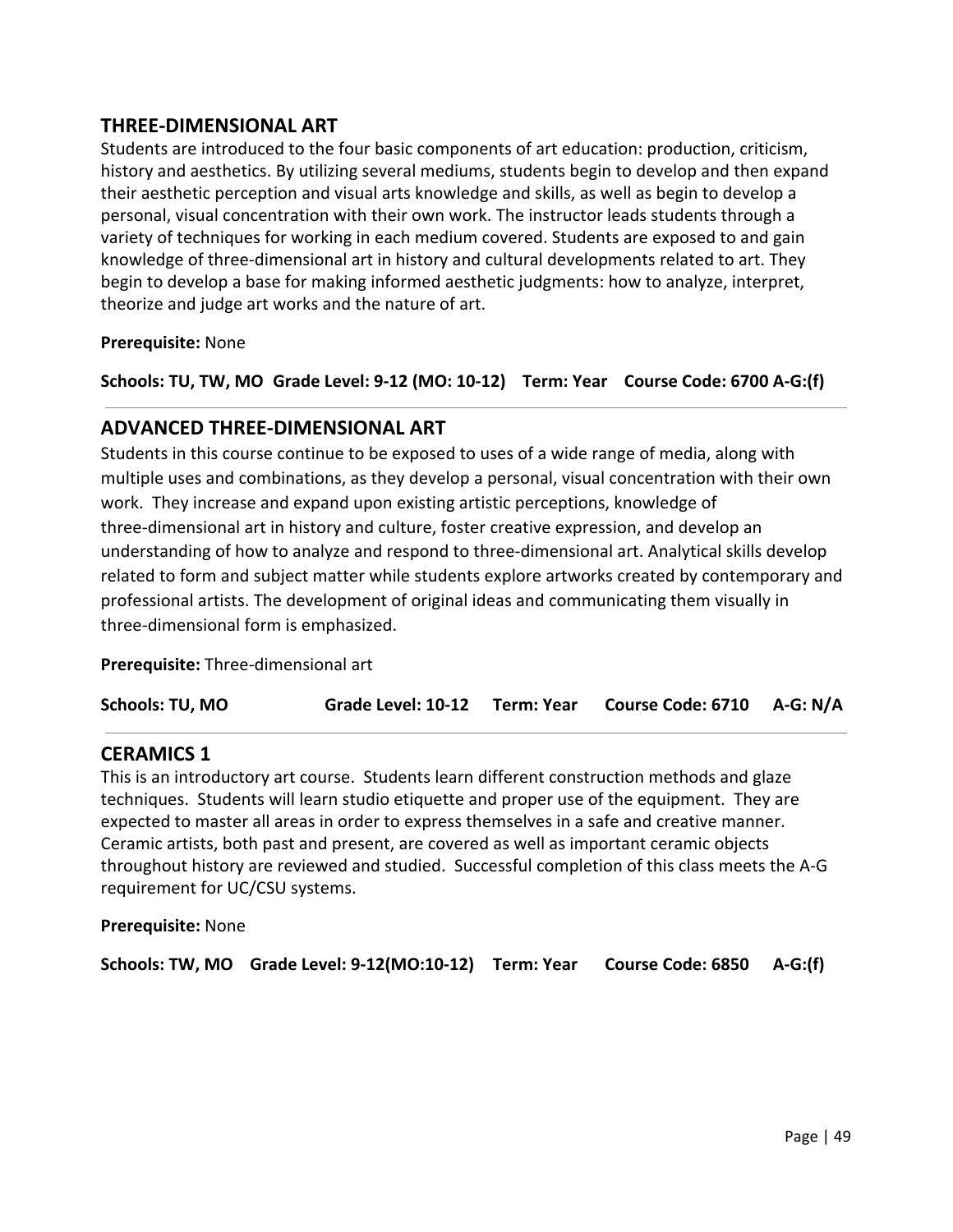# **CERAMICS 2**

Ceramics 2 is an advanced art course. Students learn different construction methods and glaze techniques. Students will learn studio etiquette and proper use of the equipment. They are expected to be able master all these areas in order to express themselves in a safe and creative manner. Ceramic artists, both past and present, are covered as well as important ceramic objects throughout history are viewed and studied. Successful completion of this course meets the Visual and Performing Arts /World Language requirement for graduation and the Visual and Performing Arts ('f') requirement for the CSU/UC system.

**Prerequisite:** Grade of "A" or better in Ceramics I or teacher recommendation

**Schools: TW, MO Grade Level: 10-12(MO:11-12) Term: Year Course Code: 6860 A-G:(f)**

### **BEGINNING PHOTOGRAPHY**

This course introduces students to the basic elements of photography which include technical skills of camera operations, pictorial composition, lighting, developing, printing, digital imaging, mounting, and display. By utilizing photography as an art medium, students develop and expand their artistic expression, aesthetic perception, visual arts knowledge and skills, knowledge of historical and cultural developments related to photography, and a base for making informed aesthetic judgments. Photography techniques teach discipline and organization, and the awareness of visual communication. Students learn vocational skills that can help prepare them for careers in studio photography, industrial photography, photojournalism and other photo-related occupations. It is not required that students own a camera.

### **Prerequisite:** None

**Schools: TU Grade Level: 9-12 Term: Year Course Code: 6720 A-G:(f)**

### **DIGITAL PHOTOGRAPHY**

This course is an introductory level Visual Performing Arts class where students will experience photography by immersing themselves in the creative process, learning about the history and evolution, and making connections to how it relates to today's workplace and society as a communication medium. Students will have the opportunity to experiment with digital photographic equipment, digital photographic manipulation programs, image making or manipulating equipment. Students will learn to express their individuality in black and white photography followed by color photography with aesthetic qualities, point of view, connection with the subject and emotion. Students will learn to develop their photographs in the digital darkroom (photo editing software lightroom/bridge) as well as print and mount their work for display. Students will connect photography with other art forms and with other disciplines and careers.

**Prerequisite:** None

**Schools: TW Grade Level: 9-12 Term: Year Course Code: 6721 A-G: N/A**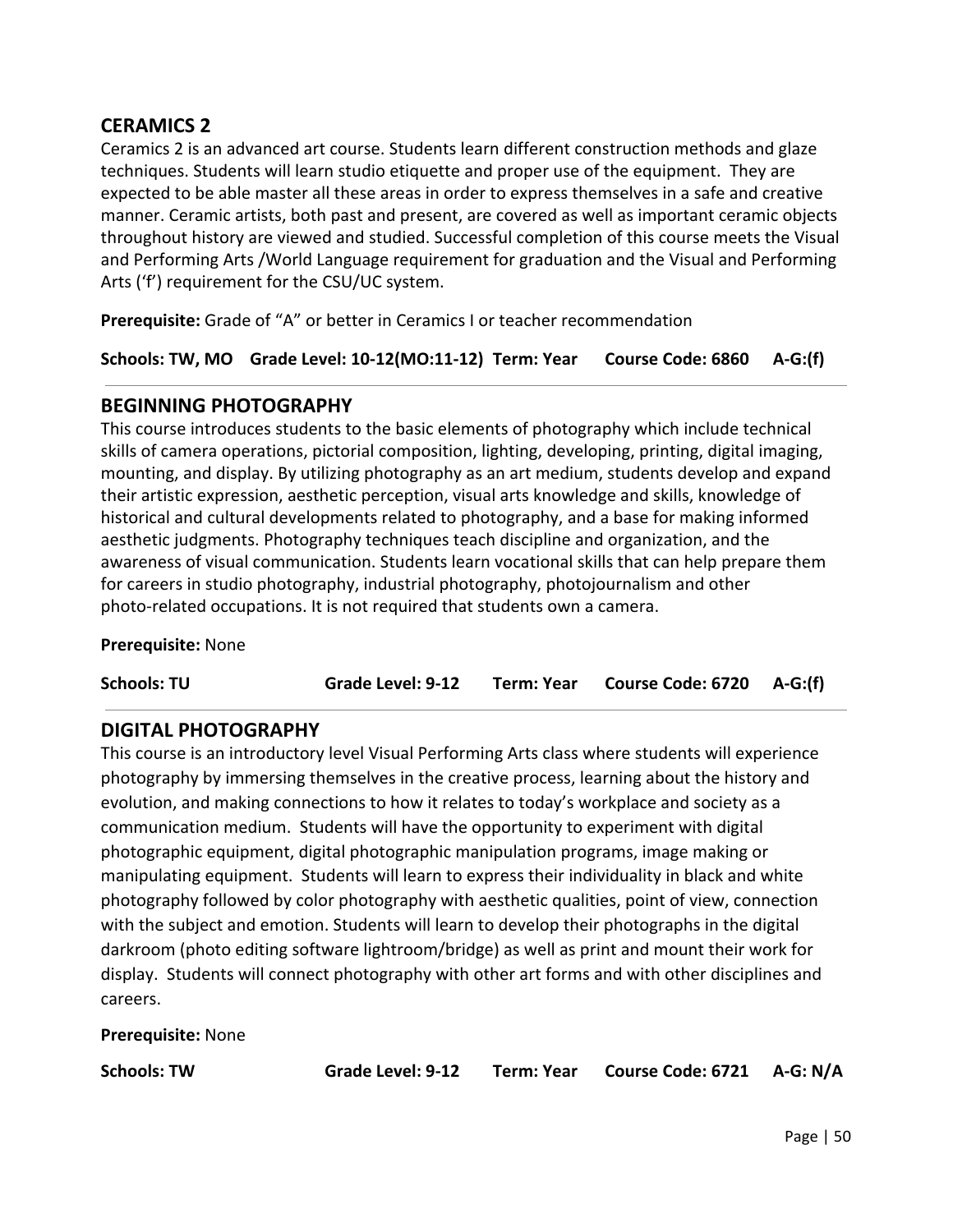# **DIGITAL DESIGN**

This course is designed to provide students with knowledge, appreciation and skill levels in art by using contemporary tools and dealing with projects that have real-world application in contemporary society. Students chiefly will use computer-based art and design tools. However, this is not a class to teach students how to use computers. Today's students are computer users. Rather, it is using computers and related equipment as tools to help students achieve artistic and visual communication goals and levels. Digital Design will teach students how to use powerful graphic design tools such as Adobe Photoshop along with teaching design basics and strategies. In this class we will be creating posters, word art, brochures, web sites, folders, and many more fun, exciting, and practical projects, many of which you will see used around our campus.

**Prerequisite:** Some computer skills, interest in digital video and photography

**Schools: TU, TW, MO Grade Level: 9-12 Term: Year Course Code: 6480 A-G:(f)**

### **FILM/VIDEO ARTS**

This course introduces students to the art, language and history of film and to the basics of film/video production. Students research and report on the film/television industry and its role in society, including studying, analyzing, and critiquing films and film/television clips, as well as directors. Students are introduced to movie making techniques, including scriptwriting, storyboarding, cinematography, editing and production. Students apply that knowledge by planning, directing, filming and editing videos in a series of projects both in groups and on their own. At the end of the year, students author their own DVD featuring their collected work.

**Prerequisite:** Application, teacher recommendation

**Schools: TU Grade Level: 10-12 Term: Year Course Code: 6740 A-G:(f)**

### **OILS AND WATERCOLOR**

In this comprehensive study of oil painting media, students explore different approaches to oil painting and techniques with an emphasis placed on the elements of art and design, color and composition. They experience a history of oil painting artists, historical and contemporary painting, accompanied by the fundamental techniques of oil painting. They acquire the knowledge and skills to create, complete, and critically evaluate oil paintings. The purpose of this course is to introduce and expand upon existing skills, foster communication, creative expression and personal style through painting, and increase the student's ability to analyze, respond and critique oil paintings.

**Prerequisite:** None

**Schools: TU Grade Level: 10-12 Term: Year Course Code: 6780 A-G:(f)**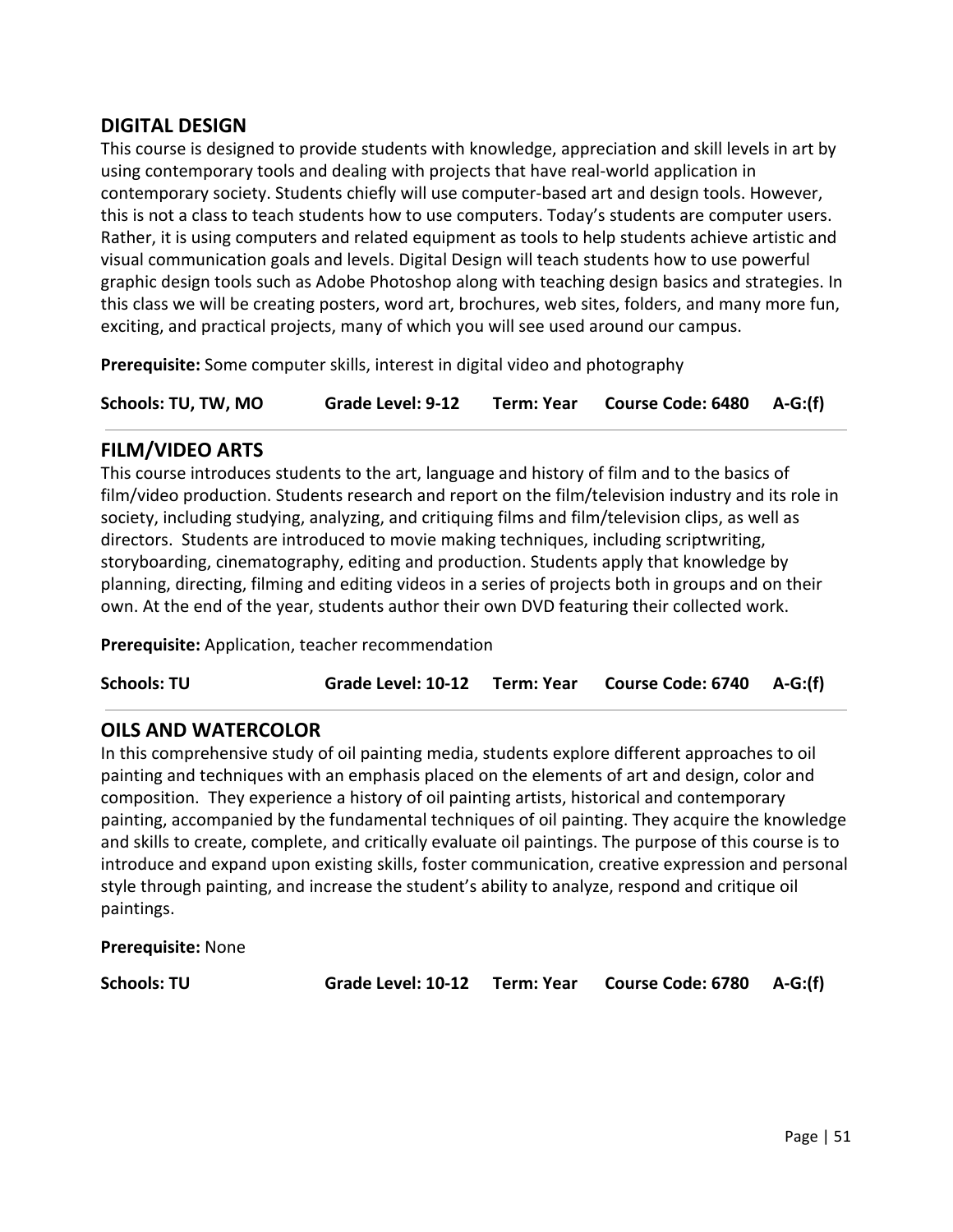# **WORLD LANGUAGES**

# **LATIN I**

Latin I is designed to introduce the students to the basics of the Latin language, its contributions to subsequent Romance languages (Spanish, Italian, Portuguese, French, etc), as well as English, both in vocabulary and grammar. Key to comprehension of Latin is an understanding of case endings and the unique syntactic construction of the language. This will be the main goal of the student's first year of Latin. Students will also begin to develop an understanding of Rome's culture and its legacy in laying much of the framework for Western Civilization: republican system of government, law codes, philosophy, architecture, engineering, literature and art.

### **Prerequisite:** None

| <b>Schools: TU</b> |  | Grade Level: 9-12 Term: Year Course Code: 5200 A-G: N/A |  |
|--------------------|--|---------------------------------------------------------|--|
|                    |  |                                                         |  |

### **LATIN II**

Latin II is designed to continue students' mastery of the Latin language, its contributions to subsequent Romance languages (Spanish, Italian, Portuguese, French, etc), as well as English, both in vocabulary and grammar. Students will continue to develop an understanding of case endings and the unique syntactic construction of the language. Students will also continue to develop an understanding of Rome's culture and its legacy in laying much of the framework for Western Civilization: republican system of government, law codes, philosophy, architecture, engineering, literature and art.

### **Prerequisite:** None

### **LATIN III**

Latin II is designed to grant further opportunity for students to begin mastering more of the finer points of the Latin language, its contributions to subsequent Romance languages (Spanish, Italian, Portuguese, French, etc), as well as English, both in vocabulary and grammar. This course will have an increasing amount of authentic Latin texts of greater complexity in grammar and syntax, as well as breadth and depth in meaning. Students will continue to develop an understanding of case endings and the unique syntactic construction of the language. Students will also continue to develop an understanding of Rome's culture and its legacy in laying much of the framework for Western Civilization: republican system of government, law codes, philosophy, architecture, engineering, literature and art.

**Prerequisite:** None

**Schools: TU Grade Level: 9-12 Term: Year Course Code: 5220 A-G: N/A**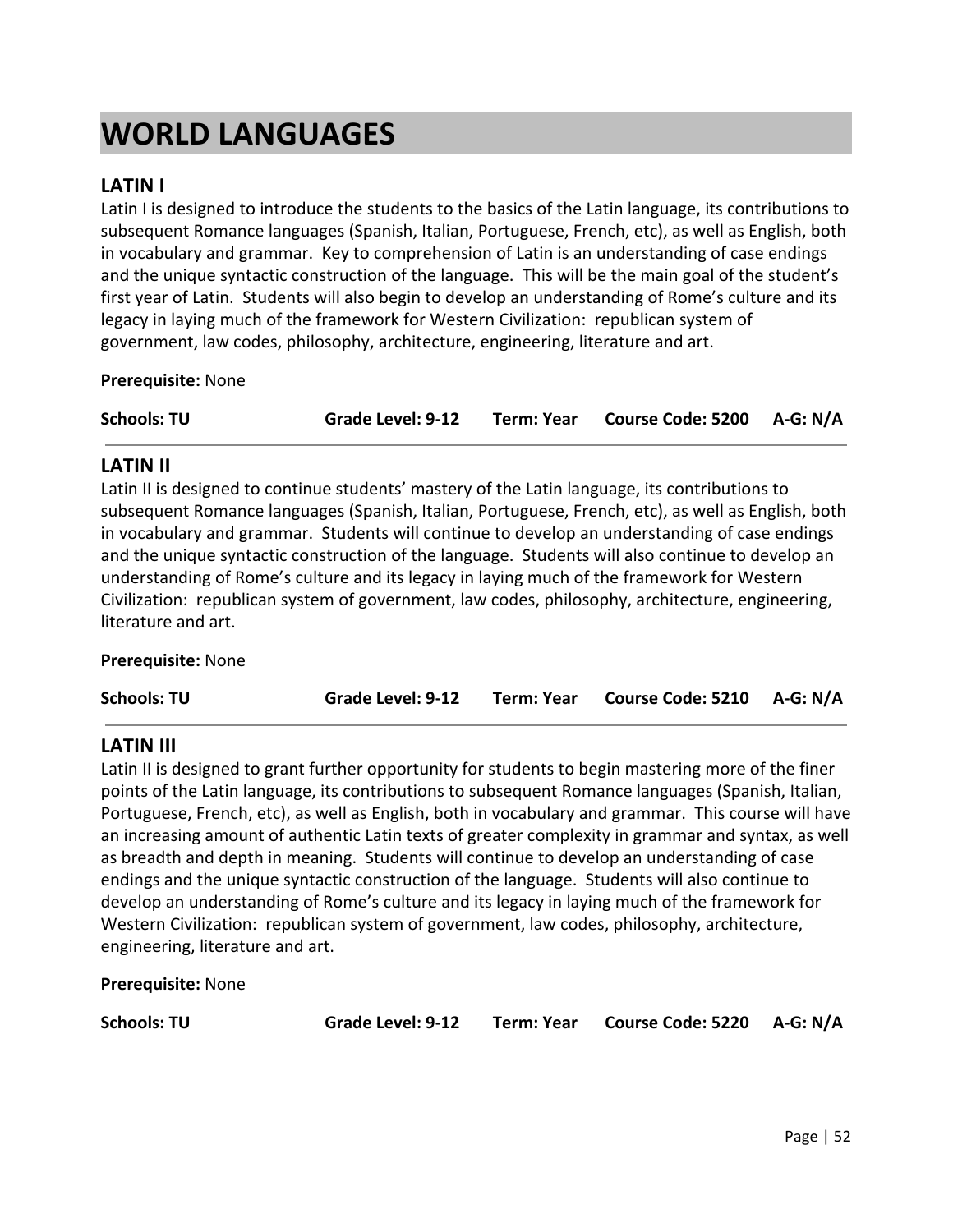### **SPANISH I**

These beginning language courses, conducted almost exclusively in the target language, are instructed in accordance with the state framework and emphasize listening comprehension, speaking, reading, and writing. Students speak, read, and write about school, family, friends, careers, travel, sports, pastimes, shopping and other themes. They learn to communicate their likes and dislikes and discuss things they do now or will do in future. The student who successfully completes this course is able to comprehend and respond to Spanish or Portuguese at an elementary level and capable of handling everyday cultural activities.

**Prerequisite:** None

| Schools: TU, TW, MO | Grade Level: 9-12 | Term: Year | Course Code: $5010$ A-G:(e) |  |
|---------------------|-------------------|------------|-----------------------------|--|
|---------------------|-------------------|------------|-----------------------------|--|

### **SPANISH II**

Students in either of these courses participate in basic and routine communication tasks such as everyday conversation, typical reading situations, and writing simple messages, letters and summaries. Their vocabulary continues to expand as they learn to discuss things in the past and present. Students who successfully complete this course are able to comprehend and speak about a variety of topics in both the present and past tense and are capable of handling more complex cultural situations. These courses are conducted almost exclusively in the target language.

**Prerequisite:** Grade "C" or better in Spanish I

**Schools: TU, TW, MO Grade Level: 9-12 Term: Year Course Code: 5020 A-G:(e)**

### **SPANISH III**

Students in their third year of language study continue to expand and strengthen their vocabulary and oral and written communication skills as they present information, comprehend concepts, and develop ideas related to real life situations. They pursue the exploration of literary works, poetry, narrative, and drama, and improve their perspective of the culture and languages studied. The student who successfully completes this course has an intermediate level of reading, comprehension, writing, and speaking the target language in past, present, and future tenses. These courses are conducted almost exclusively in the target language.

**Prerequisite:** Grade "C" or better in Spanish I

| Schools: TU, TW, MO | Grade Level: 9-12 | Term: Year Course Code: 5030 A-G:(e) |  |
|---------------------|-------------------|--------------------------------------|--|
|                     |                   |                                      |  |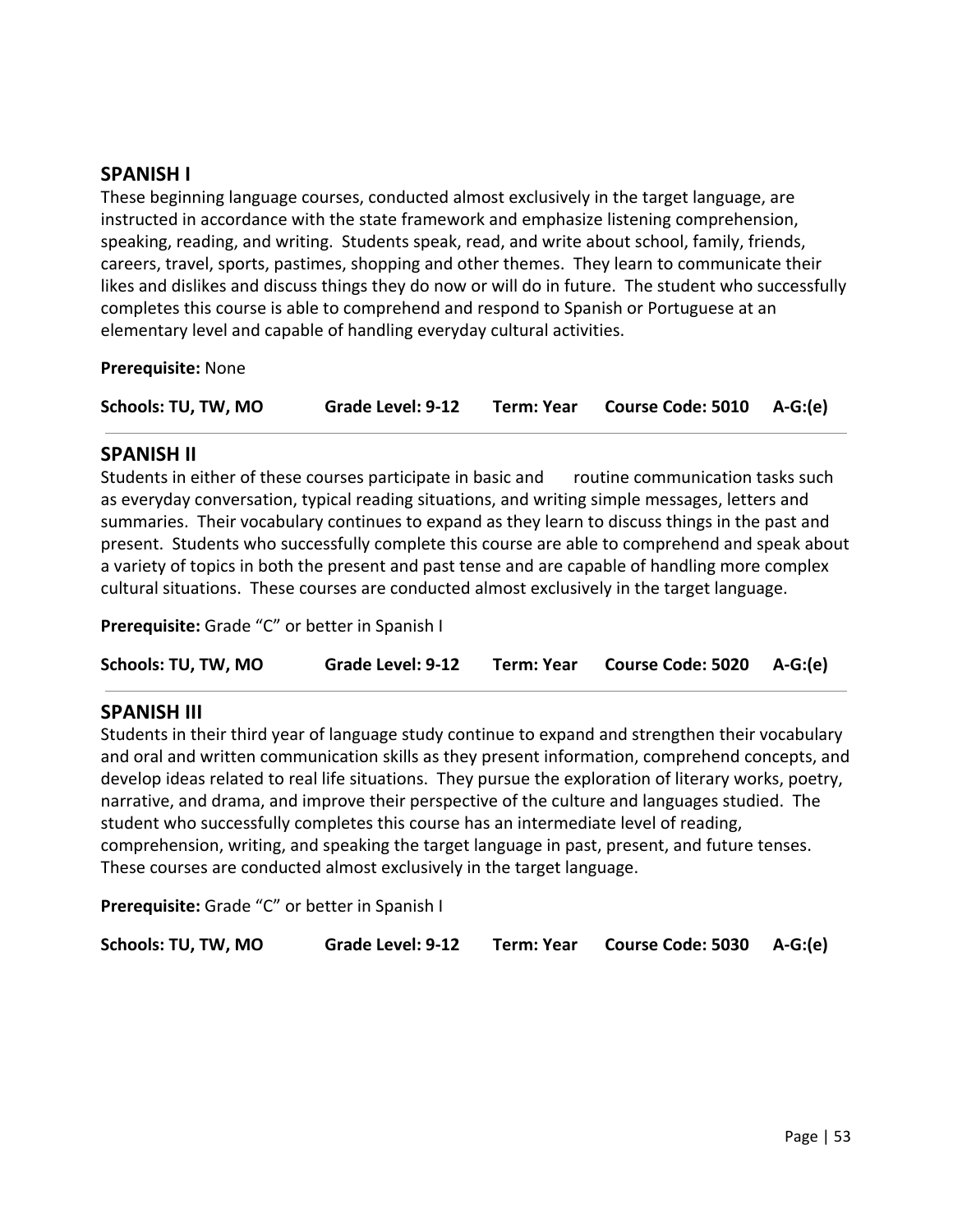### **SPANISH IV**

Spanish IV students refine their oral and written communication skills at an advanced level. Students demonstrate their competency through numerous writing assignments, skits, and class presentations. Cultural identity is developed through literature and history. The student who successfully completes this course is able to communicate effectively about many topics, formulate opinions, make arguments, and write a complete five-paragraph essay. This course is conducted exclusively in Spanish.

**Prerequisite:** Grade "C" or better in Spanish III, teacher recommendation, or ability to read, write and speak Spanish

**Schools: TU, TW, MO Grade Level: 9-12 Term: Year Course Code: 5040 A-G:(e)**

### **SPANISH LANGUAGE V**

This course is designed to survey the history, literature, grammar, world and is able to communicate in the 14 verb tenses. This course is conducted exclusively in Spanish.

**Prerequisite:** Grade "C" or better in Spanish III or IV

**Schools: TU, MO Grade Level: 10-12 Term: Year Course Code: 5050 A-G:(e)**

### **SPANISH LANGUAGE V HONORS**

This course offers study in ten Literary genres. Among these are fables, short stories, novels, poetry essays, etc. It serves as a bridge between Advanced Spanish language AP and Spanish Literature AP. Students learn the characteristics of each genre and its contribution to the evolution of Hispanic thought and expression. Students who have not previously taken the Spanish Language AP Exam.

**Prerequisite:** Spanish 4 with a "C" or better

**Schools: TU, MO Grade Level: 10-12 Term: Year Course Code: 5060 A-G:(e)**

### **AP SPANISH LANGUAGE**

This course, conducted exclusively in Spanish, is the equivalent of a third-year college course in advanced Spanish language and provides a rigorous curriculum encompassing listening and oral skills, reading comprehension, grammar, and composition. Students refine, perfect, and enhance their proficiency in speaking, writing, reading, and comprehending the target language. Students study key Hispanic authors in preparation for the Spanish VII Literature Advanced Placement course and are prepared to take the Advanced Placement examination.

**Prerequisite:** A grade of a "C" or better in Spanish III or Spanish IV, or Grade B or better in Spanish V Honors, and teacher recommendation

**Schools: TU, TW, MO Grade Level: 10-12 Term: Year Course Code: 5070 A-G:(e)**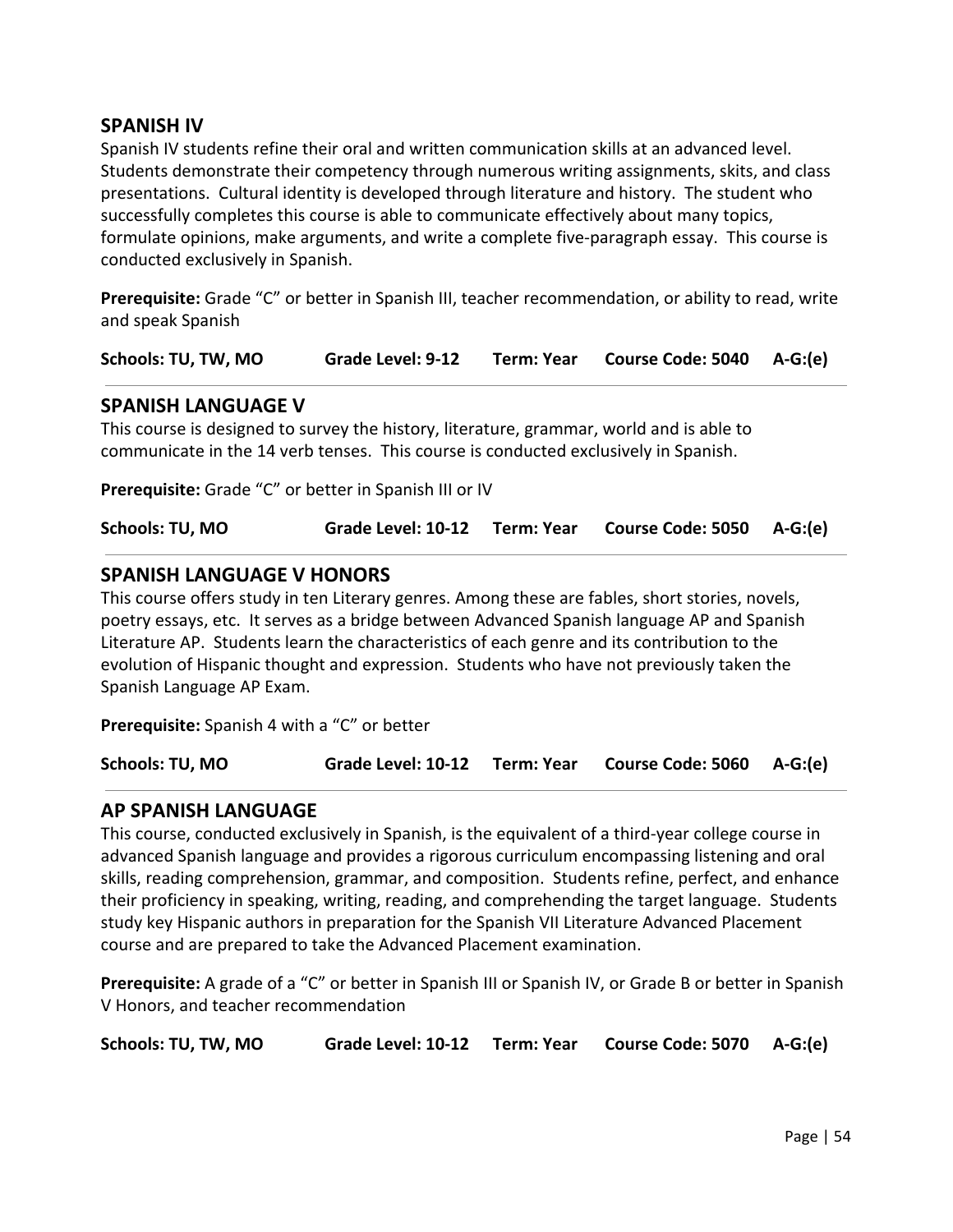# **AP SPANISH VII LITERATURE**

This course, conducted exclusively in Spanish, focuses on Spanish and Spanish-American literature as students study and provide written and oral analysis of various literary works including short stories, novels, poetry and dramas. The historical, political, social and economic backgrounds that helped shape Spanish and Spanish-American literature are examined. The student who successfully completes this course is prepared with the knowledge and understanding of the five main authors recognized on the Spanish Literature Advanced Placement examination.

**Prerequisite:** Grade "C" or better in Spanish V Honors or Spanish VI AP and teacher recommendation

| Schools: TU, TW |  | Grade Level: 11-12 Term: Year Course Code: 5080 A-G: N/A |  |
|-----------------|--|----------------------------------------------------------|--|
|                 |  |                                                          |  |

## **PORTUGUESE I**

This beginning language course, conducted almost exclusively in the target language, is instructed in accordance with the state framework and emphasizes listening comprehension, speaking, reading, and writing. Students speak, read, and write about school, family, friends, careers, travel, sports, pastimes, shopping and other themes. They learn to communicate their likes and dislikes and discuss things they do now or will do in future. The student who successfully completes this course is able to comprehend and respond to Portuguese at an elementary level.

**Prerequisite:** None

| Schools: TU, TW, MO | Grade Level: 9-12 | Term: Year | Course Code: 5130 A-G:(e) |  |
|---------------------|-------------------|------------|---------------------------|--|
|                     |                   |            |                           |  |

### **PORTUGUESE II**

Students in either of these courses participate in basic and routine communication tasks such as everyday conversation, typical reading situations, and writing simple messages, letters and summaries. Their vocabulary continues to expand as they learn to discuss things in the past and present. Students who successfully complete this course are able to comprehend and speak about a variety of topics in both the present and past tense and are capable of handling more complex cultural situations. These courses are conducted almost exclusively in the target language.

**Prerequisite:** Grade "C" or better in Portuguese I

| Schools: TU, TW, MO | Grade Level: 9-12 |  | Term: Year Course Code: 5140 A-G:(e) |  |
|---------------------|-------------------|--|--------------------------------------|--|
|---------------------|-------------------|--|--------------------------------------|--|

### **PORTUGUESE III**

Students in their third year of language study continue to expand and strengthen their vocabulary and oral and written communication skills as they present information, comprehend concepts, and develop ideas related to real life situations. They pursue the exploration of literary works, poetry, narrative, and drama, and improve their perspective of the culture and languages studied. The student who successfully completes this course has an intermediate level of reading, comprehension, writing, and speaking the target language in past, present, and future tenses. These courses are conducted almost exclusively in the target language.

**Prerequisite:** Grade "C" or better in Portuguese II

| Schools: TU, TW, MO | Grade Level: 9-12 |  | Term: Year Course Code: 5150 A-G:(e) |  |
|---------------------|-------------------|--|--------------------------------------|--|
|---------------------|-------------------|--|--------------------------------------|--|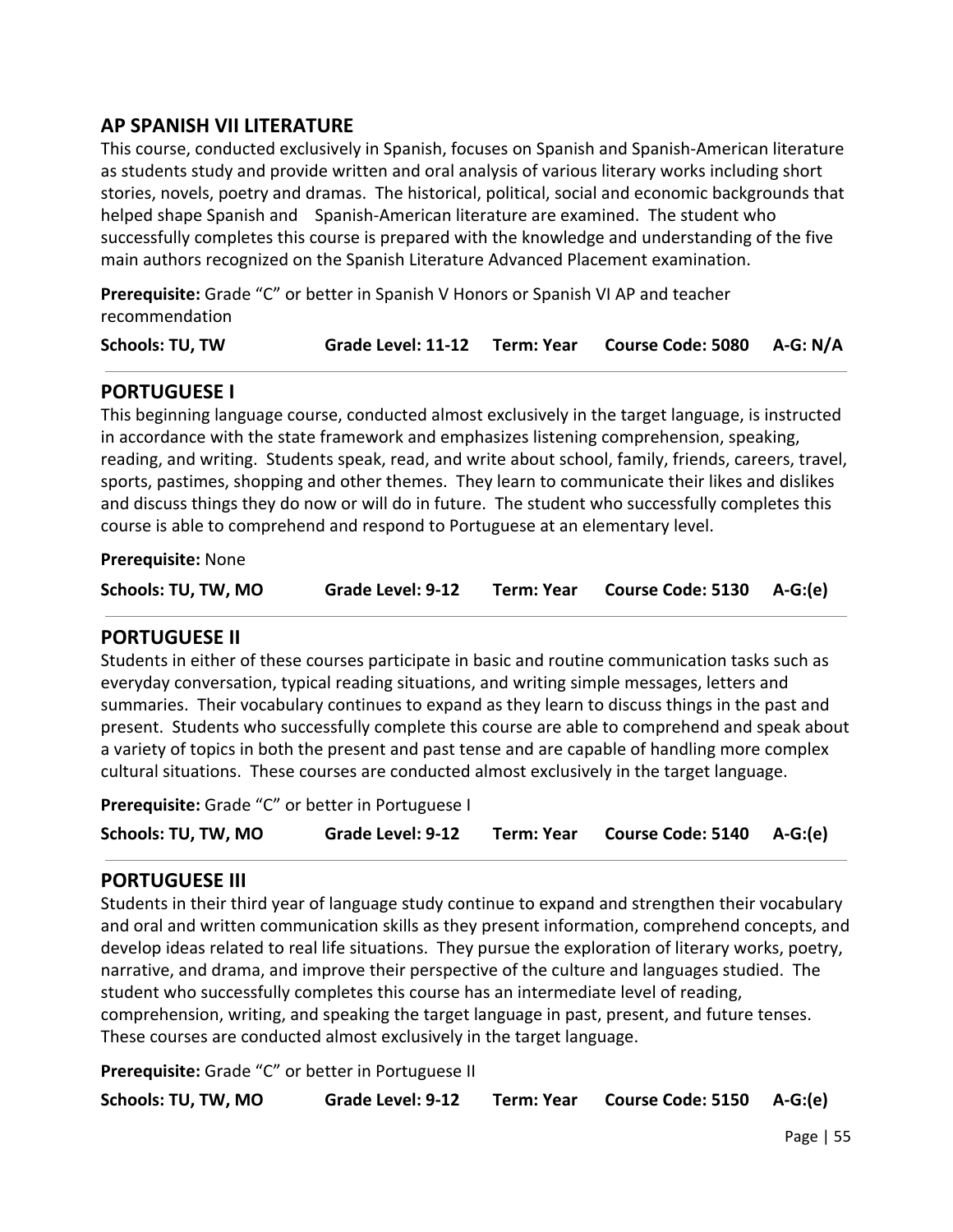# **PORTUGUESE IV HONORS**

Students in this course acquire the necessary skills for oral and written communication in the Portuguese language at an advanced level. A focus is placed on the practical aspects of the target language in real life situations and penetrating the idiosyncrasies of the language and culture through literature, music, film, history, and community involvement. The student who successfully completes this course is able to communicate in Portuguese about a variety of topics with created and planned language. This course is conducted exclusively in Portuguese.

**Prerequisite:** Grade "B" or better in Portuguese III or teacher recommendation

**Schools: TU Grade Level: 11-12 Term: Year Course Code: 5160 A-G:(e)**

## **PORTUGUESE V HONORS**

Portuguese V-Honors is designed for students who want to further develop their skills in the Portuguese language and the cultures of the Portuguese speaking countries throughout the world. Students will expand on the knowledge acquired in the lower level classes and will expand into the realm of literature, short stories, cinema, the arts and everyday speech. Students will participate in the Azorean Folklore experience, performing at schools and community venues. Students will further develop their skills in reading and interpreting journalistic and literary texts. Students will maintain a six-week page on the statewide Portuguese language Newspaper, Portuguese Tribune, focusing on the Portuguese-American experience in Tulare County and participate in online opportunities to practice the language with near native and native speakers. Students will be able to learn translations at a literary level, through poems and short stories.

**Prerequisite:** Portuguese IV

**Schools: TU Grade Level: 12 Term: Year Course Code: 5171 A-G:(e)**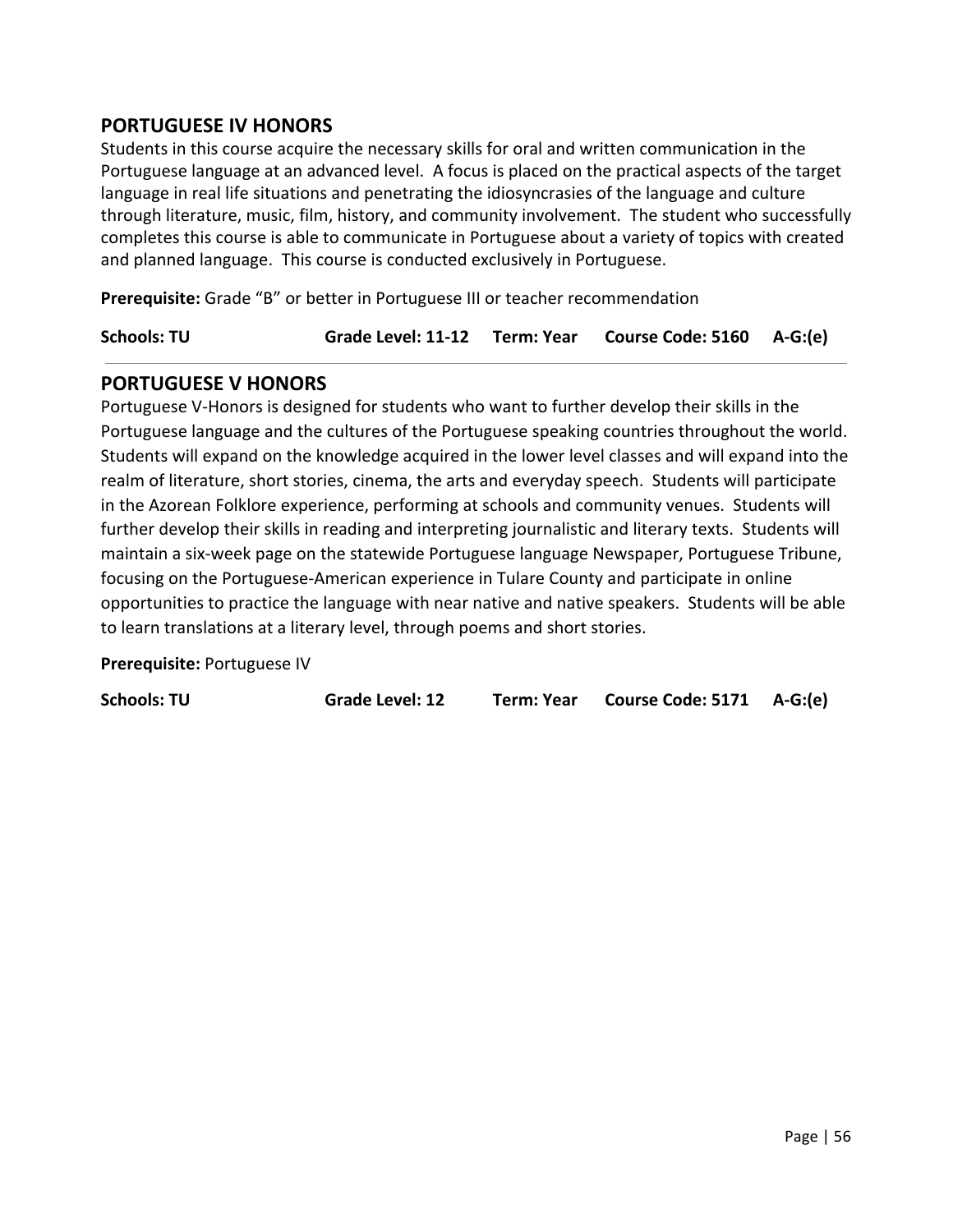# **MISCELLANEOUS ELECTIVE COURSES**

# **CAREERS IN EDUCATION**

Under the supervision of the guidance counselor and teacher of assignment, a successful intern will develop basic teaching knowledge, concepts and skills to be used to promote student academic success. A successful intern will also assist in students concept of self-worth and enrich students educational experiences. Successful interns will understand and adhere to all district, school and classroom rules/expectations and will hold students to the same standard of behavior.

**Prerequisite:** None

| Schools: TU, TW, MO |  | Grade Level: 11-12 Term: Year Course Code: 7135 A-G: N/A |  |
|---------------------|--|----------------------------------------------------------|--|
|                     |  |                                                          |  |

# **CHILDREN'S LITERATURE OF THE FANTASTIC**

This course is designed to address the standards for 11th and 12th grade college prep English through the study of children's literature. This course offers a survey of classical and contemporary children's literature. It provides the historical background of children's literature as well as modern application of the literature. This course is taught as a literature course, using essential questions to provide an opportunity for students to read, analyze, Synthesize, and understand quality children's literature.

**Prerequisite:** None

| Schools: MO |  | Grade Level: 11-12 Term: Year Course Code: 1625 A-G: N/A |  |
|-------------|--|----------------------------------------------------------|--|
|             |  |                                                          |  |

# **COMMUNITY SERVICE/INTERNSHIP**

Community service in the form of volunteerism has long been a worthwhile and important aspect of our society. Encouraging young people to participate in the improvement of their community through volunteerism has the full support of the Board of Education and is in concert with district goals and objectives. Accordingly, student volunteers in community service projects beyond those associated with their regular school coursework, are encouraged. Students may earn up to 5 units of elective credit. The assistant principal for pupil personnel services is responsible for program operation and direction.

**Prerequisite:** Application and parent approval

**Schools: TU, TW, MO Grade Level: 11-12 Term: Semester/Year Course Code: 8240 A-G: N/A**

# **CREATIVE WRITING**

This one-year creative writing course is for all students interested in the pursuit of becoming a better writer, reader and thinker by exploring the use of human imagination. The student will investigate writing from the past and present to discover how he or she may improve his or her own writing. The creative writing student is also expected to adopt the persona of an artist working in and with a community of fellow artists

### **Prerequisite:** None

**Schools: MO Grade Level: 11-12 Term: Semester/Year Course Code: 1595 A-G:(g)**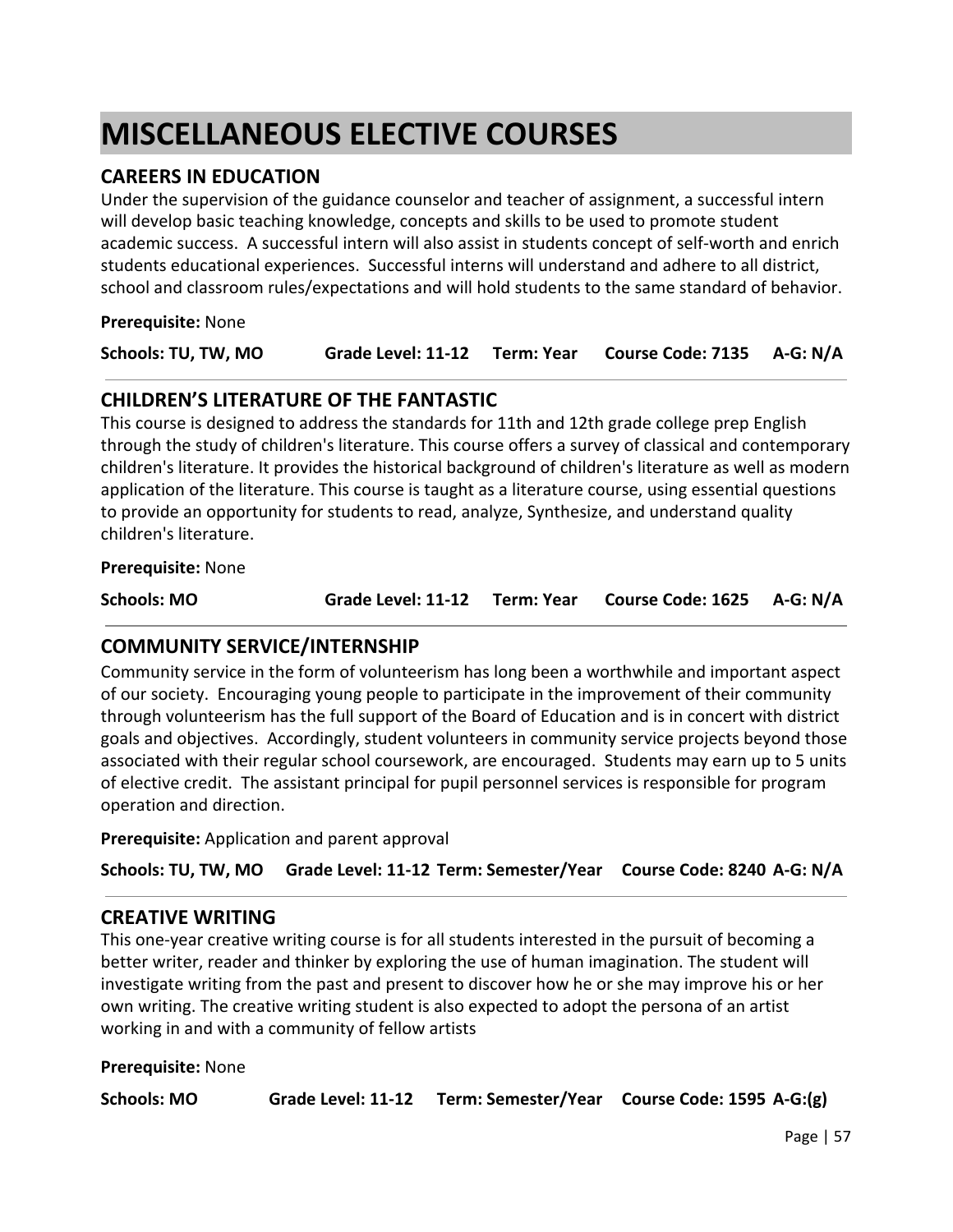# **DIGITAL ELECTRONICS**

The purpose of this course is to introduce the students to electrical engineering, electronics and circuit design. Through computer simulation and hands-on projects students apply engineering principles and document their work. Students use industry standard electronics design and simulation software to solve proposed problems and then build working prototype breadboard circuits. Students document their work using an engineer's notebook and communicate solutions to peers and member of the professional community.

**Prerequisite:** Algebra I with a C or better

| Course Code: 7970 A-G: N/A<br><b>Schools: MO</b><br>Grade Level: 10-12 Term: Year |  |
|-----------------------------------------------------------------------------------|--|
|-----------------------------------------------------------------------------------|--|

## **CRITICAL THINKING THROUGH CHESS 1**

Chess, the World's most difficult game, is recognized as one of the most effective tools for developing the skills necessary for success in the 21st Century. In research studies, chess has been shown to improve Critical thinking and creative problem solving skills, impacting both academic and social aspects of the learner's life. By learning and applying the rules, concepts, and strategies of chess, students will develop their critical thinking skills in a fun and engaging Way. b. Statement of Purpose: Chess has been referred to as "the perfect teaching tool" and it has a long history and a global appeal as an intellectual pursuit in society. Importantly in Tulare County, chess is a universal game that has no language, religious, or socioeconomic boundaries. Everyone is equal on the chessboard. Along with developing the mind, chess develops the soul of those that play, breaking down barriers and fostering a positive sense of self and of control over decisions and their consequences. Chess is for every student, and a thriving chess Culture on campus can be a unifying, intellectual, and positive force.

### **Prerequisite:** None

| Course Codes: 1670 A-G: N/A<br><b>Schools: MO</b><br>Grade Level: 9<br>Term: Year |  |
|-----------------------------------------------------------------------------------|--|
|-----------------------------------------------------------------------------------|--|

# **CRITICAL THINKING THROUGH CHESS 2**

Critical Thinking through Chess 2 builds on the concepts learned in CTTC 1, exploring deeper the strategies and tactics that shape the three phases of the game: the opening, middlegame, and endgame. For each of the three units, students will study master games, analyzing the strategies used, and applying them in games to assess their effectiveness, understanding their logic, and folding them into their personal repertoire. Students will will also work collaboratively to host and participate in a school wide (District wide? County wide?) chess tournament. Statement of Purpose: Deep study of any topic is beneficial. Chess, a life-long intellectual pursuit, is perfectly suited to further develop the Concepts of Critical thinking, Creative problem solving, planning, and risk/benefit analysis. No activity is better designed as a metaphor for the challenges of life-the parallels and available stories are everywhere. CTTC 2 is a Critical piece in establishing a larger, campus-wide chess Culture, one that promotes civility, unity, and intellectualism while eliminating any racial, religious, economic, or other perceived borders.

### **Prerequisite:** None

| Course Code: 1672 A-G: N/A<br><b>Schools: MO</b><br>Grade Level: 10-12 Term: Semester |
|---------------------------------------------------------------------------------------|
|---------------------------------------------------------------------------------------|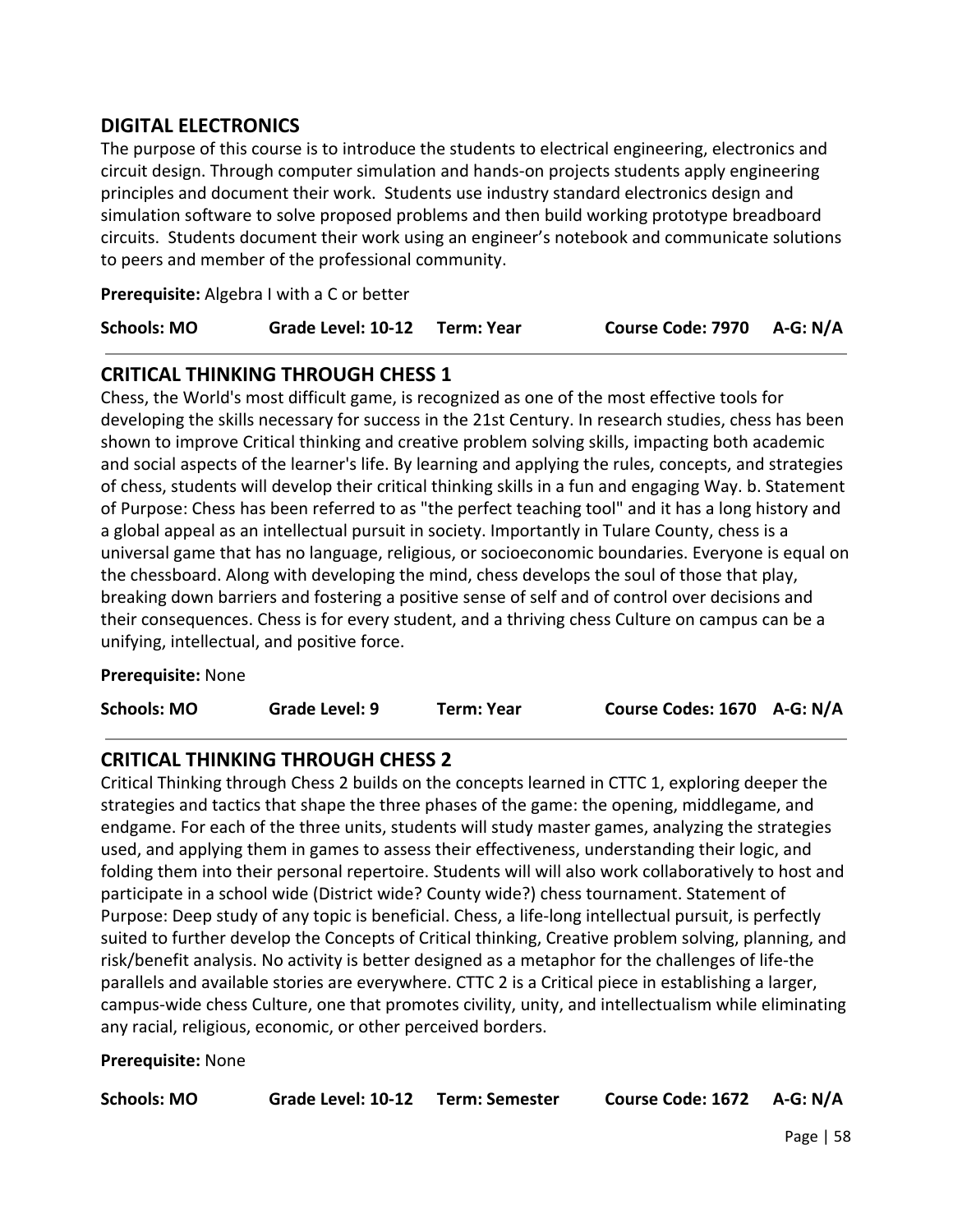# **ELECTRICIAN TRAINING 1**

This is an electrical course in a series of state-approved Electrician Training classes. Topics include electrical theory, introduction of NEC codes, electrical blueprints, hand bending, fasteners, anchors, test equipment, raceways, boxes, fittings, and residential wiring. NCCER Modules 17-25.

**Prerequisite:** Introduction to Electrician Training

## **Schools: ACHS Grade Level: 11-12 Term: Semester Course Code: 7796 - COS Dual Enrollment**

# **ENGINEERING DESIGN & DEVELOPMENT**

This course is an engineering research course in which students work in teams to design and develop an original solution to a valid open-ended technical problem by applying the engineering design process. This course will apply and concurrently develop secondary level knowledge and skills in mathematics, science and technology. This course utilized the

activity-project-problem-based teaching and learning pedagogy. Students will perform research to choose, validate, and justify a technical problem. After defining the problem, teams of students will design, build and test their solution. Student teams will then present and defend their original solution to an outside panel of industry partners and professionals. While progressing through the engineering design process, students will work with a community mentor and experts to work on their organizational, communication and interpersonal skills, their creative problem solving abilities, and their understanding of the design process.

**Prerequisite:** Engineering Pathway student or has instructor's consent. Successful completion of IED and POE.

**Schools: MO Grade Level: 12 Term: Year Course Code: 7990 A-G:(g)**

# **FILM AS LITERATURE**

Film as Literature is designed to introduce student to the media of film as an art form. Students participate in the analysis of films, and acquire a working Vocabulary of terms that describe the film industry and the analysis of films. Students will participate in interpersonal and group activities that develop firm concepts of genre. Students enrolled in this class study film both as a visual art form and as a form of visual literature. Although the average American view "moving images" for hours each day, most watch uncritically and passively, rarely analyzing how the film Works to create meaning or shape images. This course will promote "cineliteracy', an understanding of how film communicates, by analyzing the complex network of language systems that film employs through the application of the techniques students have already been taught for analyzing and reviewing literary communication. Each class is organized primarily around a systematic look at literature, expository reading and writing, and the following film genres: drama; comedy (romantic, 'screwball, slapstick, satire, parody); documentary; western (and archetypal western hero); war & propaganda; Science-fiction; mystery and Suspense (particularly the art of Alfred Hitchcock); film noir (and the private detective as an extension of western hero); foreign; and action adventure. Discussion focuses closely on the dramatic, literary and cinematic aspects of each film viewed and work read.

### **Prerequisite:** None

**Schools: MO Grade Level: 11-12 Term: Year Course Code: 1680 A-G: N/A**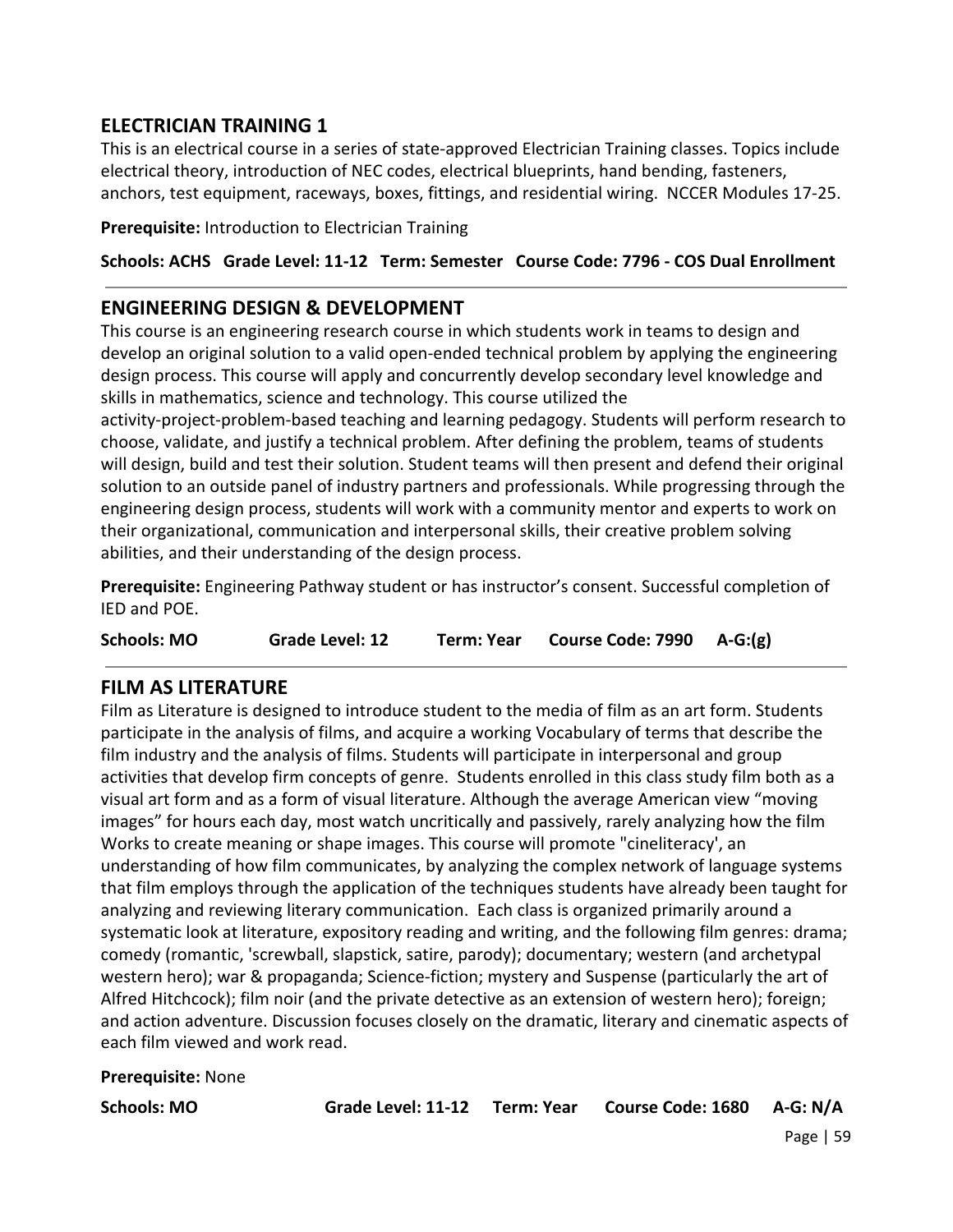## **FORENSIC SCIENCE**

The Forensic Science course will survey key topics in forensic science including the application of the scientific process and principles of crime investigation, physical and trace evidence, and the law and courtroom procedures from the perspective of the forensic scientist.

#### **Prerequisite:** None

### **FOUNDATIONS OF MEDICAL ASSISTANT, BILLING AND CODING**

Administrative Medical Assistants perform routine administrative tasks to keep the offices and clinics of physicians, podiatrists, chiropractors, and optometrists running smoothly. They are also utilized within the hospitals as Registrars, Patient Advocates, and/or Unit Secretaries. This course consists of two components, Theory and Community Classroom. In theory, students will learn Medical Terminology, Safety, Screening and Appointments, Computers, Medical Office Emergencies and CPR, Introduction to Medical Insurance, ICD-9 and CPT Billing/Coding, Performance Improvement, Medical Office Receptionist, Medical Office Records, Medical Office Finances, Medical Office Management and will also participate in a series of Job Readiness Workshops.At the conclusion of this program, students will have obtained knowledge and experience in the specific area and will now be prepared for entry level positions and/or enroll in a post-secondary education.

#### **Prerequisite:** None

**Schools: TW Grade Level: 11-12 Term: Year Course Code: 7854 A-G: N/A**

### **GEOGRAPHY-HEALTH**

This course will be broken up into two semester units. One semester will cover Health and the other will cover Geography. The purpose of the Health portion of this course is to teach students about important health issues that are plaguing society today. This course will review topics such as STD/AIDS Prevention, pregnancy prevention, depression, suicide, bullying and substance abuse. The second semester of this course will focus on geography.

**Prerequisite:** None

**Schools: TW Grade Level: 9 Term: Year Course Code: 5500 A-G: N/A**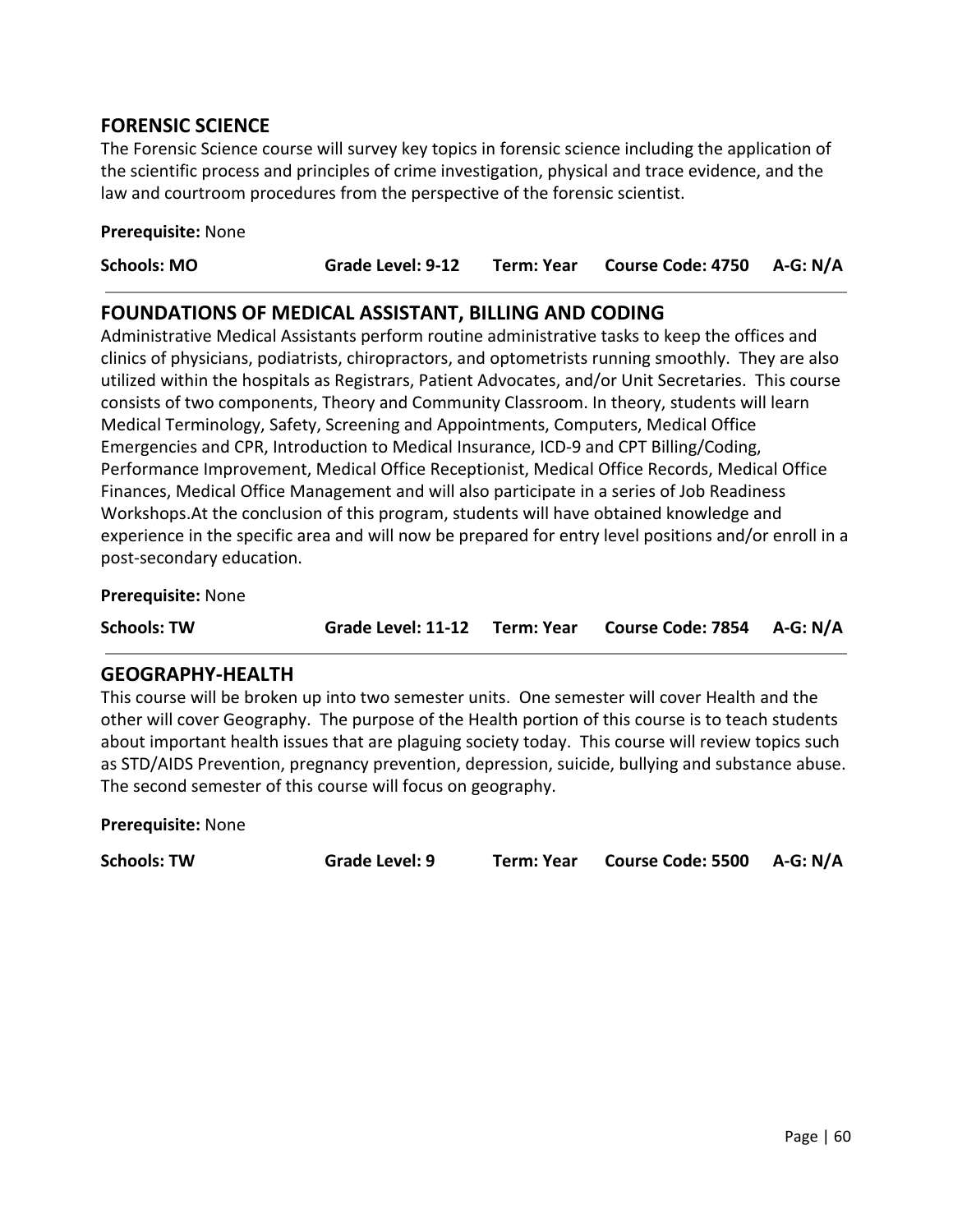# **HEALTH CAREERS EXPLORATION**

Health Careers Exploration is a survey course designed to introduce students to a broad spectrum of health careers. The course covers careers from the five pathways: diagnostic services, therapeutic services, health informatics, support services, and biotechnology research and development.Students examine the main tasks and challenges of professionals in that career, the treatments they administer, and the interaction those professionals have with other professionals. Students learn about the educational requirements and the employment and salary outlook for each career, and they evaluate how their own skills, abilities, and interests align with different careers. Students in this class will also be involved with work-based learning experiences including guest speakers, tours and a culminating project involving professionals in the industry. This course is part of the National Academy Foundation coursework for academies dealing in the health sciences. It is also a requirement for completion of the TWHS PreMedical Academy.

**Prerequisite:** Enrollment in TWHS PreMed Academy

**Schools: TW Grade Level: 9 Term: Year Course Code: 7842 A-G:(g)**

# **INTRODUCTION TO HEALTH OCCUPATIONS**

Health Occupations prepares the students with tools to research within the healthcare field. Students who have successfully completed this course have acquired skills to compete for entry-level employment, adapt to changing roles, and possess knowledge necessary for upward mobility in careers and education in the healthcare arena. Units of instruction will include career awareness, ethics and legal issues, patient rights, standard precautions, medical terminology, environmental, personal and patient safety, vital signs, basic nutrition, basic anatomy/physiology, weight/measures, communication, body mechanics, observation/documentation, human growth/development, test taking strategies and specific hands on job training skills under the supervision of the instructor.

**Prerequisite:** None

**Schools: TW Grade Level: 11-12 Term: Year Course Code: 7850 A-G: N/A**

### **INTRODUCTION TO ELECTRICIAN TRAINING**

This is the first course in a series of state-approved Electrician Training classes. Topics include basic safety, math, tools, blueprints, and rigging. NCCER Modules 1-16.

**Prerequisite:** None

**Schools: ACHS Grade Level: 11-12 Term: Semester Course Code: 7842 COS Dual Enrollment**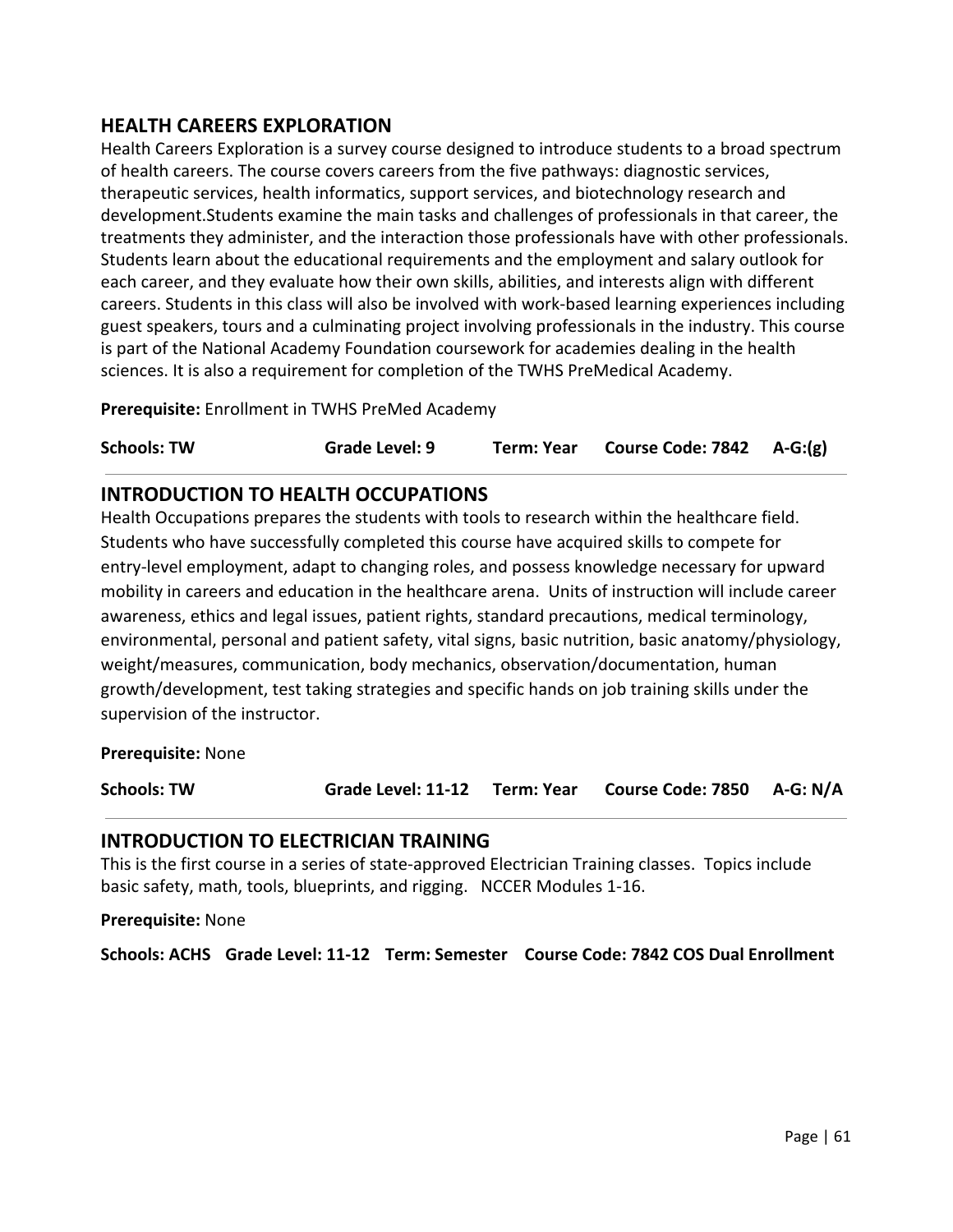# **JOURNALISM/NEWSPAPER**

This course is designed to provide the student with a general knowledge of journalism writing, an understanding of the legal and ethical issues of journalism, and an opportunity to have his or her work published regularly in the school newspaper.

**Prerequisite:** Grade of "B" or better in previous English course or Grade of "C" with a teacher recommendation

**Schools: TU, TW, MO Grade Level: 9-12 Term: Year Course Code: 1660 A-G:(g)**

### **JOURNALISM/YEARBOOK**

This course presents students with real-world publishing experience in producing the yearbook. The yearbook is a large, hardcover book published annually chronicling school history for more than a century. Class members learn and practice all areas of publishing, including photojournalism, writing, editing, design, advertising, layout and distribution. Students are taught how to use professional quality cameras, computers and software in a cooperative effort to create and publish the yearbook.

**Prerequisite:** Teacher recommendation

| Schools: TU, TW, MO | Grade Level: 9-12 | Term: Year | Course Code: 1650 A-G:(g) |  |
|---------------------|-------------------|------------|---------------------------|--|
|---------------------|-------------------|------------|---------------------------|--|

### **LEADERSHIP**

This course provides students with hands-on experience in student government as they acquire leadership skills that can be applied to any group setting. Students are continuously involved in a wide variety of extracurricular activities.

**Prerequisite:** Student body election of Executive Council/interviews conducted by Executive Council/application approved by leadership advisor

**Schools: TU, TW, MO Grade Level: 11-12 Term: Year Course Code: 8320 A-G: N/A**

### **LIBRARY SCIENCE**

This course offers general knowledge of and training in library science. Its scope involves library media management; information skills instruction; familiarity with print, media, and electronic resources; materials preparation; customer service and promotion of the library media program. Students contribute to the maintenance, instruction, and development of the library media center.

**Prerequisite:** Interview with Library media teacher

**Schools: TU, TW, MO Grade Level: 11-12 Term: Year Course Code: 6380 A-G: N/A**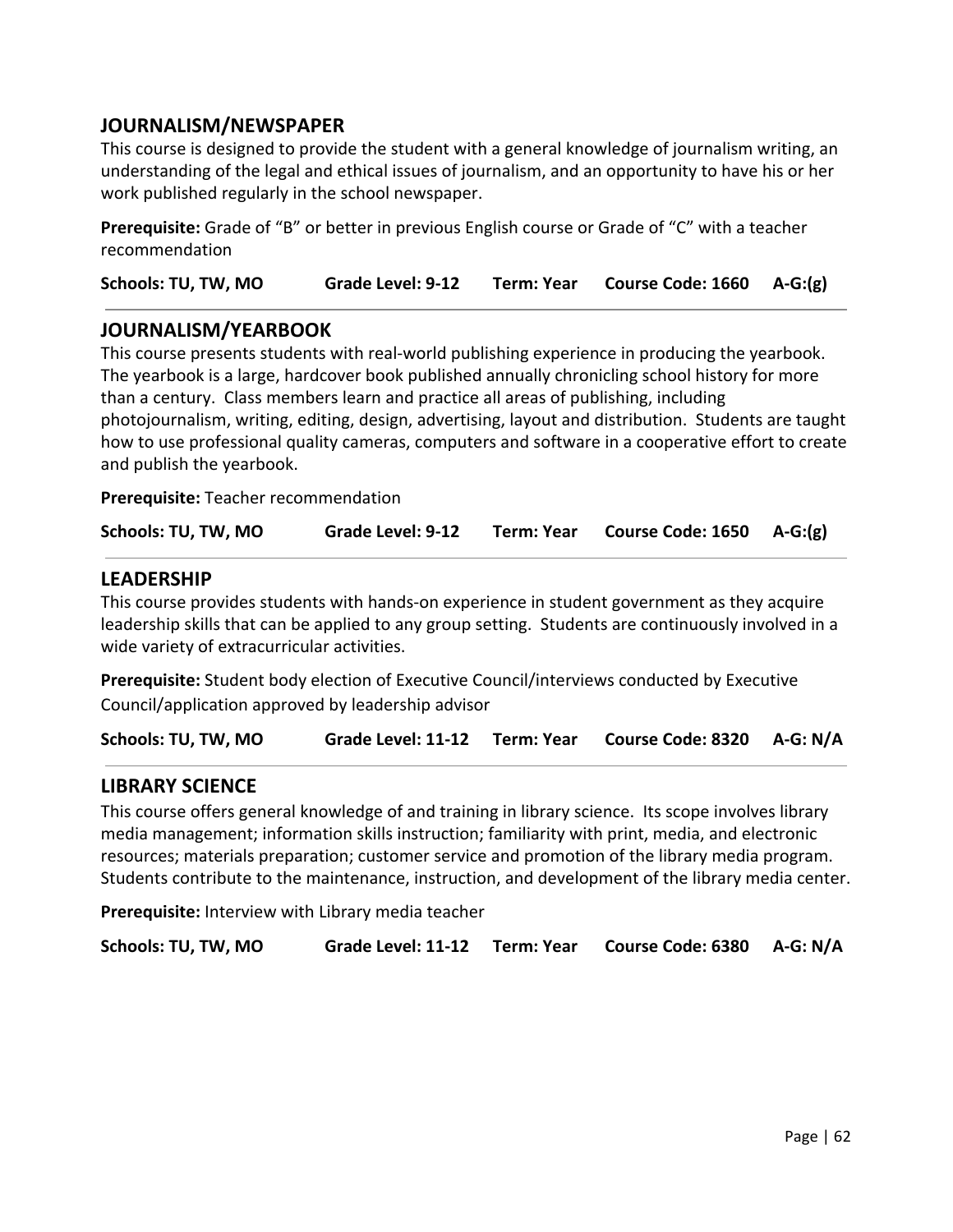## **LINK CREW**

Link Crew is designed to provide students with a hands-on experience in student activities. At the same time, students will learn leadership skills that can be applied to any group setting. The students are continuously involved in a wide variety of extracurricular activities.

**Prerequisite:** Minimum 2.5 GPA, Petition Packet, Approval from Parent, Assistant Principal, and Activities Director, Interview, teacher recommendation

**Schools: TU, TW, MO Grade Level: 10 Term: Year Course Code: 8250 A-G: N/A**

### **LINK CREW TUTOR**

Link Crew is a structured, school community-building program in which students learn to make real connections with each other. Built on the belief that students can help students succeed, Link Crew trains members of the junior and senior class to be Link Leaders. Leaders must have a 2.0 GPA in academics and citizenship to be qualified. As positive role models, Link Leaders are motivators, leaders and teachers who guide freshmen, and new students, to discover what it takes to be successful in high school. Every freshman English class of 20 students will have a Link Tutor placed in that classroom to provide additional support and encouragement. These tutors make a commitment to students before school, during lunch and after school for any freshman that needs additional academic support.

**Prerequisite:** Academic Success, School Involvement, and teacher recommendations are all considered by Link Crew Advisors when choosing tutors

**Schools: TU Grade Level: 11-12 Term: Year Course Code: 8245 A-G:(g)**

### **MEDICAL ESSENTIALS**

This is a Pre-Medical Academy Course designed for students to apply their previous learning about anatomy and physiology by integrating Health Occupation Student Alliance (HOSA) activities, medical terminology, legal and ethical concepts, health occupation and complete an internship. There are also guest speakers integrated into this course. Students will also complete their Culminating Senior Project.

**Prerequisite:** Completion of 3 years in the TWHS PreMedical Academy

**Schools: TW Grade Level: 10 Term: Year Course Code: 7856 A-G: N/A**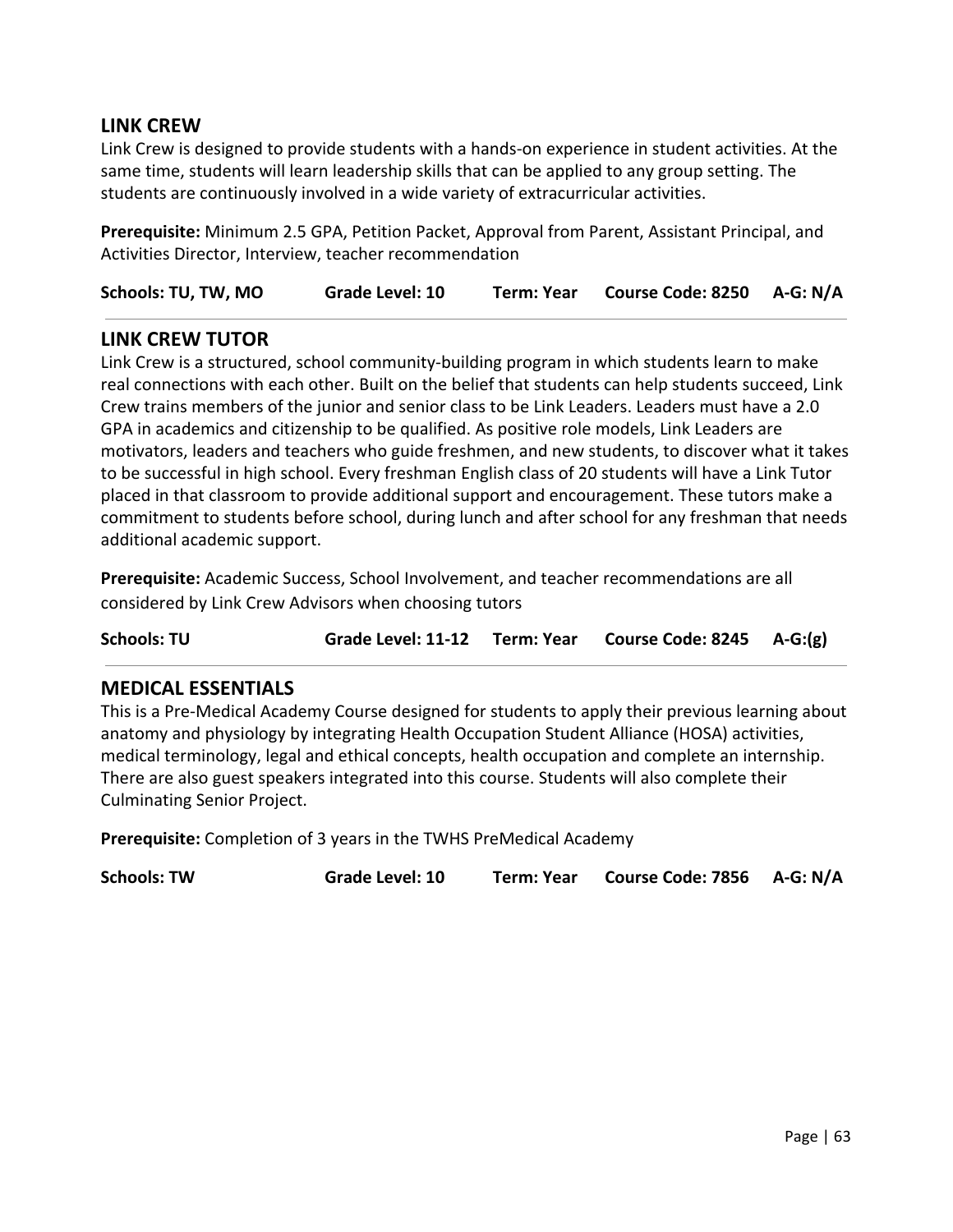## **MOCK TRIAL**

Students will receive a comprehensive education concerning the judicial branch of the government and the legal system of the United States, Students Will learn, practice, and perform courtroom procedure for both civil and criminal cases, develop character, write and perform direct examination, cross examination, opening statements, closing arguments, and explore an exhaustive variety of of constitutional issues. Students will develop their own trial strategies and compete in small groups against other schools. Finally, students will learn the California Evidence code and practice objections in various courtroom situations.

**Prerequisite:** None

| Term: Year Course Code: 1682 A-G: N/A<br><b>Schools: MO</b><br>Grade Level: 9-12 |
|----------------------------------------------------------------------------------|
|----------------------------------------------------------------------------------|

### **MUSTANG ACADEMY**

Mustang Academy is a support system for at-risk sophomores who need additional tutoring and encouragement in order to succeed. This course teaches study skills and organization skills, as well as provides tutors and mentors to support students who struggle in school. Students sign behavior and academic contracts and are rewarded when they reach their goals. Students will work through *The Seven Habits of Highly Effective Teens,* as well as, *The Toughest Decisions Teens Make.* Students are required to do routine binder and academic progress sheets, as well as communicate more with parents as to their performance in grades and attendance. Grades are based on attendance, binder checks, progress report signatures, behavior checks, tardy and referral avoidance and attitude.

**Prerequisite:** Determined by administration

**Schools: TW Grade Level: 10 Term: Year Course Code: 8330 A-G: N/A**

# **MUSTANG ACADEMY MENTOR**

An Academic Mentor is a high school junior/senior with a desire to help academically "at- risk" students at Tulare Western High School. Students who are accepted into this program as Academic Mentors will be enrolled in a Mustang Academy class, earning 5 elective credits each semester. In this class, Academic Mentors work on a daily basis with students doing the following: assisting with homework assignments, completing projects, preparing for tests, developing organizational/study skills, and providing leadership through example.

**Prerequisite:** GPA of 2.8 or higher, no "D's" or "F's", excellent attendance, seniors must be meeting all graduation requirements

**Schools: TW Grade Level: 11-12 Term: Year Course Code: 8330 A-G: N/A**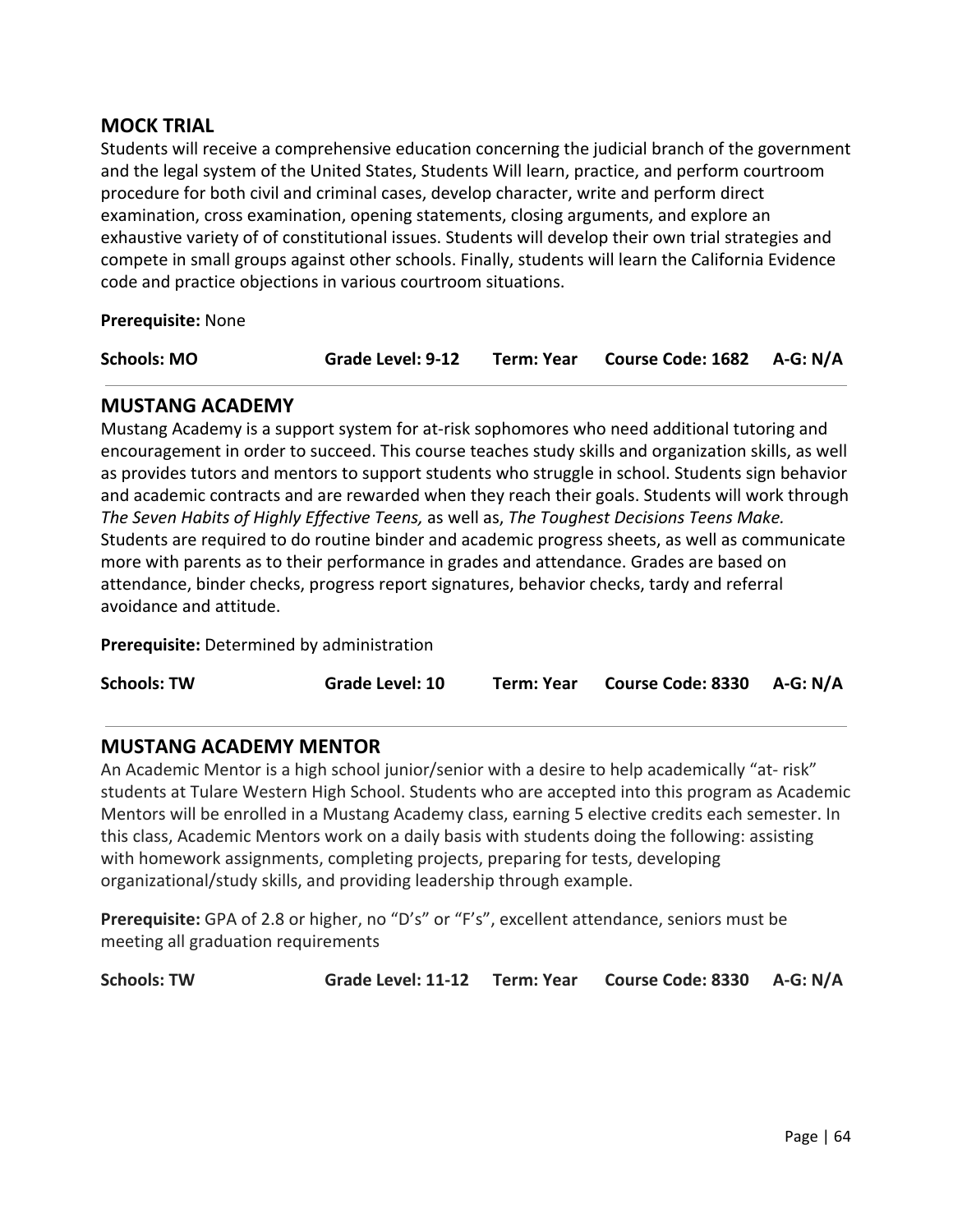# **NURSE ASSISTANT TRAINING PROGRAM (NATP)**

The Nurse Assistant performs routine tasks in the general care of hospital, clinic, and nursing home patients/clients. The Certified Nursing Assistant is an important member of the healthcare team, who works under the direction of licensed nursing/medical staff, providing patient centered nursing care. The Nursing Assistant Training Program at Tulare Western is a pre-certification training program. The model curriculum used is Nurse Assistant Training and Assessment Program (NATAP), developed and published under contract with the State of California, Chancellor's Office, this course prepares the student for the National Nurse Aide Assessment Written/Oral Examination which upon passing both written and skills will provide certification to become Certified Nursing Assistant.

**Prerequisite:** Health Occupations

| <b>Schools: TW</b> | <b>Grade Level: 12</b> | After School Course Code: 7900 A-G: N/A |  |
|--------------------|------------------------|-----------------------------------------|--|
|                    |                        |                                         |  |

## **NURSING ESSENTIALS / Pre-LVN**

This course will have an emphasis on the Pre-LVN requisites. This course will provide students with tools to research and opportunity for hands on experiences or extensive job shadowing in therapeutic services within the healthcare field. Students who have successfully completed this course have acquired skills to compete for employment, adapt to changing roles, and possess knowledge necessary for upward mobility in careers and education in the healthcare arena. Units of instruction will include career awareness, ethics and legal issues, patient rights, standard precautions, medical terminology (75 hrs), environmental, personal and patient safety, vital signs, nutrition (50 hrs), anatomy (75 hrs), physiology, medical math (75 hrs), study skills (25 hrs), communication, body mechanics, first aid/CPR, observation/documentation, growth/development, and specific job training skills. After proper orientation, students in Essentials of Nursing will be assigned duties that involve hands on experiences in healthcare settings they have shown an interest in pursuing.

**Prerequisite:** None

| <b>Schools: TW</b> | Grade Level: 12 Term: Year (2 period block) | <b>Course Code: 7852</b> |
|--------------------|---------------------------------------------|--------------------------|
| $A-G: N/A$         |                                             |                          |

### **OFFICE AIDE**

This course provides entry level experience to students interested in an office support position. Students increase their clerical and technical proficiencies, as well as verbal and written communication and public relations skills. While learning to be service-oriented, students perform office tasks such as answering phones, greeting the public upon entrance to the office, keyboarding, data entry, sorting and filing, recordkeeping, copying, and duties or errands as directed by the administrator or secretarial supervisor. Students are expected to have a positive and helpful attitude, be reliable, punctual, efficient, independent and confidential with sensitive issues that arise.

**Prerequisite:** 2.0 GPA, great attendance, counselor or teacher recommendation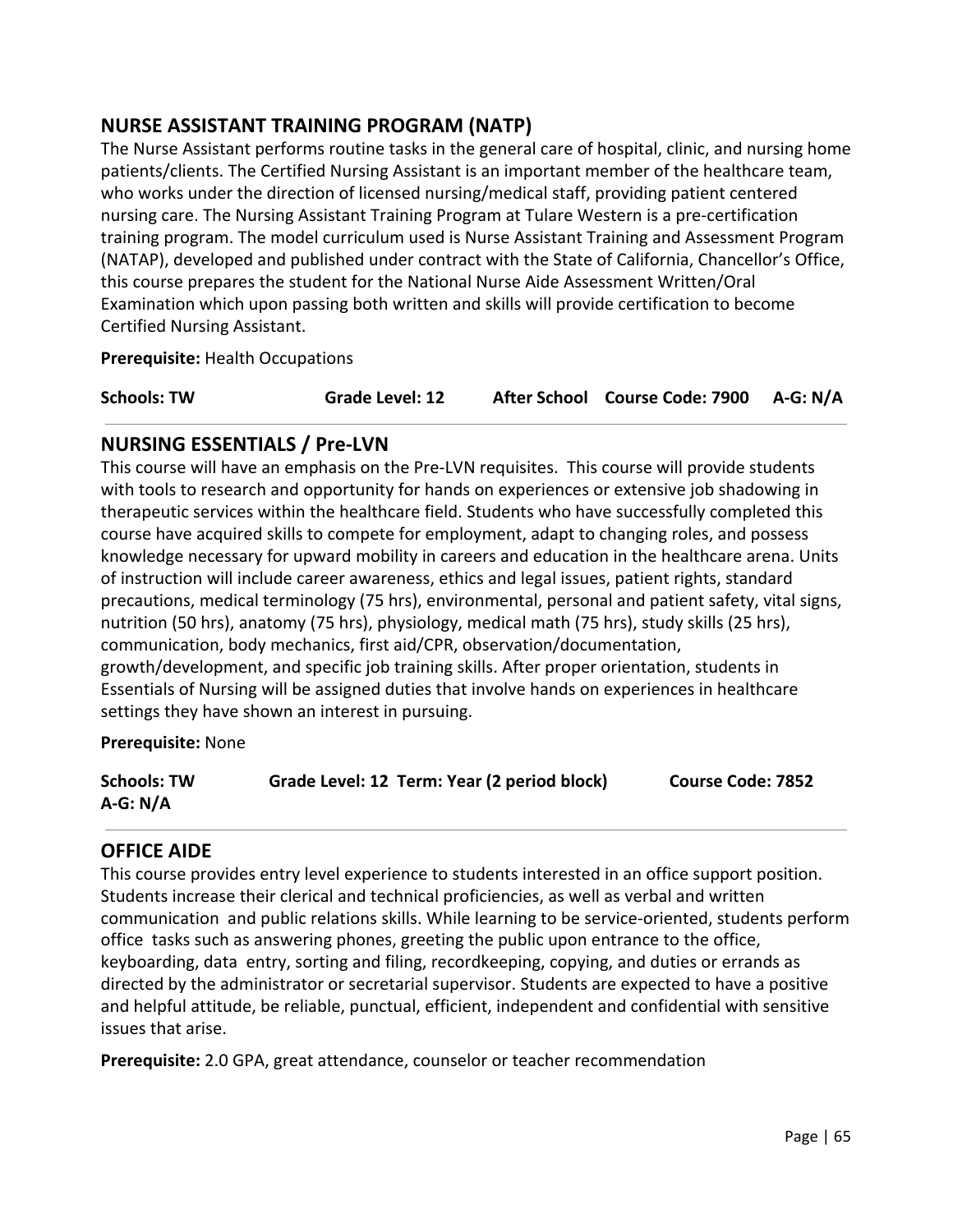**Schools: TU, TW, MO Grade Level: 11-12 Term: Year Course Code: 6390-6394 A-G: N/A**

# **PERSONAL HEALTH**

The purpose of this class is to help students understand how important it is to care for themselves properly. In this course, students will learn about personal hygiene, stress management, nutrition, physical fitness, substance abuse, diseases (and prevention) and First AID/CPR. Emphasis on proper-decision-making will be given to the student throughout the course in order for him/her to be informed about the consequences of high-risk behavior.

**Prerequisite:** None

**Schools: TW Grade Level: 9-12 Term: Year Course Code: 7120 A-G: N/A**

## **POLICE SCIENCE**

This course will acquaint high school students with all aspects of our criminal justice system, as well as the various law enforcement roles and career opportunities in contract and private security services. Course curriculum includes, but is not limited to, history, criminal law, process, theories, report writing, evidence collection and preservation, search and seizure, interrogation, custody, traffic enforcement and investigation, juvenile law, the welfare and institution code, patrol tactics, and public relations. The six pillars of character will be emphasized through different classroom assignments, as they relate to the moral, legal and ethical use of law enforcement. Students learn to work collaboratively in small groups to develop a unified solution to problems using critical thinking, communication and, both verbal and nonverbal and conflict management skills. The student who successfully completes this course has a better understanding of the role of law enforcement in society and the duties and responsibilities of a peace officer.

**Prerequisite:** None

**Schools: TU Grade Level: 11-12 Term: Year Course Code: 7910 A-G: N/A**

### **ENGINEERING PRINCIPLES**

The purpose of this course is to expose student to some of the major concepts they will encounter in a postsecondary engineering course of study. Students will have an opportunity to investigate engineering and high tech careers. It gives students the opportunity to develop skills and understanding of course concepts through activity, project and problem based learning. Students will use a combination of teaming approaches and learning challenges to continually refine their interpersonal skills, creative abilities and problem solving skills based on engineering concepts. Students will employ engineering and scientific concepts in the solution of engineering design problems. They will develop problem-solving skills and apply their knowledge of research and design to communicate their solutions to their peers and members of the professional community.

**Prerequisite:** Engineering Pathway second year course

**Schools: MO Grade Level: 10-12 Term: Year Course Code: 7985 A-G:(g)**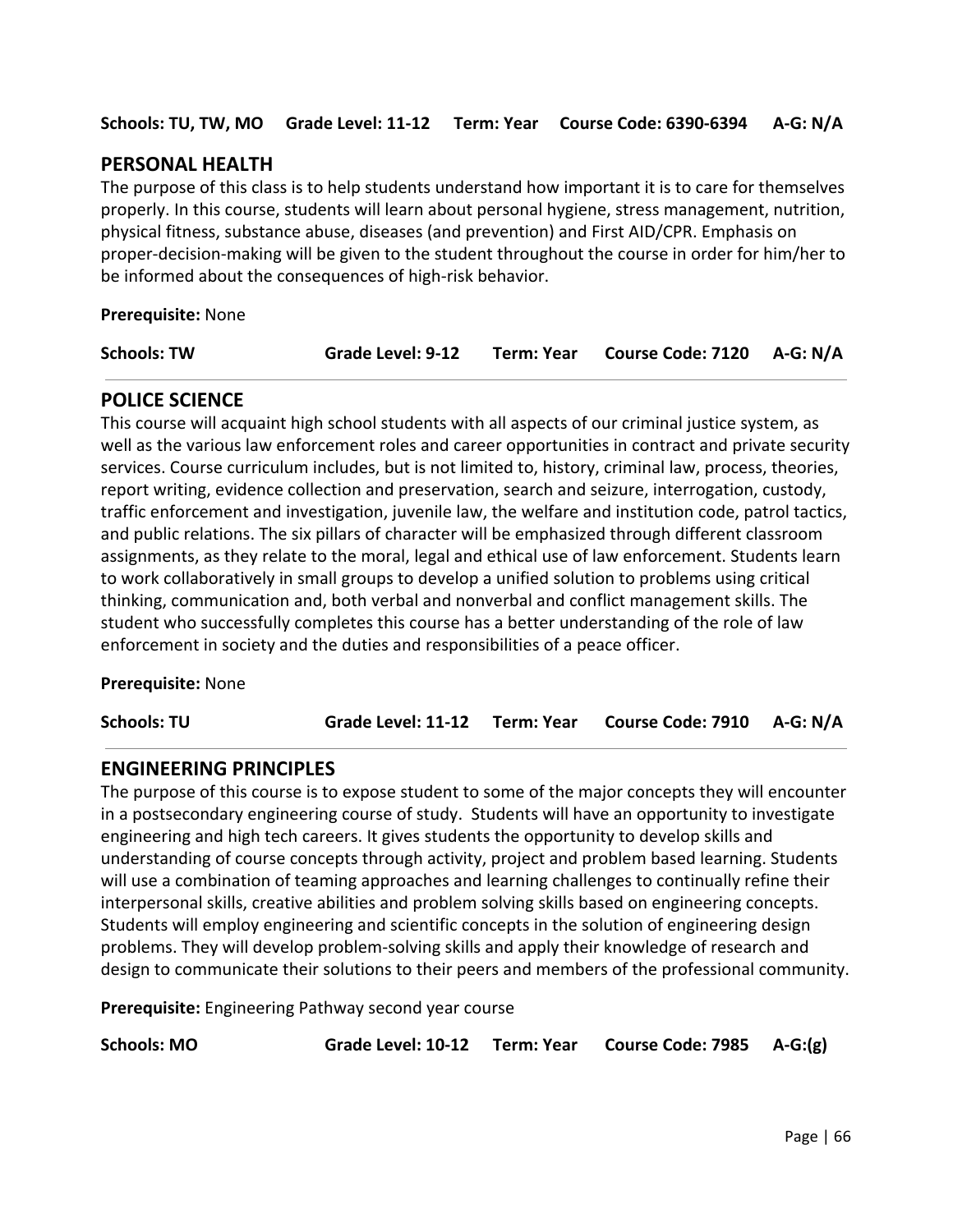## **PRINCIPLES OF STEM**

This course will utilize scientific research and engineering technologies along with science concepts to construct and test STEM based projects against scenarios that occur in real life. Projects will move from well-defined to more inquiry based that will rely on critical thinking skills to develop designs to better accomplish tasks. This course is intended to stimulate students' ingenuity, intellectual talents, and practical skills in devising solution to engineering design problems in a project-based learning environment. Students will use the engineering design process cycle to investigate, design, plan, create and evaluate solutions.

**Prerequisite:** None

| <b>Schools: TU</b> | <b>Grade Level: 9-12</b> | Term: Year Course Code: 5520 A-G:(g) |  |
|--------------------|--------------------------|--------------------------------------|--|
|                    |                          |                                      |  |

# **AP PSYCHOLOGY**

AP psychology is a college level introduction to psychology course. This course covers 14 topics all of which will be tested on the AP exam. Students are expected to read the textbook, write, study for exams, participate in class discussions, and conduct several types of research throughout the year. This class utilizes technology and students will be expected to work in groups doing project based learning. Students should expect to spend at least three to four hours a week studying for this course. Students are expected to take the AP exam at the end of the year.

**Prerequisite:** None

| Schools: TU, TW, MO | Grade Level: 11-12 Term: Year |  | Course Code: $2525$ A-G: $(g)$ |  |
|---------------------|-------------------------------|--|--------------------------------|--|
|---------------------|-------------------------------|--|--------------------------------|--|

# **RECONNECTING YOUTH (RY)**

Reconnecting Youth is designed to provide students with the tools and skills to improve academically, socially, behaviorally, and emotionally. Students are continuously involved in goal setting and personal improvement activities

**Prerequisite:** Assistant Principal and Teacher recommendation

| Schools: TU, TW, MO | Grade Level: 9 |  | Term: Year Course Code: 8255 A-G: N/A |  |
|---------------------|----------------|--|---------------------------------------|--|
|---------------------|----------------|--|---------------------------------------|--|

### **SPEECH**

Speech gives students an opportunity to understand and practice communication skills in both small group discussions and activities and in formal and informal individual presentations before the entire class. Speech students develop poise and self-confidence when speaking before audience.

**Prerequisite:** None

| Schools: TU, MO |  |
|-----------------|--|
|-----------------|--|

**Grade Level: 9-12 Term: Year Course Code: 1570 A-G:(g)**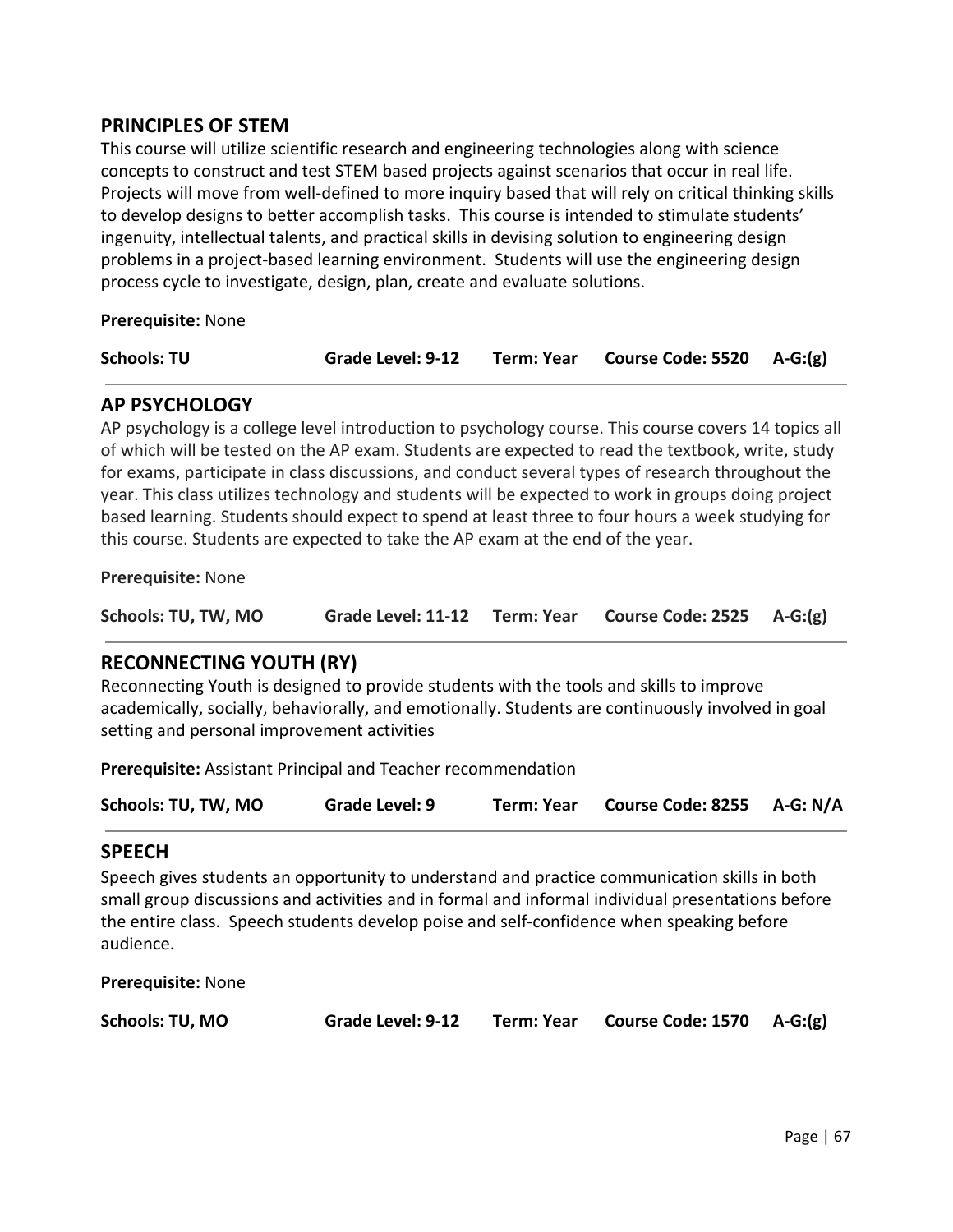## **SPORTS WRITING AND LITERATURE**

Sports Writing and Literature is a writing-intensive class that teaches journalistic approaches to writing. Students will also write formal essays on sports-themed topics that are contemporary and worth analysis. As a class, we will also be reading a variety of expository texts that we will analyze for style, theme and rhetoric. Our class will also be reading and analyzing core literature. Students will be expected to attend at least five sports outings a semester and be able to report, using the correct format. Sports topics and themes will change as the sports seasons change. Also, some sports topics will arise as the headlines arrive. Sports is an entity that changes and the class' topics will reflect as such. The arranged topics and themes for the class are included in the key assignments, text and supplemental instructional materials portion of the application.

**Prerequisite:** None

**Schools: MO Grade Level: 11-12 Term: Year Course Code: 1685 A-G: N/A**

### **STAGE TECHNOLOGY/DESIGN**

Students enrolled in this one-year stage technology/design course will have a hands on experience with all technical aspects of theatre. Instructional emphasis will be placed on the creation, evaluation, adaptation, interpretation, and critiquing of the technical aspects of theatre. Students will learn the functions of the creative team, production staff, technicians and stage crew. With the use of production facilities available to them, students will learn the basic elements of scenic construction and design concepts, theatrical lighting, sound technologies, costume (sewing and costume concepts), theatrical makeup and design. Students will also gain hands-on experience as directors, stage management and the business aspects of theater. The students will be working closely with our local community theater as well as our own school productions.

**Prerequisite:** None

**Schools: MO Grade Level: 10-12 Term: Year Course Code: 6750 A-G: N/A**

### **STUDENT SUCCESS**

This course will provide the student with an opportunity to learn and adopt techniques, tool, and methods that will enhance his/her success in college. In addition, this course will highlight key strategies for improving a student's understanding of personal responsibility and self-management.

**Prerequisite:** None

**Schools: ACHS Grade Level: 11-12 Term: Semester (COS Dual Enrollment) Course Code: 8285**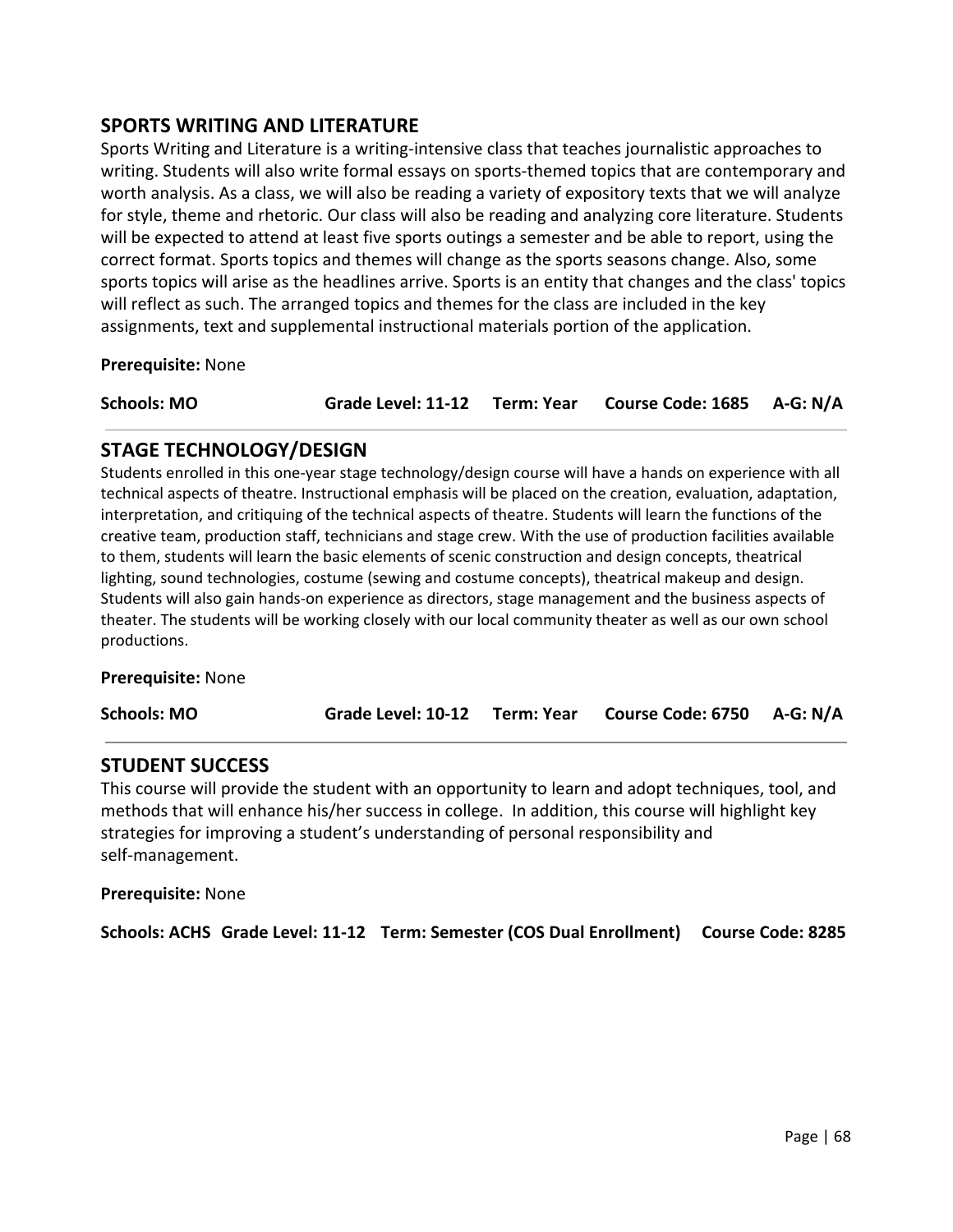# **TEACHER'S AIDE**

This course is designed to prepare students for career options in education. Students develop entry level skills as they interact and carry out classroom responsibilities with teachers and students. Observation of classroom management, lesson plan deployment, different learning styles, and participation in instructional strategies, as well as performing routine clerical and technical tasks will develop their interest and ability to work in education. Students perform tasks as assigned by the instructor including keyboarding, data entry, sorting and filing, recordkeeping, copying and other duties or errands necessary to accomplish the daily goals for the class.

**Prerequisite:** 2.0 GPA, great attendance, counselor recommendation and teacher approval

**Schools: TU, TW, MO Grade Level: 11-12 Term: Year Course Code: 8300 A-G: N/A**

## **TRIBAL COUNCIL**

This course is designed to teach the process of helping another person through peer assistance leadership. Through active participation, students master skills dealing with personality fitness, the development of self-esteem and self-worth, listening skills, self-help skills and conflict mediation. Students will actively engage in one-to-one helping relationships. Students will take on leadership roles in peer mediation, conflict resolution, team building and outreach, as well as other interpersonal roles to advise, tutor, and create a positive environment on campus.

**Prerequisite:** Counselor recommendation

| <b>Schools: TU</b><br><b>Grade Level: 10</b> | Term: Year Course Code: 8225 A-G: N/A |
|----------------------------------------------|---------------------------------------|
|----------------------------------------------|---------------------------------------|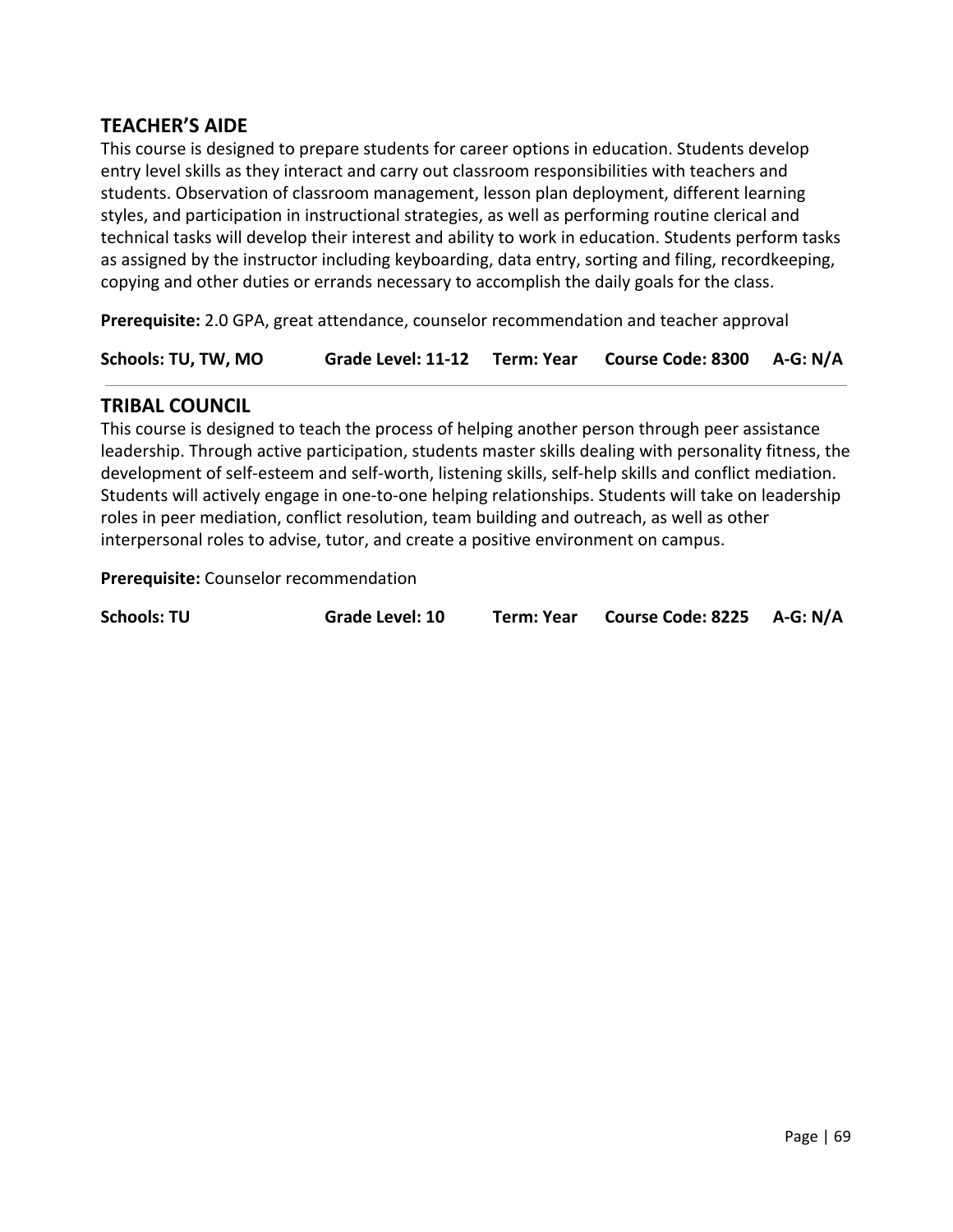# **RESOURCE (Special Education)**

# **PRACTICAL ALGEBRA 1**

This class is designed for the resource student that requires more instruction in mathematics before entering a regular algebra program. This class reviews basic arithmetic concepts while introducing algebra concepts in a step-by-step approach.

| Schools: TU, TW, MO | Grade Level: 9 | Term: Year | Course Code: 9395 A-G: N/A |  |
|---------------------|----------------|------------|----------------------------|--|

## **PRACTICAL MATH**

**Prerequisite:** IEP

This course is for RSP high school students that require more instruction in mathematics before entering a regular algebra program. This class reviews basic arithmetic concepts while introducing algebra concepts in a step-by-step approach. The purpose of this course is to provide students with special needs with a curriculum and activity level that meets their needs. This class is set up as a Pre-Algebra class, helping prepare students for Algebra. Successful completion of this course meets one year of the Mathematics requirement for graduation.

**Prerequisite:** IEP

| Schools: TU, TW, MO |  |  | Grade Level: 11-12 Term: Year Course Code: 9390 A-G: N/A |  |
|---------------------|--|--|----------------------------------------------------------|--|
|---------------------|--|--|----------------------------------------------------------|--|

## **PRACTICAL GOVERNMENT**

This one-semester course provides an alternate means to achieve an American Government course credit, using content area materials to target reading and/or writing IEP goals and objectives. Students will focus on understanding the functions of the U.S. government through individualized pacing and group instruction. They will be exposed to various events, time frames, and concepts pertaining to American federal, state and local government, as well as other world governments beginning with the "Enlightenment Period" up to present day. They will learn how our government is organized and how past events, policies, political parties, and philosophies impact today's America. Students have the opportunity to develop skills in research, note-taking, organization, critical thinking, and public speaking.

**Prerequisite:** IEP

| Course Code: 9370 A-G: N/A<br>Schools: TU, TW<br>Grade Level: 12<br><b>Term: Semester</b> |  |
|-------------------------------------------------------------------------------------------|--|
|-------------------------------------------------------------------------------------------|--|

### **PRACTICAL ART**

This course provides an alternate means to achieve a Fine Art course credit. Instruction is provided in basic art principles and techniques. Students will learn color theory, develop skills in drawing, painting, composition and 2 & 3 dimensional design. They will create a variety of art projects using step-by-step instruction during each 6-week grading period, as well as complete a vocabulary notebook and an artist biography notebook. This course promotes fine motor development and encourages creativity. Students learn to appreciate art and enjoy art as a leisure activity.

**Prerequisite:** IEP

**Schools: TU Grade Level: 9-12 Term: Year Course Code: 9430 A-G: N/A**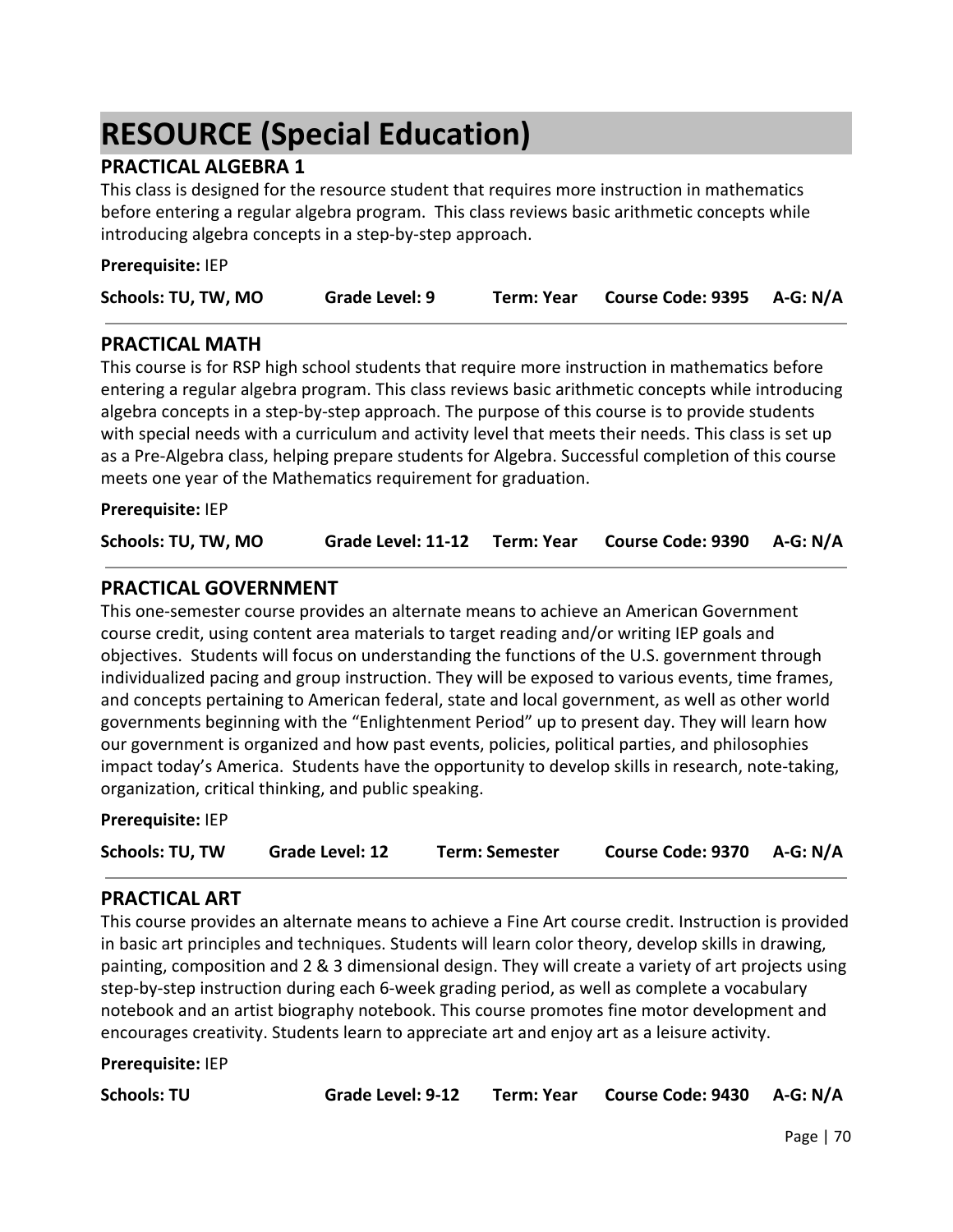# **PRACTICAL ECONOMICS**

This one-semester course provides an alternate means to achieve an Economics course credit, using content area materials to target reading and/or writing IEP goals and objectives. The course instructs students in understanding the basic principles and concepts of, as well as the vocabulary associated with, our economic system. They will study how economics incorporates into American government, and the governments of other countries to better understand global economics. The curriculum further encourages students to gain knowledge of economic principles for use in their everyday lives. Specific units are production, supply and demand, the stock market, credit, banking, personal income, the government and its economy, and major economic problems in the United States.

**Prerequisite:** IEP

| Schools: TU, TW | Grade Level: 12 | <b>Term: Semester</b> | Course Code: 9380 A-G: N/A |  |
|-----------------|-----------------|-----------------------|----------------------------|--|
|-----------------|-----------------|-----------------------|----------------------------|--|

### **PRACTICAL ENGLISH SERIES (1-4)**

These courses provide an alternate means to achieve course credit in English, using content area materials to target reading and/or writing IEP goals and objectives. All Practical English courses are designed to prepare students for the California High School Exit Exam, and to improve basic reading and writing skills. The classes include a systematic focus on active reading strategies, reading comprehension, writing, grammar and an appreciation of literature. The teacher utilizes a variety of instructional materials and students are exposed to many genres of narrative and expository texts. They read short stories, novels, self-selected books, drama, poetry, functional texts and vocational content area textbooks.

#### **Prerequisite:** IEP

|  |  |  | Schools: TU, TW, MO Grade Level: 9-12 Term: Year Course Code: 9305-9341 A-G: N/A |  |
|--|--|--|----------------------------------------------------------------------------------|--|
|--|--|--|----------------------------------------------------------------------------------|--|

### **PRACTICAL LIFE/PHYSICAL SCIENCE**

Practical Science focuses on general concepts and includes one year of life science and one year of physical science. This course meets the science graduation requirements.

#### **Prerequisite:** IEP

| Schools: TU, TW |  |  | Grade Level: 10-12 Term: Year Course Code: 9400-9410 A-G: N/A |  |
|-----------------|--|--|---------------------------------------------------------------|--|
|-----------------|--|--|---------------------------------------------------------------|--|

### **PRACTICAL WORLD HISTORY/US HISTORY**

Practical Social Studies offers a four-year curriculum that includes geography, world history, US history, government and economics. Specific emphasis is placed on research skills, oral reports, written reports, and study skills. The course is aligned to the California state standards and meets graduation requirements.

**Prerequisite:** IEP

| <b>Schools: TU, TW</b> | Grade Level: 9-12 |  | Term: Year Course Code: 9350-9360 A-G: N/A |  |
|------------------------|-------------------|--|--------------------------------------------|--|
|------------------------|-------------------|--|--------------------------------------------|--|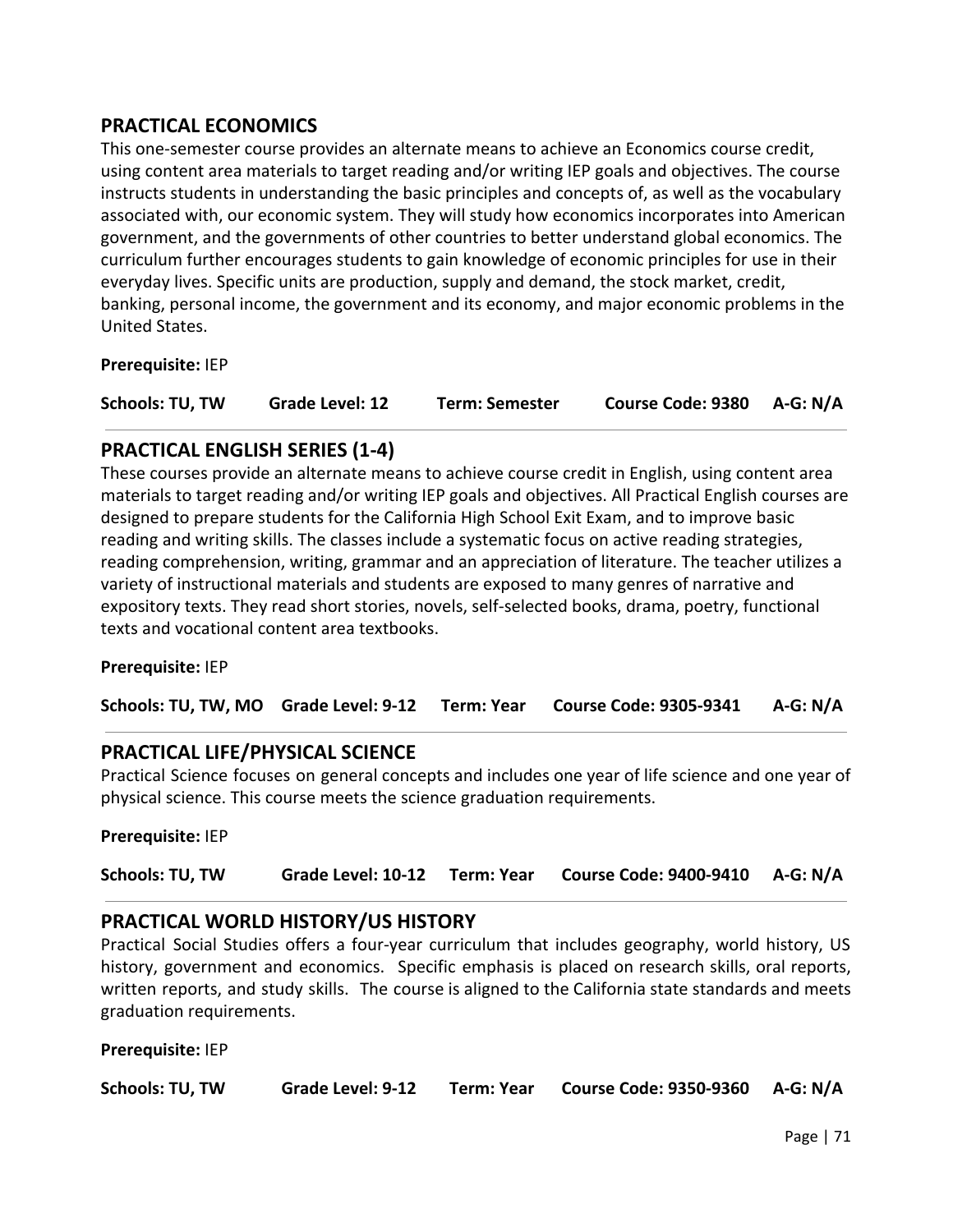# **PRACTICAL STUDY SKILLS**

This course focuses on IEP goals in organizational, behavior, social skills, executive functioning as well as addressing post-secondary goals through guidance to develop work skills for career planning. Students receive individualized assistance to facilitate completion of their general education assignments and life skills (attendance, punctuality, organization, responsibility, attitude, and effort) are addressed. Students learn to improve study skills such as time management, goal-setting, self-monitoring, communication, note-taking, test-taking, textbook usage, writing and editing.

**Prerequisite:** IEP

| Schools: TU, TW, MO |  |  | Grade Level: 9-12 Term: Year Course Code: 9420 A-G: N/A |  |
|---------------------|--|--|---------------------------------------------------------|--|
|---------------------|--|--|---------------------------------------------------------|--|

## **PRACTICAL VOCATIONAL ED.**

The students who are enrolled in this class will work in Tulare Western High School's Student Store. The store is located on campus in the 600 building. The students in this class are responsible for the management and maintenance of the store. The class is part of the Resource Department's Practical classes. Tulare Western High School's Resource Department utilizes this class to enhance employability and independent of their students with special needs. Students will also work on completing applications. The students will also work on their Individualized Educational Plan's Transitional Goal.

**Prerequisite:** IEP

**Schools: TU, TW Grade Level: 9-12 Term: Year Course Code: 9440 A-G: N/A**

# **PRACTICAL WORK EXPERIENCE**

Enrollment in the Special Education program. Juniors and Seniors may enroll in this class if they meet the following criteria: (1) they are part of the RSP program; (2) they are employed; and (3) there is room in their schedule for 2 periods of elective credit. In this course, there is no classroom component, as students earn credit for the skills they are acquiring on the job. Job performance is monitored by the teacher and vocational specialist, and grades are given by the employer, based on job performance.

**Prerequisite:** Student must have a job in order to enroll in this class

**Schools: TU, TW Grade Level: 11-12 Course Code: 9450 A-G: N/A**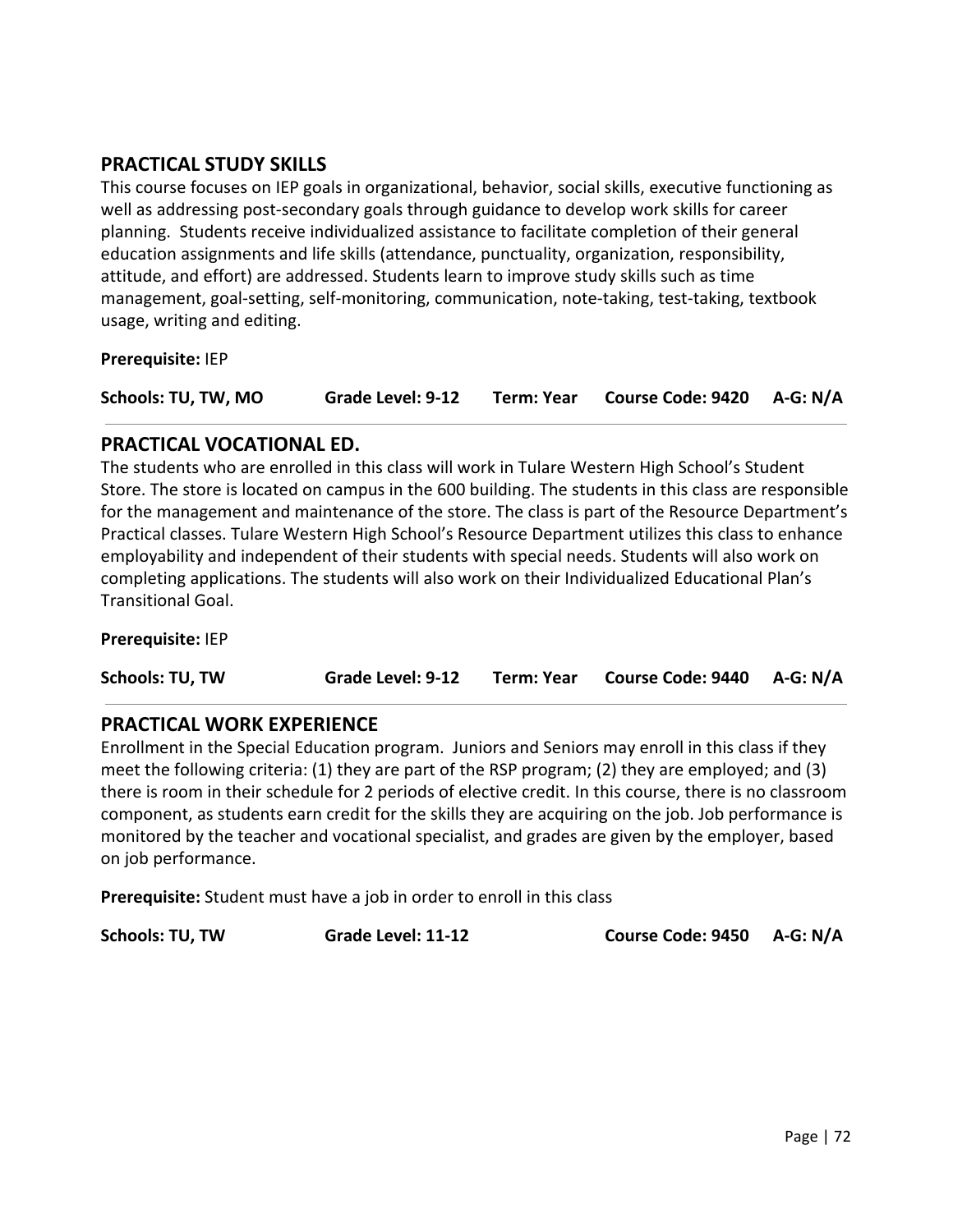# **TULARE JOINT UNION HIGH SCHOOL DISTRICT LINKED LEARNING CAREER PATHWAYS**







- **Small Learning Communities**  $\bullet$
- **College Preparation**
- **Career-Theme Focus**
- **Academic Rigor Blended with Technical Relevance**
- Project-Based/Hands-On Learning
- **Work-Based Learning Opportunities**



In partnership with:

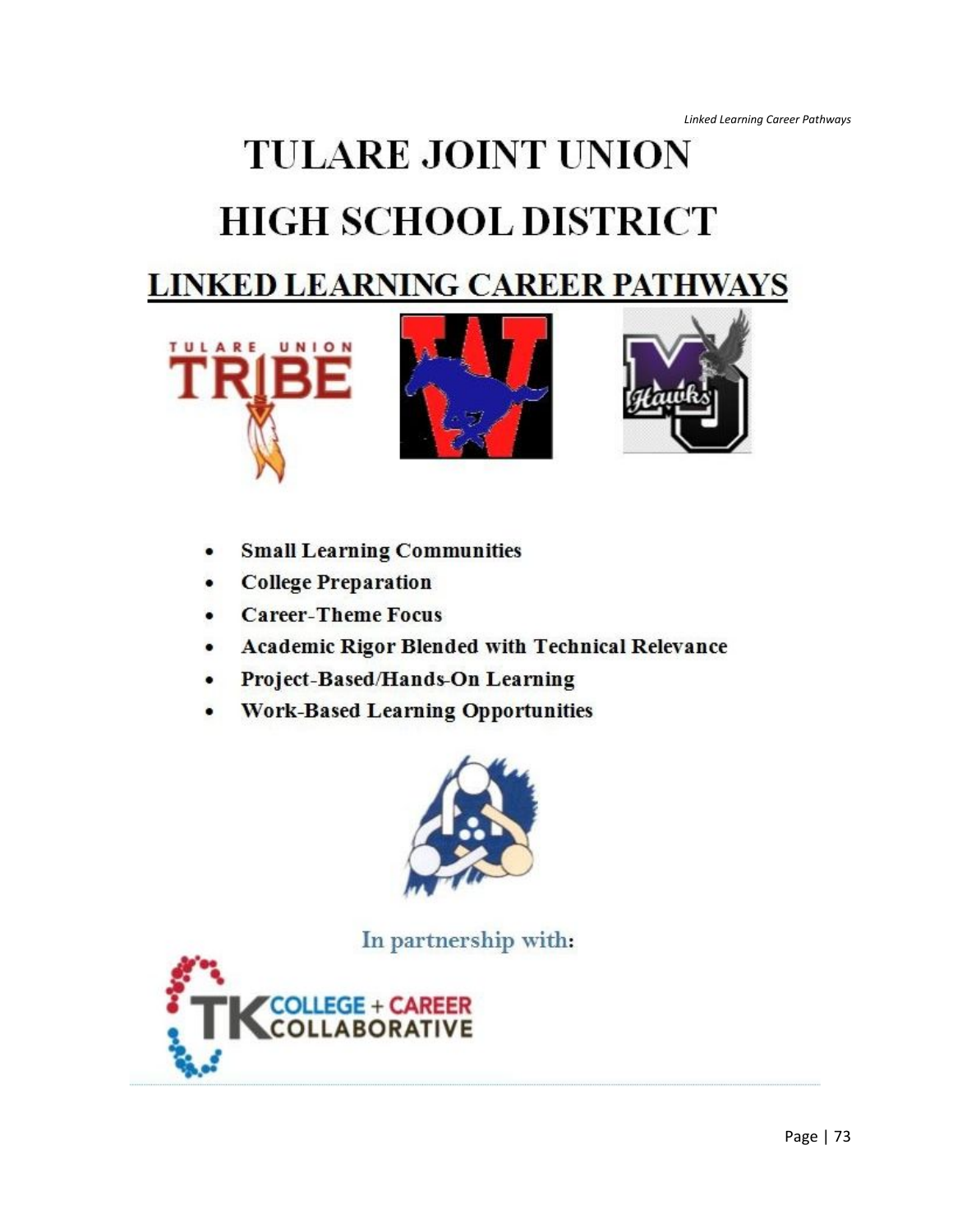**Academy of Engineering** 



# **Academy of Engineering (AOE)**

### **If you love math and science, the Academy of Engineering is for you!**

**Students in the Engineering pathway will begin building their understanding of the fundamental laws of engineering through cutting-edge design and hands-on, computer-generated prototypes that lead to the development of fully functional products.**

**AOE electives include:**

- ➢**Introduction to Engineering Design**
- ➢**Principles of Engineering**
- ➢**Digital Electronics**
- ➢**Engineering Design and Development**

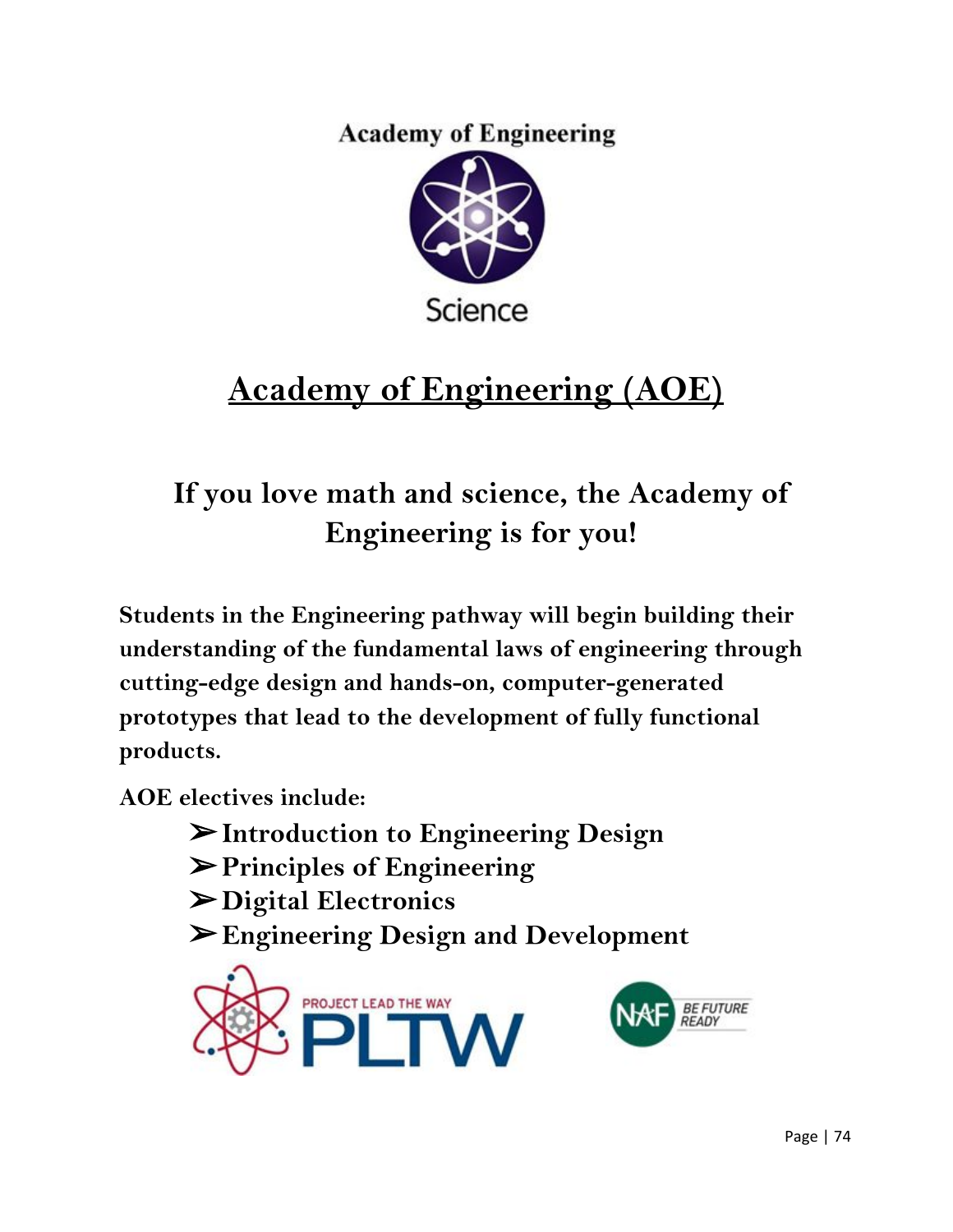**Pre-Med Academy** 



### **Pre-Med Academy (PMA)**

#### **Do you dream of being a doctor or helping people in the field of health? This is where you belong!**

- **The Pre-Med Academy is the premier health sciences pathway that allows students to explore the many professional careers in the medical field. The Pre-Med pathway incorporates Honors and Advanced Placement math and science courses, as well as electives that include:**
- ➢**Health Careers Exploration**
- ➢**Biotechnology**
- ➢**Human Biology**
- ➢**Medical Essentials**
- ➢**Internship at a local health care facility**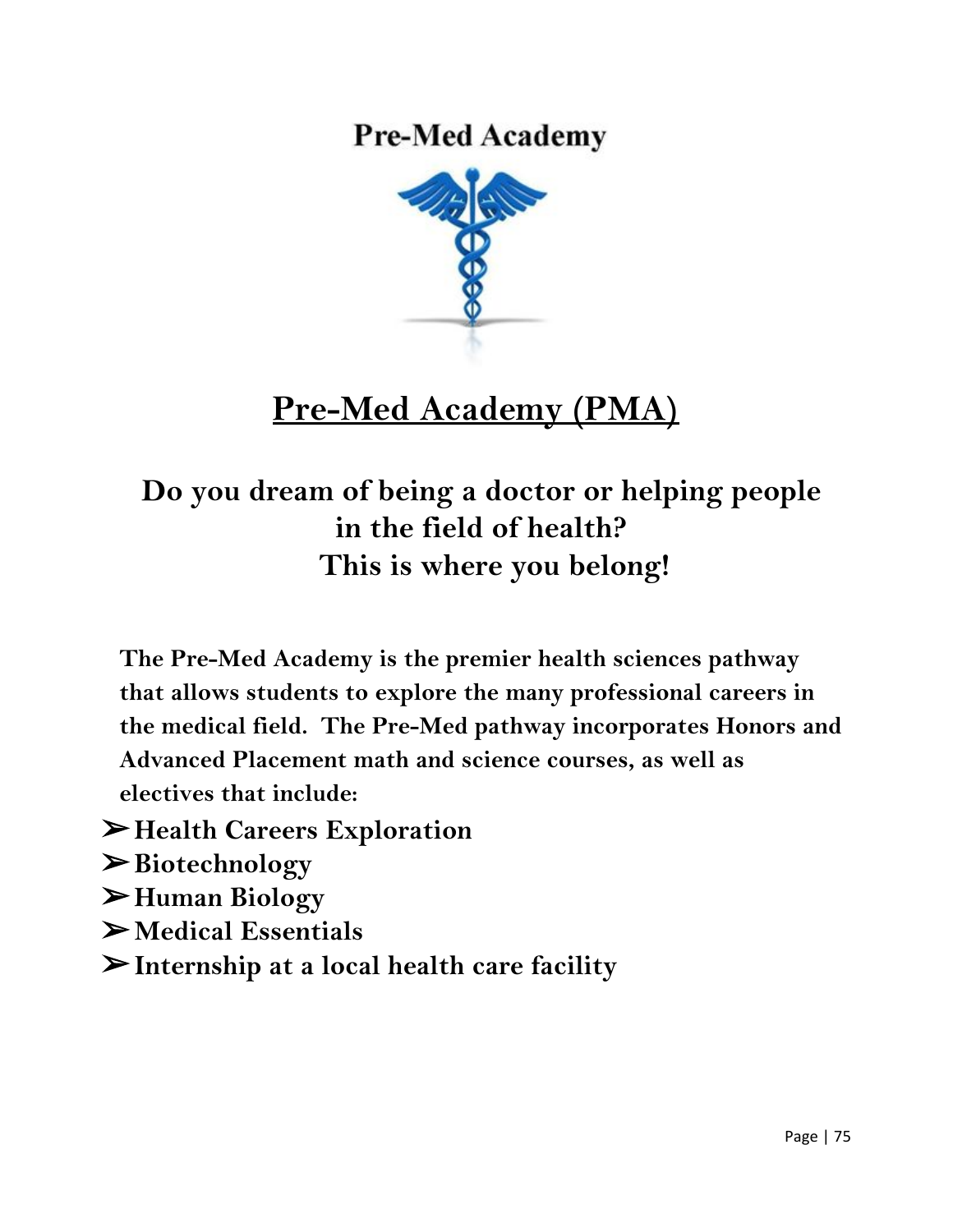

## **Arts, Media, and Entertainment (AME)**

### **Are you aspiring to pursue a career in the arts or filmmaking?**

**Welcome to the world of art!**

**Students in the Academy of Arts prepare for college and career through projects and presentations highlighting student's love of visual art, performing art, and computer generated art. Students are given educational opportunities through museums, plays, college mentors, and business partnerships from the community.**

**AME courses include:**

➢**3D Art** ➢**Drama** ➢**Film Arts** ➢**Advanced Art Concepts**